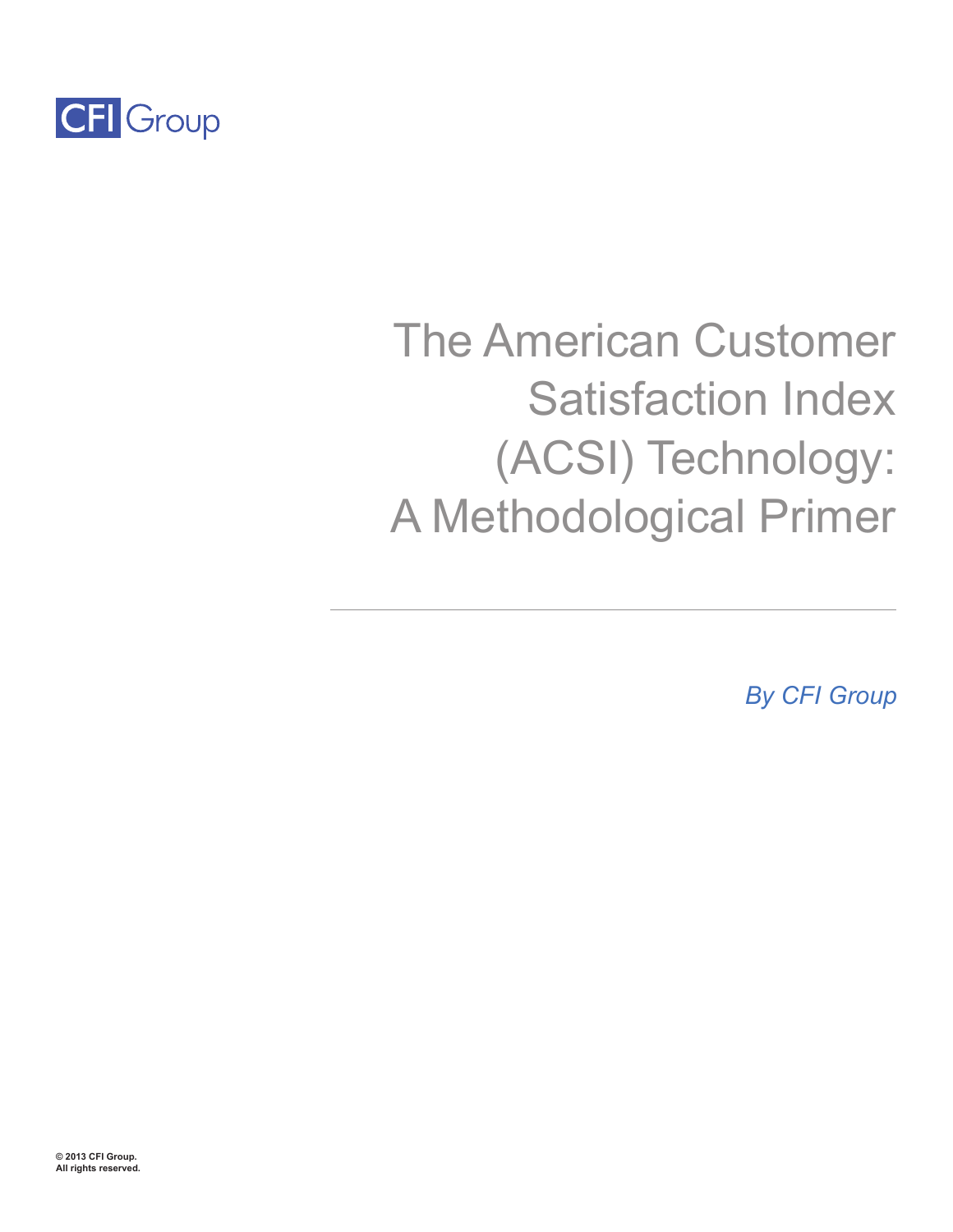# **The American Customer Satisfaction Index (ACSI) Technology: A Methodological Primer**

## **Introduction**

 $\overline{a}$ 

*Background*: The *American Customer Satisfaction Index (ACSI)* has a proven relationship with customer spending,<sup>1</sup> shareholder value,<sup>2, 3</sup> cash flows,<sup>4</sup> business performance<sup>5</sup> and GDP growth.<sup>6</sup> The technology upon which it is based is backed by over 70 years of rigorous scientific inquiry in the fields of consumer psychology and psychometrics, coupled with advanced analytic techniques from statistics, econometrics, and chemometrics.<sup>7</sup> While applicability of the ACSI technology to the management of commercial product and service companies has been repeatedly the AUST technology to the management of sommerstal preservative correct comparison of the underlying analytic technology.

*Purpose*: The purpose of this paper is to provide the reader with an overview of how the ACSI technology as delivered by CFI Group meets the performance measurement requirements of the business community and improves the management and delivery of products and services to customers. This is accomplished by:

- Describing the rigorous methodology used by CFI Group to harness the power of the ACSI technology. This section focuses on highlighting the critical elements of the methodology that provides highly accurate measurement coupled with sensitive diagnostic and powerful prognostic capability.
- Summarizing the major components of the technology as implemented by CFI Group and the benefits realized by managers.
- Comparing the ACSI technology base with some of the more common alternative methodologies offered by competing firms.
- Reviewing the results achieved by CFI Group clients with a brief compendium of case studies illustrating many of the points made throughout the paper.
- Providing technical appendices with in-depth discussions of various aspects of the ACSI technology as implemented by CFI Group.
- Documenting the scientific nature of the ACSI technology by numerous references to secondary literature throughout the paper and in the bibliography.

<sup>&</sup>lt;sup>1</sup> Claes Fornell and Roland Rust, "The effect of customer satisfaction on consumer spending growth," under review, 2005.<br><sup>2</sup> Claes Fornell, Supil Mithas, Forrest Mergeson, and M. S. Krishpan (2006). "Customer Satisfactio

<sup>2</sup> Claes Fornell, Sunil Mithas, Forrest Morgeson, and M. S. Krishnan (2006), "Customer Satisfaction and Stock Prices: High Returns, Low Risk," *Journal of Marketing*, Vol. 70, No. 1, 3.

<sup>3</sup> Eugene Anderson, Claes Fornell and Sanal Maznancheryl (2004) "Customer satisfaction and Shareholder Value," *Journal of* 

<sup>&</sup>lt;sup>4</sup> Gruca, Thomas S., and Lopo L. Rego (2005) "Customer Satisfaction, Cash Flow, and Shareholder Value," *Journal of Marketing*,(July) Vol.69, 115-130.

*Morgan, Neil and Lopo Rego (forthcoming 2006), "The Value of Different Customer satisfaction and Loyalty Metrics in Predicting* Business Performance," *Marketing Science*.<br><sup>6</sup> Claes Fornell, Paul Damien, Marcin Kacperczyk, and Michel Wedel, "The Empirical Relationship between Buyer Satisfaction and

GDP Growth under Parameter and Distributional Uncertainty," under review, 2004.

<sup>7</sup> The main difference between econometrics and chemometrics is that while both are focused on prediction, chemometric methods do a superior job of identifying and separating components from the underlying "noise" in a measurement system. The ACSI technology utilizes a type of chemometric analysis to extract meaning from the inter-correlations between predictors in structural equation models. See Svante Wold's article "Chemometrics: what do we mean with it, and what do we want from it?" in<br>Chemometrics and Intelligent Laboratory Systems, 30 (1995) 109-115, for more details.

Fornell, Claes, Michael D. Johnson, Eugene W. Anderson, Jaesung Cha and Barbara Everitt Bryant, (1996), "The American Customer Satisfaction Index: Nature, Purpose and Findings," *Journal of Marketing*, Vol. 60, October, 7-18.

<sup>9</sup> Anderson, Eugene W., Claes Fornell and Roland T. Rust (1997), "Customer Satisfaction, Productivity and Profitability: Differences Between Goods and Services," *Marketing Science*, Vol. 16, No. 2, 129-145, Summer.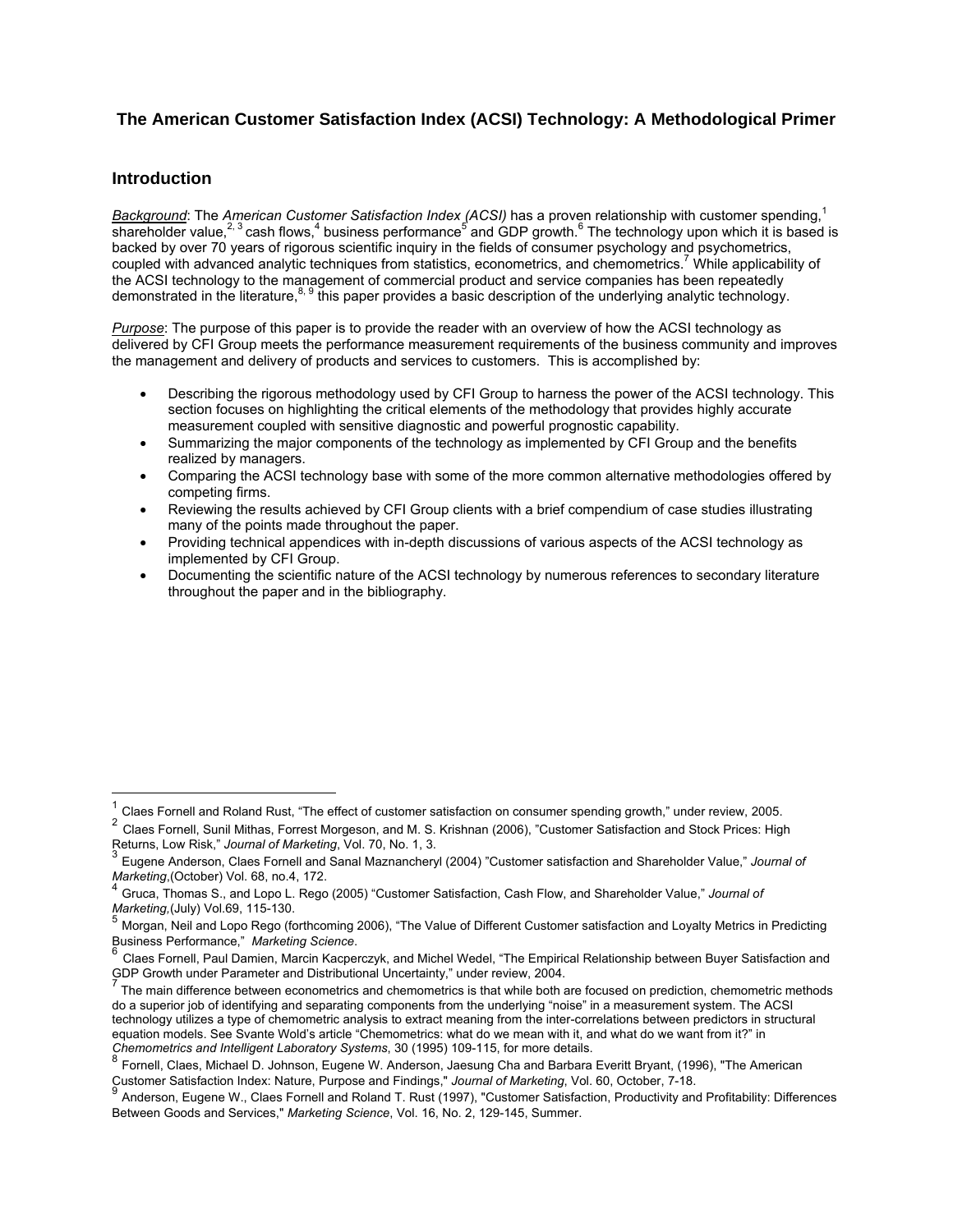# Rigor—What is the CFI Group Advantage?

The simple essence of the CFI Group's implementation of the ACSI technology is *measurement*, *diagnosis* and *prognosis*.

Building upon the knowledge developed from 70 years of social psychology research, CFI Group *measures* the three levels of a customer's thought process resulting from an experience with a product or service:

- *Perceptions of the performance* delivered by the various facets of the product and/or service experience,
- Overall *attitudinal evaluation* of the experience, and

 $\overline{a}$ 

• *Future behavioral intentions* towards the product or service in question.

These measures are embedded in a *diagnostic model* of cause and effect linkages that helps quantify the measures while at the same time empirically connects the three measurement levels; i.e., how do perceptions affect evaluation, and how does evaluation affect future intentions. The linkages quantify the changes that are necessary at one level to effect the greatest amount of change in the subsequent measurement level.

| Perceived Performance ——— | <b>Attitudinal Evaluation</b> | Future Intentions   |
|---------------------------|-------------------------------|---------------------|
| "Service Delivery"        | "Satisfaction"                | "Use Service Again" |

Finally, the *diagnostic* framework is then used to provide *prognoses* about how best to invest resources in programs, practices and procedures that affect the perceived performance levels of products or services, and what can be expected (in terms of evaluation and future intentions) as a result of the investments.

For commercial enterprises this powerful set of metrics, with their cause and effect linkages, gives a company an unequaled ability to manage the economic or relationship value of its customer base by providing *marginal resource*  allocation guidance for product and service quality.<sup>10</sup> In the following sections each of these elements (measurement, diagnosis and prognosis) is described in detail.

<sup>10</sup> The *marginal resource allocation* concept is sometimes called "derived" importance. It should be noted that in the cause and effect measurement networks executed by CFI Group, all experience facets are fundamentally "important" to the customer/citizen. However from a prognosis perspective the concern centers on how to achieve the greatest amount of change in a desired outcome (e.g., satisfaction), so the issue is most efficient marginal allocation of resources—not the reallocation of resources. An efficient allocation of resources is an allocation that satisfies the rule marginal benefit=marginal cost for each area of investment.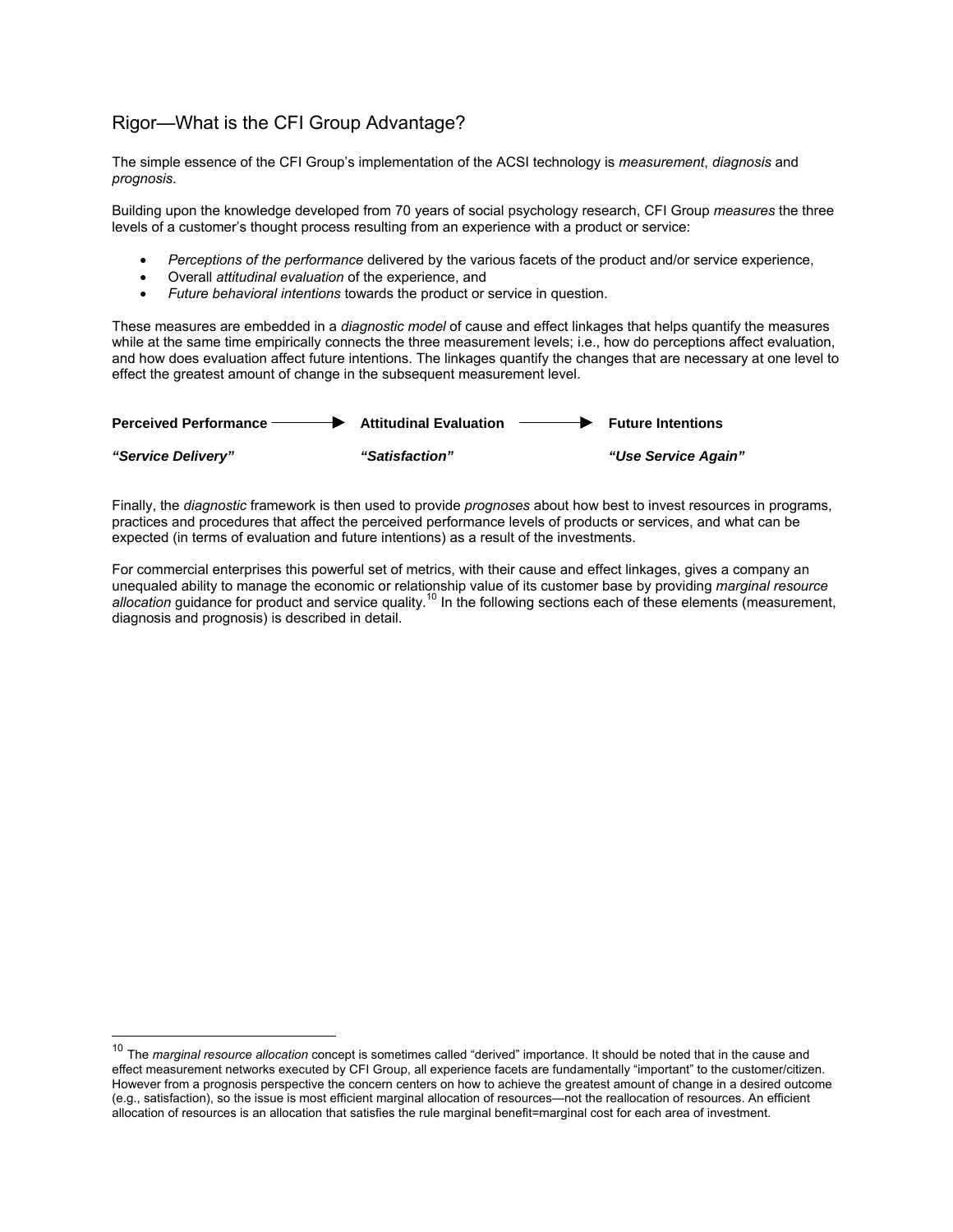#### **Measurement**

Good measurement requires *reliability* and *validity* for statistical precision, and it also requires *sensitivity* for statistical power.

- **Reliability**: Reliability is the quality of a measurement tool that allows it to obtain similar results over time and across situations (this is also referred to as the *internal consistency* of a measure). It is the *degree to which measures are free from random error and therefore yield consistent results.* 
	- o Example: a rifle that is fired at a target the same way each time by the same rifleman should result in the same pattern of hits each time it is fired. If it does, then the rifle is considered to be reliable. If it doesn't, then there may be a flaw in the construction of the rifle (the sights are loose) that prevents it from being consistent.
- **Validity**: Validity is the quality of a measurement tool to *measure what we intend it to measure*. In other words, extending the rifle analogy, does the rifleman hit the bull's-eye of the target? It is the *degree to which measures are free from measurement error and reveal the truth about an object or quality of an object*.
	- o For example, in measuring "intention to buy", if a question is not worded correctly there could be a systematic bias to identify brands "I wish I could afford" rather than the brand usually purchased.
- **Sensitivity**: The sensitivity of a measurement tool is important, particularly when changes in attitude, or other hypothetical constructs, are under investigation. Sensitivity refers to the ability of an instrument to identify variability in stimuli or responses over successive measurement occasions or between groups (*power to detect change*).
	- o Adding additional questions or items can increase the sensitivity of a single question or single item scale.
	- o In other words, because index measures allow for a greater range of possible scores, they are more sensitive than single-item scales.



The ACSI technology implemented by CFI Group is based upon an advanced measurement and analysis system that combines best practices from psychometric science with an advanced causal modeling algorithm that insures potent levels of precision (validity combined with reliability) and power (sensitivity—ability to detect change).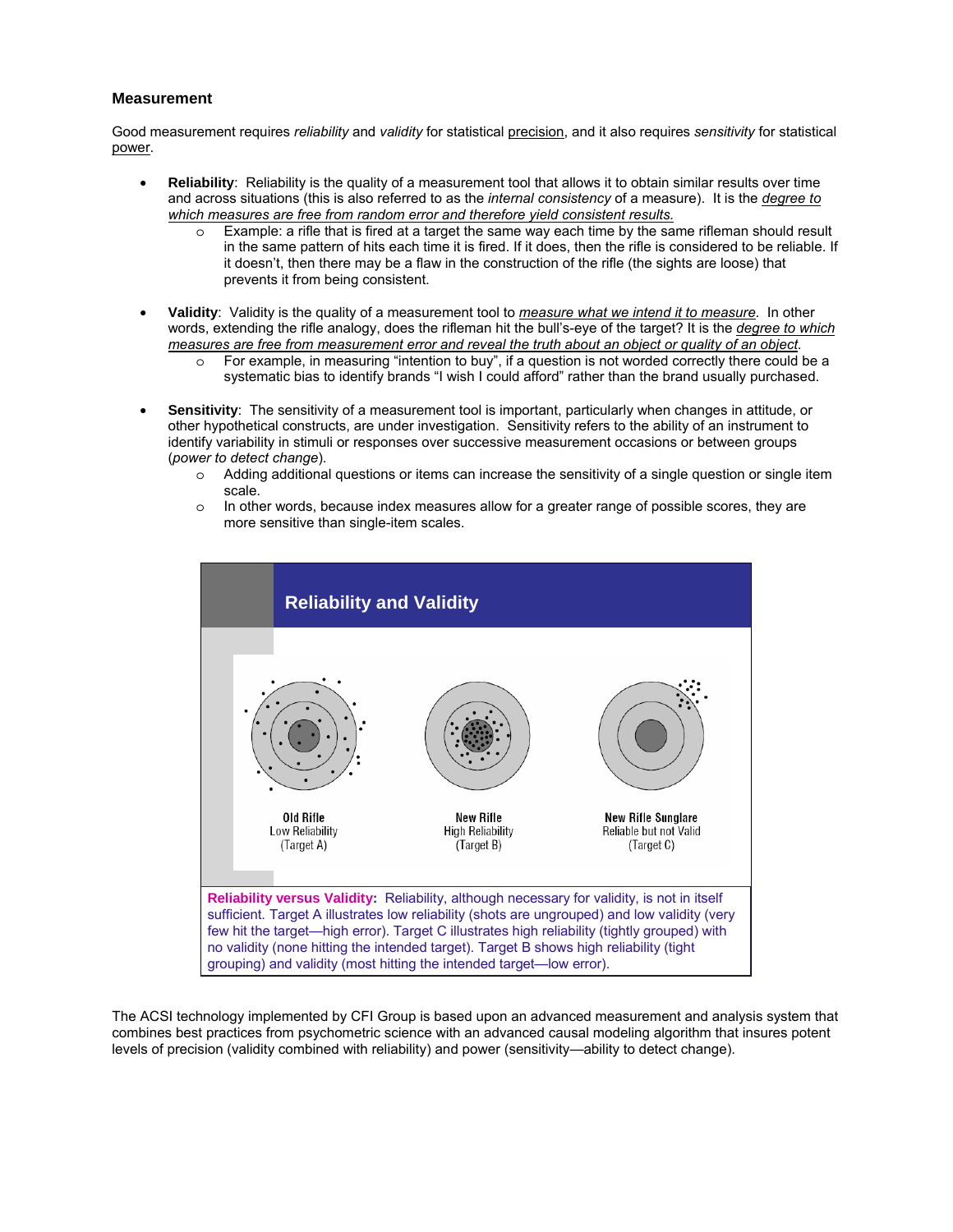What are the salient characteristics of the CFI Group system that make it superior to competitive measurement approaches?

- The use of "*voice of the customer*" (VOC) techniques to discover the true meaning of a customer's experience and convert the customer's "voice" into survey questions.<sup>11</sup> VOC techniques are far superior to alternative methods for developing questionnaires that rely upon judgment or experience of researchers.
- Reduction of measurement error through the use of *multiple measures* of important experience factors and satisfaction levels. It is a well documented scientific fact that the use of multiple item measures are far superior to single items for capturing the underlying "truth" of customer experiences and satisfaction. Multiple item measures are the best way to measure intangible psychological concepts such as performance perceptions and attitudes, since a single measure has a very high probability of "missing the target." Why this is so is addressed below.
- The derivation of *optimal measure weights* based on the cause and effect relationships between experiences, evaluations and intentions for combining the multiple measures into a single index.

How the CFI Group Measurement System Realizes Precision and Power: The ACSI technology relies upon advanced psychometric science as the basis for developing valid and reliable multiple-item measures.

In general there are three reasons for using multi-item measures.12 The first issue relates to the *specificity* of individual items with respect to a particular trait. Single item measures usually have lower correlations with the particular phenomena being investigated and may also be correlated with other characteristics or phenomena at the same time. For example, on a spelling test, the correct spelling of the word *umpire* may reflect the spelling ability of the test taker, but it also may reflect the interest of the speller in baseball. A child who spent much time reading baseball stories might spell the word correctly even though he or she was a poor speller in general. This lack of specificity is a serious problem that can be remedied by the use of multiple measures, assuming that the measures are well designed.

A second issue in measurement is the ability of the measure to make fine *distinctions* between individuals. The greater the ability of a measure to make fine distinctions between individual respondents the more sensitive the measure for detecting changes. Dichotomous measures (e.g., yes/no, or "top-box") categorize respondents into two categories at most. A five-point or seven-point scale increases the number of distinctions to five or seven. In most measurement situations it is desirable to make as many fine distinctions among respondents as possible, and this can seldom be done with a one-item measure. An index like the ACSI made up of three ten-point items can make very fine distinctions between respondents because an individual's score is the average of the three ratings. This allows for a wide range of possible groupings from one group (if everyone in the sample answered all questions the same—an unlikely scenario) to an upper limit of *n* groups, where *n* = number of respondents.

The third issue is that individual items have considerable random *measurement error*. This is because any single item is basically unreliable in its ability to accurately measure a psychological phenomena. This can be demonstrated by asking a respondent to repeat a test procedure after a period of time. They may give a rating of 3 on one measurement occasion, and then indicate a 5 on the next repetition of the rating. This randomness in the ratings means that a single item cannot be trusted to give a reliable measurement of a psychological construct—like intelligence. This unreliability averages out when scores on numerous items are combined to obtain a total score, which is then highly reliable.

Fundamentally *the main focus in measurement should be on insuring measure validity*. While there are different types of validity the most important is *construct validity*—i.e., does the measure specifically measure what it purports to measure.

CFI Group competitors often violate construct validity. For example, while there are a number of ways to measure satisfaction, most firms make the mistake of treating satisfaction as a simple binary concept. Simple in the sense that only one question is used; binary in the sense that customers are categorized as either satisfied or dissatisfied (a so called "Top Box" approach) – often in percentage terms (e.g., we have 80% satisfied customers) or frequency counts. This approach is flawed because it violates the three rules mentioned above and consequently does not provide

 $\overline{a}$ 

<sup>11</sup> Griffin, Abbie and John Hauser, "The Voice of the Customer," *Marketing Science*, Winter, 1993, 12,1,1.

<sup>12</sup> Nunnally, Jum C. (1978) Psychometric Theory (Second Edition), McGraw-Hill Book Company, New York, pp. 66-67.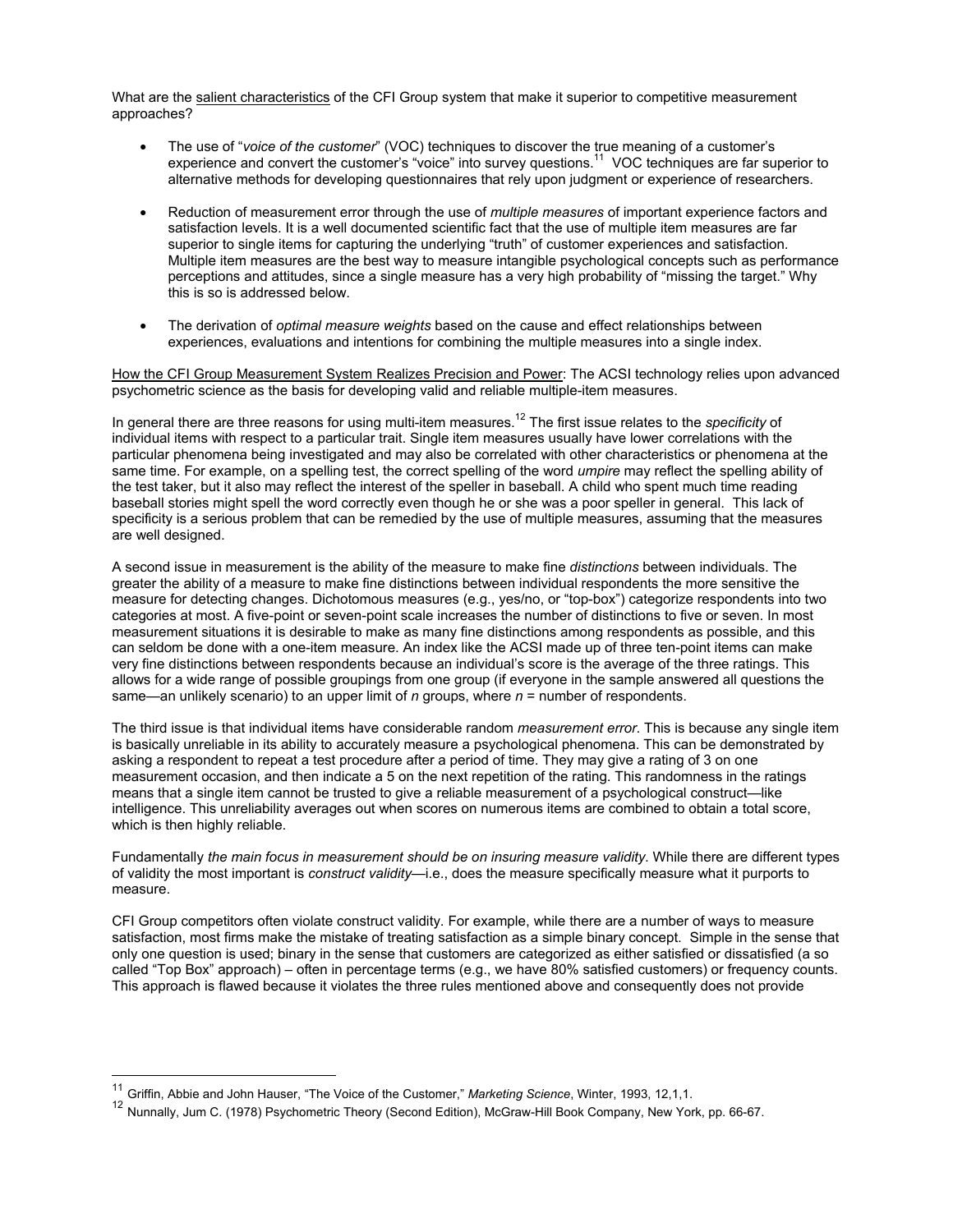sufficiently valid information in a reliable manner<sup>13</sup> (this is because there is more measurement error in "Top Box" measures and a lower likelihood of detecting a change in customer satisfaction). Given the low quality of the resulting metric it is not surprising that many firms fail to find any relationship between quality and satisfaction and between satisfaction and profit.

As an illustration, compare satisfaction, as a concept, to intelligence. Both are "multidimensional" (i.e., they possess many different aspects), and they are not directly observable (i.e., one cannot "see" intelligence or satisfaction by observing somebody). Any attempt to measure intelligence by a simple question (are you dumb or smart?) is not likely to yield useful information. It is not reasonable to think that one can assess a person's intelligence by a single question (or by a single test question). Likewise, it is not reasonable to assume that one can capture the concept of satisfaction by a single overall question (what if the target is missed? There is no "perfect" measure.).

The same logic also applies to the many different experiences that customers have with products or services. Each experience is multi-faceted. To get a "true" unbiased picture of what customers are experiencing requires a number of questions (3 to 5 is usually sufficient) to triangulate on the essence or truth of the experience. This is essential to have a valid measurement tool. As illustrated below, the more overlapped (and highly correlated) the individual measures are, the more valid (or true) the resulting combined measure is likely to be—i.e., the greater the likelihood of hitting the target.<sup>14</sup>



 $13\,$ <sup>13</sup> Binary or dichotomous measures (also known as nominal scales) have 2 to 3 times the amount of error around the estimated population parameter (which is a proportion) than measures based on 10-point interval scaled measures (usually means) at the

same confidence level.<br><sup>14</sup> It is important to note that just because a measure uses multiple indicators does not ipso facto result in a "valid" measure. It depends on how the indicators were developed. Questionnaire items that are based on the judgment or guess work of the researcher may be completely unrelated to the concept being measured. The result will be a flawed multi-item measure that may give reliable results—but completely "miss" the target. Only by using VOC qualitative methods can one be reasonably confident that the customer measures are valid.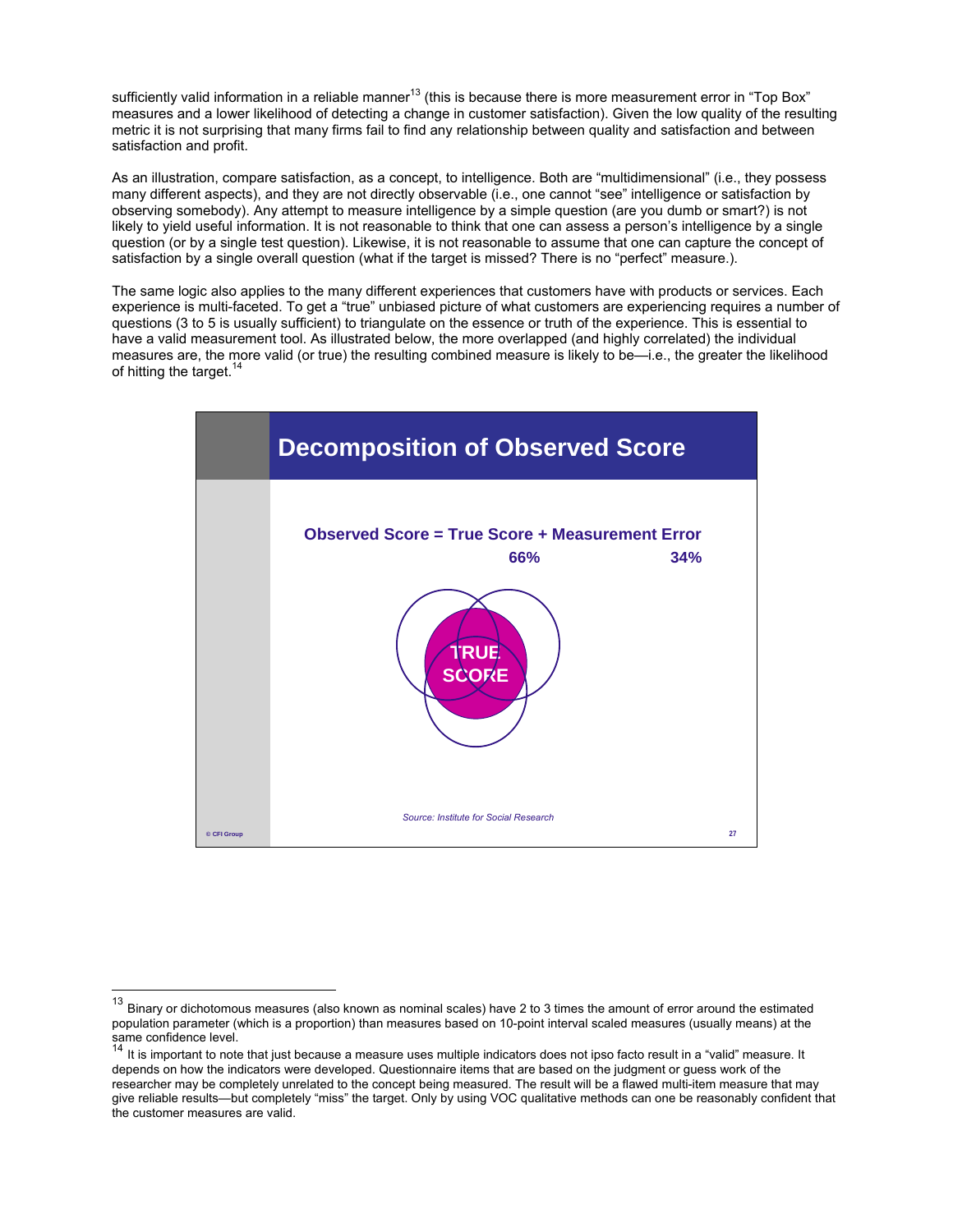Clearly all measurement involves some degree of error. Ryan, Buzas and Ramaswamy (1995) found that the CFI Group measurement system leads to an increase in precision (expressed as confidence intervals) over traditional methods by 20-30%. This can lead to a direct reduction in sample size requirements on the average by 22% and still obtain the same precision as conventional methods. Also, the explanatory power with respect to the consequences of satisfaction (e.g., behavioral intentions) is 56% better than with conventional methods. This is a result of using multiple measures for overall satisfaction.15,16 The increase in measurement precision implies that *smaller samples* can be used with the *same measurement precision* as traditional methods, which results in very high cost savings for the client (or, alternatively, in *higher precision* with the *same sample size*).

Without enough measurement precision in the satisfaction index, the achievement of a performance outcome (such as retention or repeat purchase) will suffer.<sup>17</sup> The reason is that lack of precision shows up as random variation in the measure. As a result, it will be much more difficult to identify how satisfaction changes as management institutes quality improvements. Overall, the importance of the gain in precision that the CFI Group system offers can hardly be understated. *In most cases, it would mean that the cost (to the client) of using CFI Group should be substantially lower than using a system by anybody else.* On the average, about 50% of the CFI Group cost is data collection and the size of the sample has a direct impact on precision.

The schematic below illustrates the relationships between precision, power and prediction error as a function of the type of measurement used. For more details about the identification of the appropriate questionnaire items see the VOC discussion in Appendix A. For an explanation about why 10-point scales are preferred in customer satisfaction measurement programs see Appendix B.



 $15$ <sup>15</sup> Fornell, Rhee, and Yi "Direct Regression, Reverse Regression, and Covariance Structure Analysis," *Marketing Letters*, 1991, 309-320.

<sup>16</sup> Ryan, Michael J., Thomas Buzas and Venkatram Ramaswamy (1995), "Making Customer Satisfaction Measurement a Power Tool," Marketing Research, Vol. 7, No. 3, Summer, 11-16.

<sup>17</sup> Hauser, John R, Simester, Duncan I, Wernerfelt, Birger. "Internal customers and internal suppliers," *Journal of Marketing Research,* Aug 1996. Vol. 33, Iss. 3; p. 268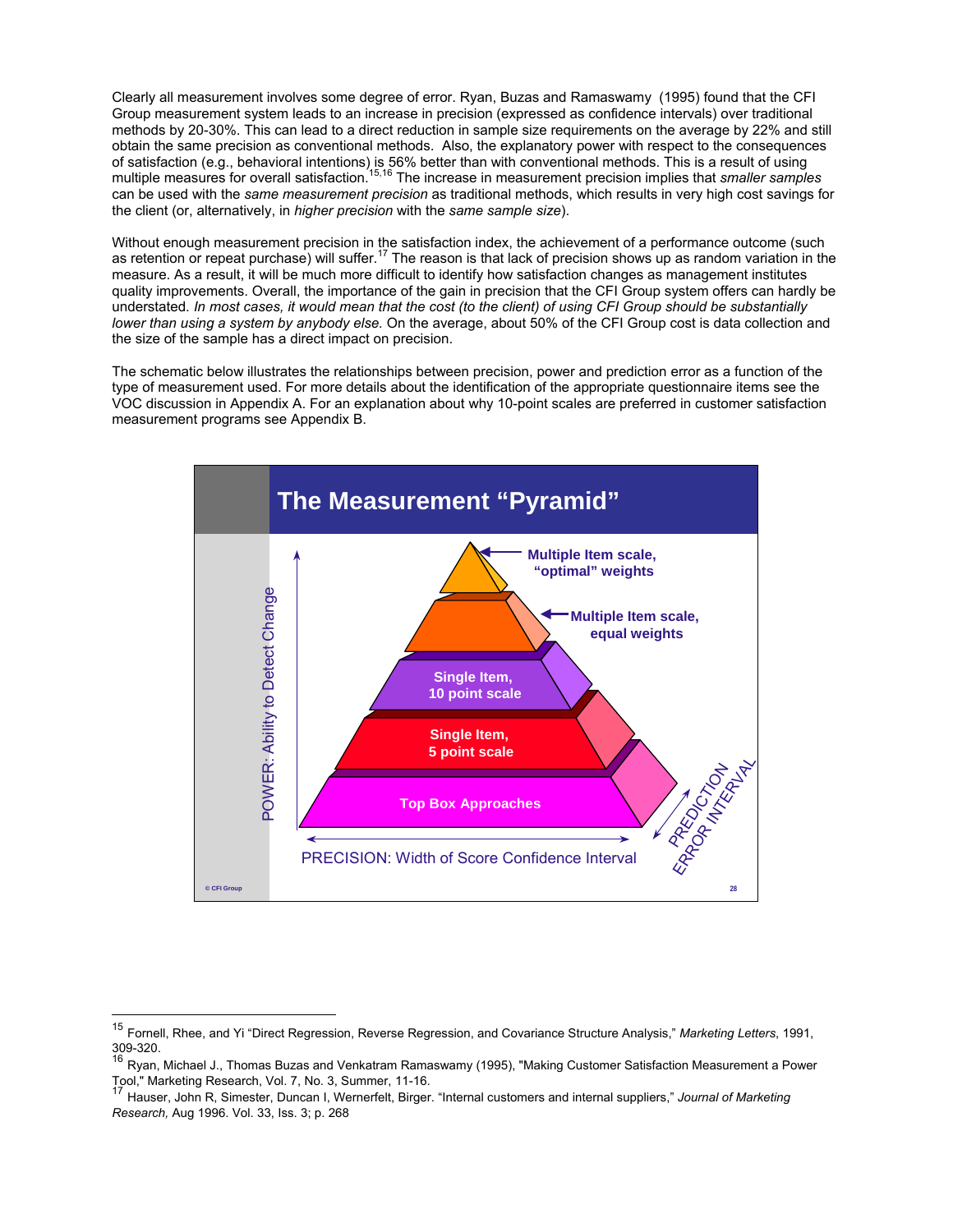How Multiple Measures are Optimally Weighted: After good measures have been identified, a major issue in measurement is how best to combine the multiple measures into their respective indices—the formation of what is known as a "measurement model". The method chosen can have important effects on the analysis results, especially if the results will be used for diagnosis and prognosis.

The typical CFI Group measurement system is based upon a network of multi-dimensionally measured concepts that are linked together in a cause and effect framework. The scores of the various experience indices; the customer satisfaction index and the performance outcomes, are a function of the simultaneous optimization of the entire framework. This empirical process is superior to any other method for ensuring diagnostic and prognostic power. Competitors use methods that are piecemeal replicas by comparison.

For example, some firms in developing a satisfaction index use relative weights derived from the factor analysis<sup>18</sup> of a number of questions about different aspects of product or service on quality. The resulting index is simply a consequence of the shared aspects (correlation) of the questions without regard to some optimizing criterion such as a dependent variable like customer retention or other desired behavioral outcome. A particularly debilitating drawback of this approach is that if there are more questions about a particular attribute, that attribute will have a disproportionate representation in the index and can bias the resulting score. The fact that quality aspects correlate among themselves often has little to do with customers' satisfaction levels, yet some firms persist in using this confounded measure by mixing a customer's experience with their satisfaction levels—the causes are lumped together with the effects. Since the weights applied to the variables to create the satisfaction index are based on the inter-correlations among the quality measures themselves, there is little reason to expect that the resulting indices have any relationship with performance outcomes such as customer retention. Thus, this weighting scheme is based on an irrelevant criterion (inter-correlations as opposed to optimizing on an objective criterion). To be useful, a performance index or a satisfaction index must be based on a more relevant criterion (such as repurchase or willingness to pay, for example).<sup>19</sup>

The CFI Group system relies on a measurement model that empirically produces a system of optimally weighted indices. It is *optimal* because the weights for the product and service quality experience measures are derived based on the maximization of relationships (i.e., the correlations) between the various experience measures with customer satisfaction and future behavior*.* The way the system works is that the weights for all of the measures in the measurement model are "adjusted" so that the correlations between the variables along the cause and effect pathways in the measurement system are maximized. The simple two-component model shown below schematically illustrates the process. $20$ 



 $18$  The purpose of factor analysis is to discover simple patterns in the pattern of relationships among the variables. In particular, it seeks to discover if the observed variables can be explained largely or entirely in terms of a much smaller number of variables

 $\overline{a}$ 

called *factors*.<br><sup>19</sup> Other firms use even less sophisticated methods for combining individual items into a satisfaction index by relying upon summing or averaging of the ratings on the various questionnaire items.<br><sup>20</sup> Note: The correlation is not the same as an impact. The correlation coefficient is simply used as the criteria for adjusting the

weights in a manner that ensures the strongest relationships between the concepts in the model (LV1 and LV2 in the schematic) given the available information in the individual measures (MV1…MV6).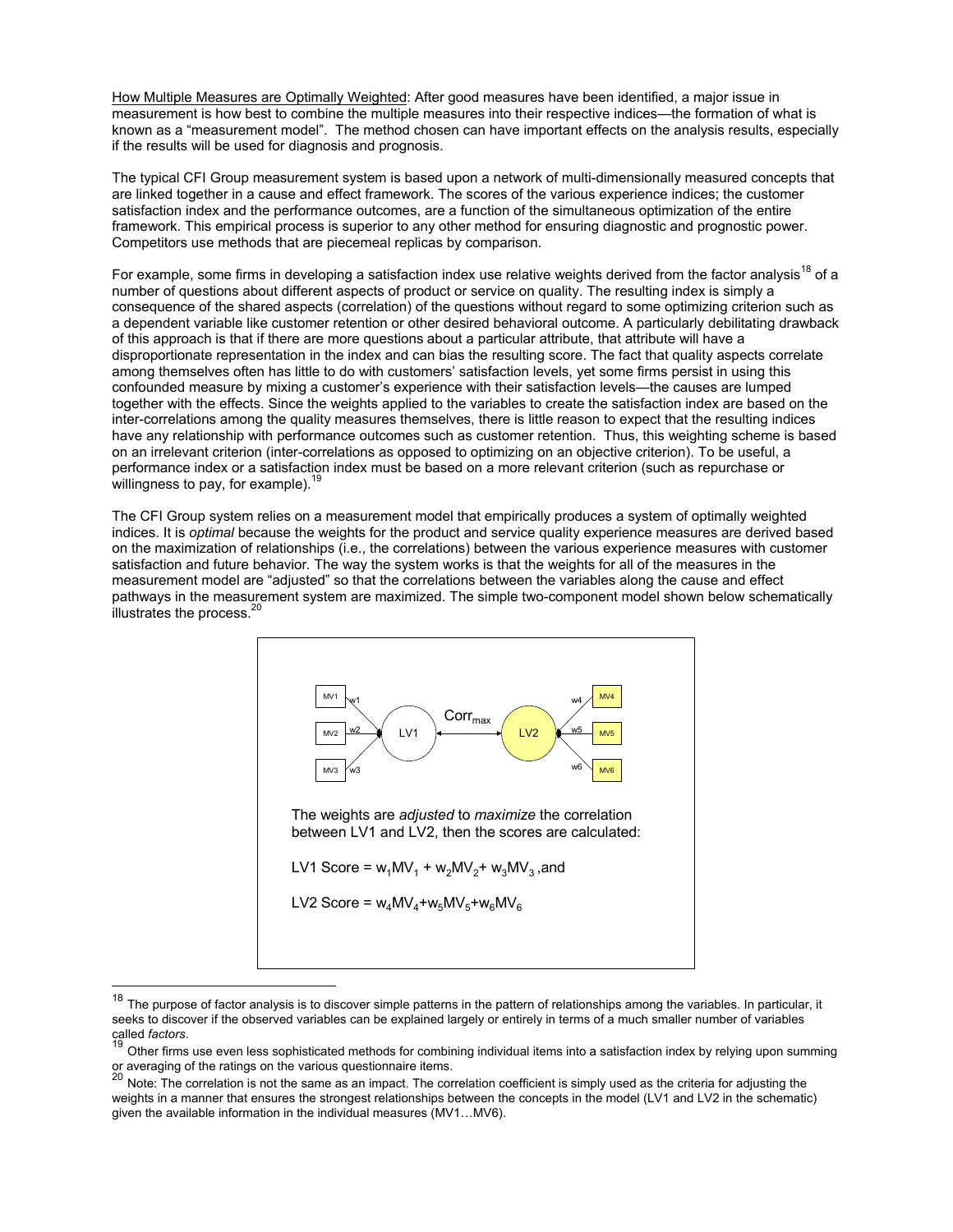The weighting process used in the development of the measurement model is the first critical part of the CFI Group measurement system. Unlike other weighting schemes, an objective criterion of importance to managers (maximization of the relationships or correlation) is used to optimally weight the various measures in the product/service quality and customer satisfaction indices. Since the weights are determined based on the performance-satisfaction-behavior relationships in the model, this minimizes the common problem (experienced by competitors using less sophisticated weighting schemes) that an increase in a precursor index (e.g., service quality) does not lead to an increase in a successor index (e.g., customer satisfaction).

### **Diagnosis**

 $\overline{a}$ 

Impacts versus Importance: As discussed above, the connective pathways between the experience indices, customer satisfaction and behavioral intentions play an important role in the determination of the weights used for score calculation. But these paths also provide the backbone for the second key feature of the CFI Group measurement system—impacts.

The most fundamental task of any organization (commercial or government) is the efficient allocation of scarce resources needed to accomplish desired performance outcomes. The CFI Group system quantifies the impact of experience changes on satisfaction and, in turn, the impact of satisfaction on future behavior. Managers can then use this information for efficient resource allocation. What are the properties of the CFI Group system that makes this possible?<sup>21</sup>

CFI Group's system is a cause-and-effect system that isolates the effects of a change in an experience on the change in customer satisfaction (and the subsequent change in desired behavioral outcomes). It is also characterized by a "simultaneous" treatment of all its components (i.e., quality, satisfaction, profit). All of these aspects make it different from other competitive approaches.

It is not well understood, but a cause-and-effect assumption is made every time a management decision is made ("if we do *x*, *y* will happen"). Unfortunately, managers often base their decisions on hunches, cross-tabs or correlation coefficients that do not support any sort of casual inferences. The CFI Group system is different. It supports causal inferences based on considerable scientific backing.

The reasons for this are several. The first is somewhat technical. The logic is the same as in path analysis and covariance structure analysis: the decomposition of correlations into causal paths. This involves a comparison of the empirical correlations in the data and the correlations imposed by the model (expected correlation matrix). If those sets of correlations are identical (within sampling error), there is evidence for the causal structure imposed by the CFI Group model (e.g., experience component *x* leads to customer satisfaction).

The second important point concerns what is meant by "effect." The CFI Group system defines this as the marginal effect of component x on y when other components are held constant — i.e., the effect of a *change* in *x* on *y*. If we graph *x* on the horizontal axis and *y* on the vertical axis, it is represented by the *slope* of the function as illustrated in the schematic below.



<sup>&</sup>lt;sup>21</sup> The reader will find a more technical discussion of the CFI method for calculating impacts in Appendix A.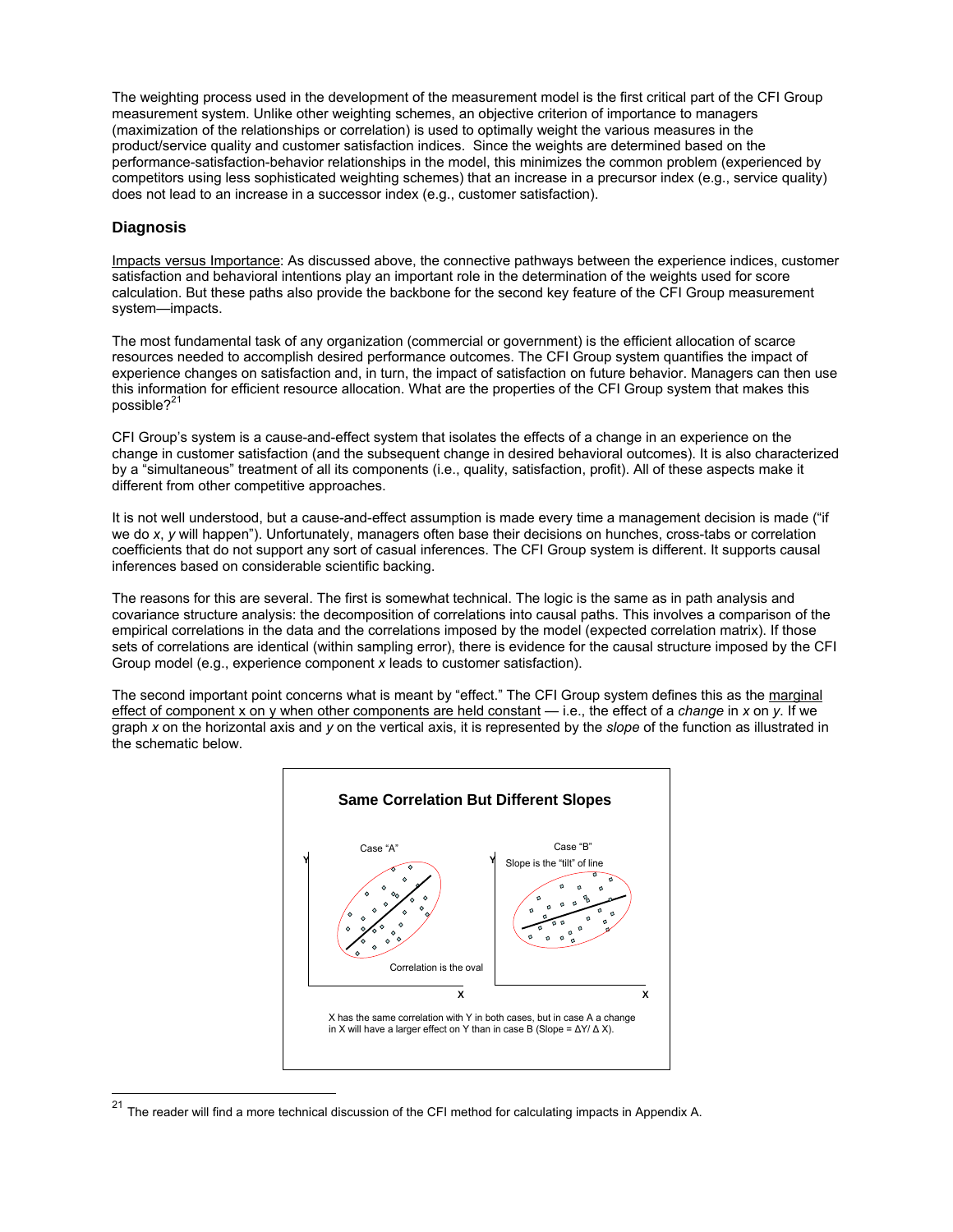It is critical to understand this concept because it is different from what most other competitors provide and the results may be different from what seems intuitive to the client. Market research firms, for example, often talk about "importance" and use correlation coefficients as measures of importance. But a high correlation does not imply that a change in *x* will cause a change in *y*.

Other firms use "stated" importance measures, but these are equally flawed for the measurement of customer satisfaction. For example, Allen and Rao (2000) state that: "Few, if any, consultants advocate the stated importance framework today. Its shortcomings have been illustrated with the airline safety example in which stated and derived importance metrics lead to disparate conclusions."22 In addition, such methods increase the length of the questionnaire by requiring shadow importance measures for every perceived performance or experience item included on the questionnaire. If ranking or constant sum scaling methods are used instead, then some kind of reduction of measures needs to be performed since respondents are psychically unable to rank or allocate points over more than 5-7 measures in a meaningful way. Plus this approach is not based on the sound psychometric principles of multiple measures and error reduction described above. Thus practitioners advocating stated importance methods are basically offering measures that have high levels or unknown levels of error in them, which is then exacerbated when the perceived performance/ importance pairs are manipulated either by multiplying or subtracting the measures to arrive at some confounded indication of "effect" or focus. Resource allocations targeted for the management of customer satisfaction and retention based on measures of this nature are akin to using a dartboard for decision-making and are ultimately doomed to failure.<sup>23</sup>

For management to efficiently allocate its resources, they need to know what will happen if there are changes (usually improvements) in a certain aspect of the customers' experiences – this is what CFI Group's system provides. It also means that the use of the term "important" in this context refers to what will happen as a *result of a change* in something – not what is important per se. For example, both price and quality can be highly correlated to satisfaction, but a change in one of them may produce a greater effect in terms of changing satisfaction than the other.

Quantifying Effects—Standardized or Unstandardized Measures?: The proper use of analysis tools is critical when quantifying effects. Other satisfaction analysts usually miss this point. For example, some firms in Europe use some of the same theoretical foundations (LV-PLS) as CFI Group, but do not understand that the core LV-PLS program is unsuitable without the CFI Group modifications. Basically, the problem is this: In order to solve the unknowns in equations with latent variables, some restrictions have to be put on the system – otherwise there would be too many unknowns. One set of restrictions, that are quite common in psychology, is to set all variances to unity and all means to zero – that is to *standardize* all variables. However, in terms of *quantifying effects*, standardization renders the results useless and destroys comparability between samples. What is then interpreted as importance is the impact of quality *x* on the spread (standard deviation) of satisfaction. This makes no sense and is, of course, very different from the CFI Group system (which does not rely on standardization). In practice, it turns out that our results are quite different from what the generic LV-PLS program provides. The modifications by CFI Group to the LV-PLS algorithm are proprietary and highly technical. They involve a solution to the multicollinearity problem and a rescaling method to insure comparability of results (see Appendix A for more detail).

The schematic below illustrates the problem with using standardized measures. The example shows two models for two different business units in the same company. The bolded (red) quantities are the unstandardized measures (component means and impacts), while the italicized (blue) quantities are the standardized measures (means and impacts). Using unstandardized measures is straightforward—for business unit 1, a 1 unit (point) change in the *Autonomy* score yields a 0.22 change in the *JobAtt* score. Using the standardized measures is less intuitive—for business unit 1, a 1 unit (standard deviation) change in *Autonomy* yields a 0.27 standard deviation change in *JobAtt*. Notice also the rather large differences in the standardized scores (*Autonomy* has a standardized score of 0.06 and *Recognition* is 0.23) of the variables both within each business unit model (reflecting the different variances for each component), as well as across business units (*Recognition* in unit 1 is 0.23, and in unit 2 it is 0.04).

 $\overline{a}$ 

<sup>22</sup> Allen, Derek and Tanniru Rao, *Analysis of Customer Satisfaction Data*, ASQ Quality Press 2000, p.70.

<sup>&</sup>lt;sup>23</sup> One customer perceived value (CVP) practitioner advocates the misguided use of a perceived performance / stated importance measurement framework for the management of "customer loyalty" for all customers regardless of whether they are current customers or new customers. Why the concept of loyalty is germane to new customers is in itself puzzling. That aside, it is well known that retention strategies are quite different from acquisition strategies both in terms of content and costs. Consequently, the guidance dispensed from this confused measurement approach will certainly result in a mal-allocation of scarce resources for those who have unfortunately bought into this method.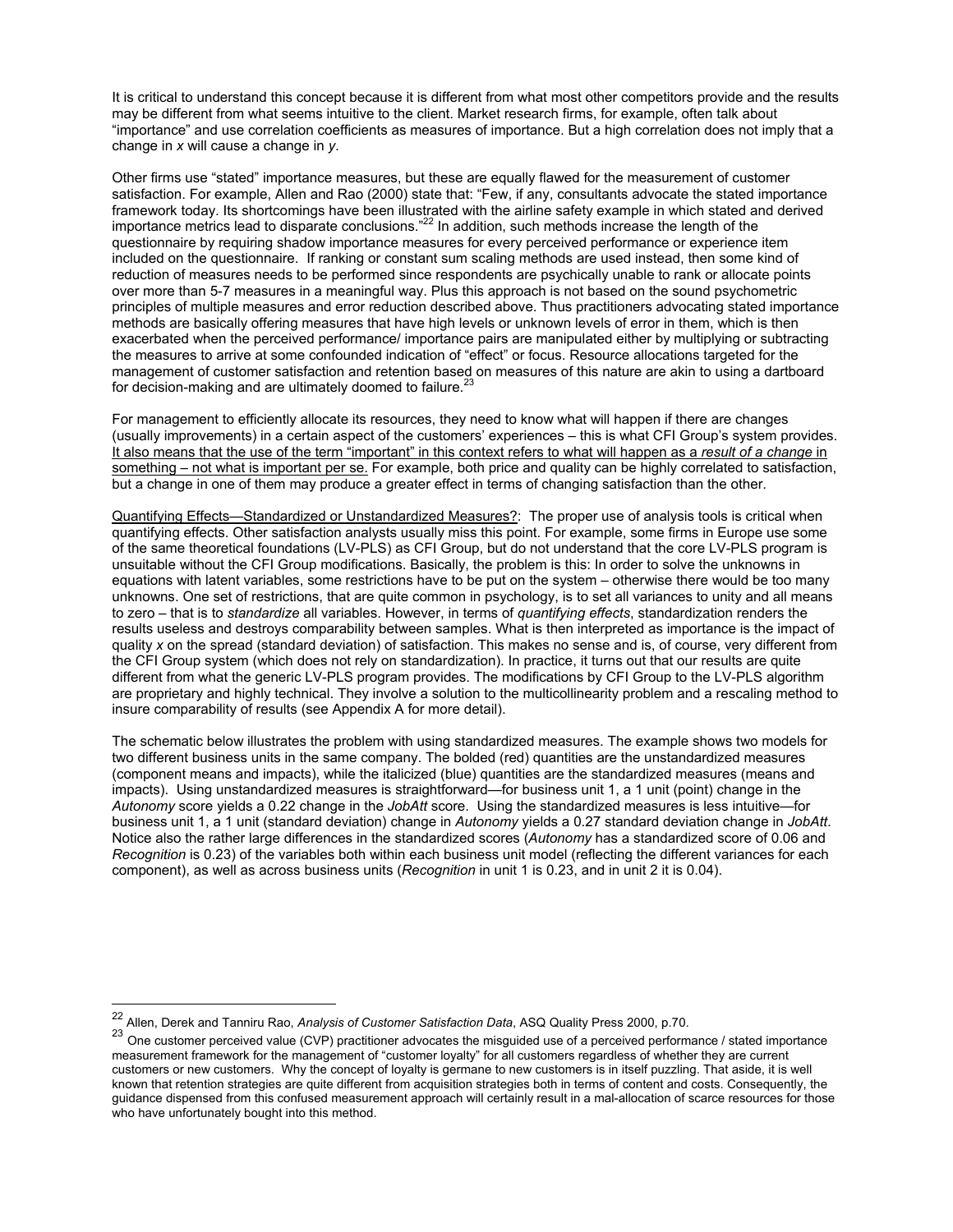This illustrates that because standardized measures are depended on the variation (or spread) in the data, which can differ from sample to sample, comparability is lost. For this reason, it is best not to compare groups using standardized means or impacts.



Multicollinearity: A very difficult problem in impact estimation is the isolation of the individual effect of each experience component from other components. This is because respondents tend to see many components as inter-related to some extent. This "halo" can contribute to high correlations between the components resulting in what is known as multicollinearity. No statistical technique is equipped to handle such multicollinearity and the result is misleading diagnosis. Normal LV-PLS and some other structural equation modeling techniques can help in reducing multicollinearity, but not enough to overcome the problem. The CFI Group system, however, is (1) able to extract the cause of multicollinearity and (2) apply a solution from the field of chemometrics to solve the problem.

Other consulting firms either ignore the problem at worst, or conduct a factor analysis of the experience components (thus grouping them together) and then regress customer satisfaction, or some other dependent variable, on the factor analysis groups. The problems with this approach are so serious that it is virtually impossible to make sense of the results.

- First, it destroys the meaning of the variables as they were originally conceived and measured; the resulting factors must be interpreted post-hoc by the analyst—raising questions of validity.
- Second, the imposed correlational structure among the factors is highly artificial and far removed from the how the respondents perceived things. The most common way is to force all the factors to be independent from each other (i.e., constrain the factors to have zero correlations with one another). This is most certainly wrong and very different from how the respondents perceived them—the "halo" effect.
- Third, usually the first factor extracted in a factor analysis solution will be totally overwhelming in terms of information (variance) content, which makes it necessary to use some sort of rotation scheme (introducing yet another artificial device) so the results can be interpreted by the analyst.
- Fourth, factor analysis plus regression represents a piecemeal two-step approach. Any errors existing in the first step are magnified by the second step—an optimal index cannot be constructed under this scenario. The post-hoc interpreted factors may not resemble those quality components that have maximal impact on satisfaction (and subsequent behaviors).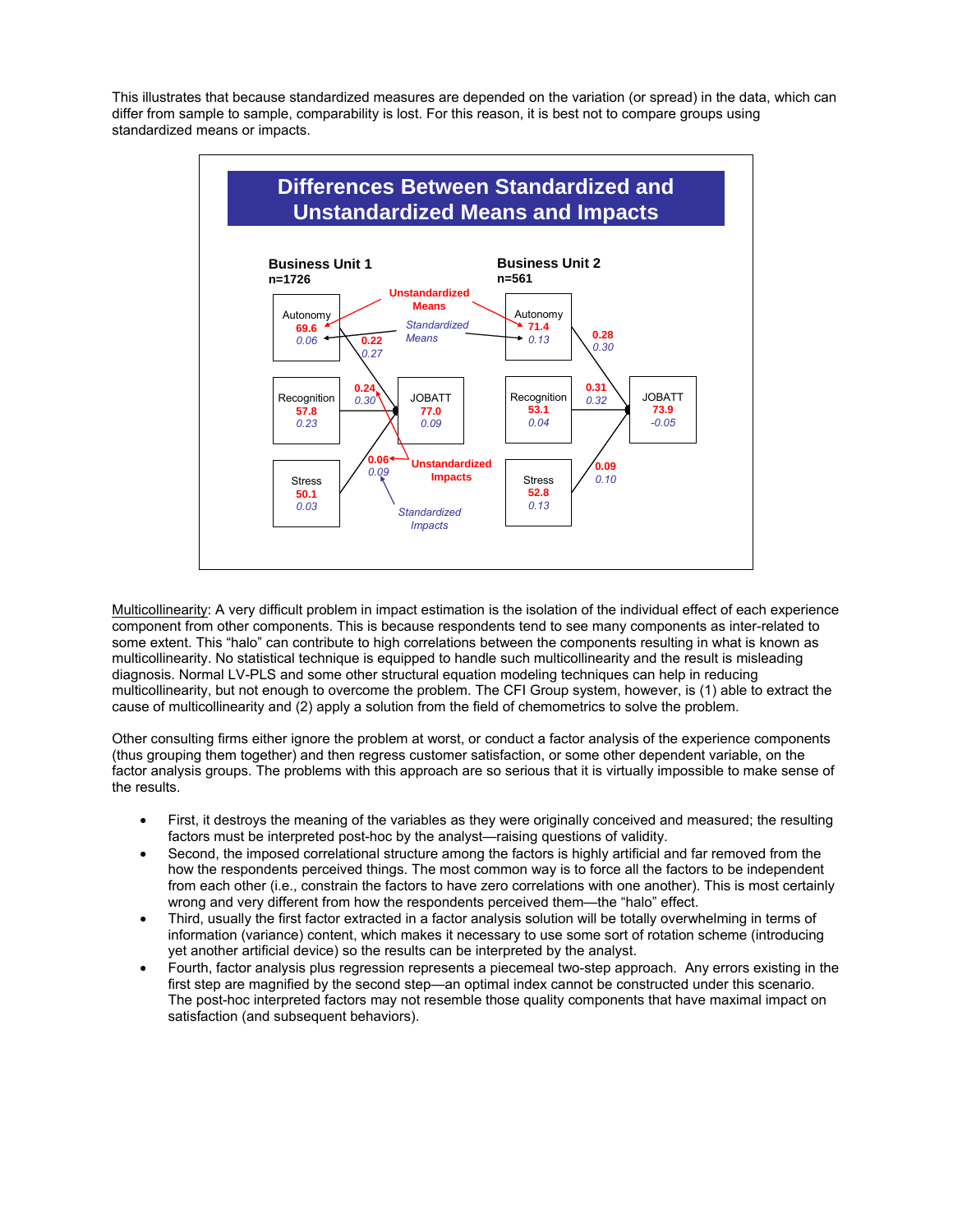Two other approaches that are often used by firms to analyze satisfaction are stepwise regression and conjoint analysis. Stepwise regression assumes that absolutely nothing is known beforehand and everything is left to a sample of data points. In other words, the solution is an artifact of the data. As the name implies, stepwise regression is a technique for including "important" variables in a regression in a stepwise manner. The limitations of stepwise regression are:

- Notoriously unstable results;
- High likelihood of omitting a key variable;
- An inferior methodology if any theory exists;
- The results of stepwise regression cannot be evaluated by statistical significance testing; and
- The regression coefficients are biased.

Stepwise regression will almost never be used in articles published by respectable scientific journals (for the reasons given above).

Conjoint analysis is a different matter. In contrast to stepwise regression, conjoint analysis is a useful scientific method. The problem is that it is not well suited to the measurement and diagnosis of customer satisfaction. The basic problems are that it cannot handle many attributes and that there has to be a "level" of each quality attribute that the respondent is asked to evaluate. Conjoint analysis is more suitable for new product (service) development, in which respondents are asked to evaluate different prototypes (on paper) that have different levels of each attribute. For CFI Group, conjoint analysis can be used if a client is interested in finding out what customer satisfaction would be, if certain attributes were added to the product (service) and what the importance of each attribute would be. A nice benefit of conjoint analysis in this context is that it can be done on a single customer. The contrast between causal modeling methods and conjoint analysis is detailed in Appendix A.

#### **Prognosis**

 $\overline{a}$ 

The ultimate proof of a good measurement system is its ability to make accurate predictions. The models built on the principles described above provide managers with measurement-based tools for better management of intangible assets (like customers). With the patented process<sup>24</sup> used in the development of CFI Group measurement systems managers in commercial and public service organizations alike can be assured that they are getting valid, reliable and sensitive measures within a cause and effect framework that allows them to evaluate their decisions before they make them.

Once an initial model is built, the resultant component scores and impacts provide managers with high-powered metrics for determining the best courses of action they can take for accomplishing desired outcomes. Competing measurement systems "statically" compare self-reported importance measures against current performance measures. The CFI Group performance measurement approach provides a "dynamic" tool that tells managers what changes are important in affecting desired outcomes (e.g., increases in customer satisfaction). This distinction is a critical one for the success of resource allocation decisions that managers make daily. Without the knowledge of "what to expect" when executing a plan, decision-making devolves to a mere guessing game.

Most traditional approaches to market research either confuse comparison of levels (e.g., current performance and levels of importance as provided by customers) with marginal contributions (e.g., what should be changed), or fail to make the connections to desired performance outcomes (such as economic returns), or both. As discussed above, the CFI Group system allows for all of these features—the perceived performance comparisons, the impact of quality components on satisfaction, the impact of satisfaction on future behaviors, and the use of this information for efficient resource allocation.

The CFI Group approach provides specific and quantifiable information about the *levels* of service and quality and the *marginal contribution*, to both customer satisfaction and profits, which will result from a *change* in a process, service, aspect of quality, etc. Unlike other consulting firms, CFI Group utilizes a cause-and-effect system that isolates the effects of a change in a quality component on the change in customer satisfaction, and the subsequent change in economic returns. This is very different from focusing on what customers deem "important". It is also characterized by a "systems" treatment of all its components (i.e., quality, satisfaction, profit). All of these aspects make it different from other approaches.

 $^{24}$  United States patent number 6,192,319, visit www.uspto.gov for more information.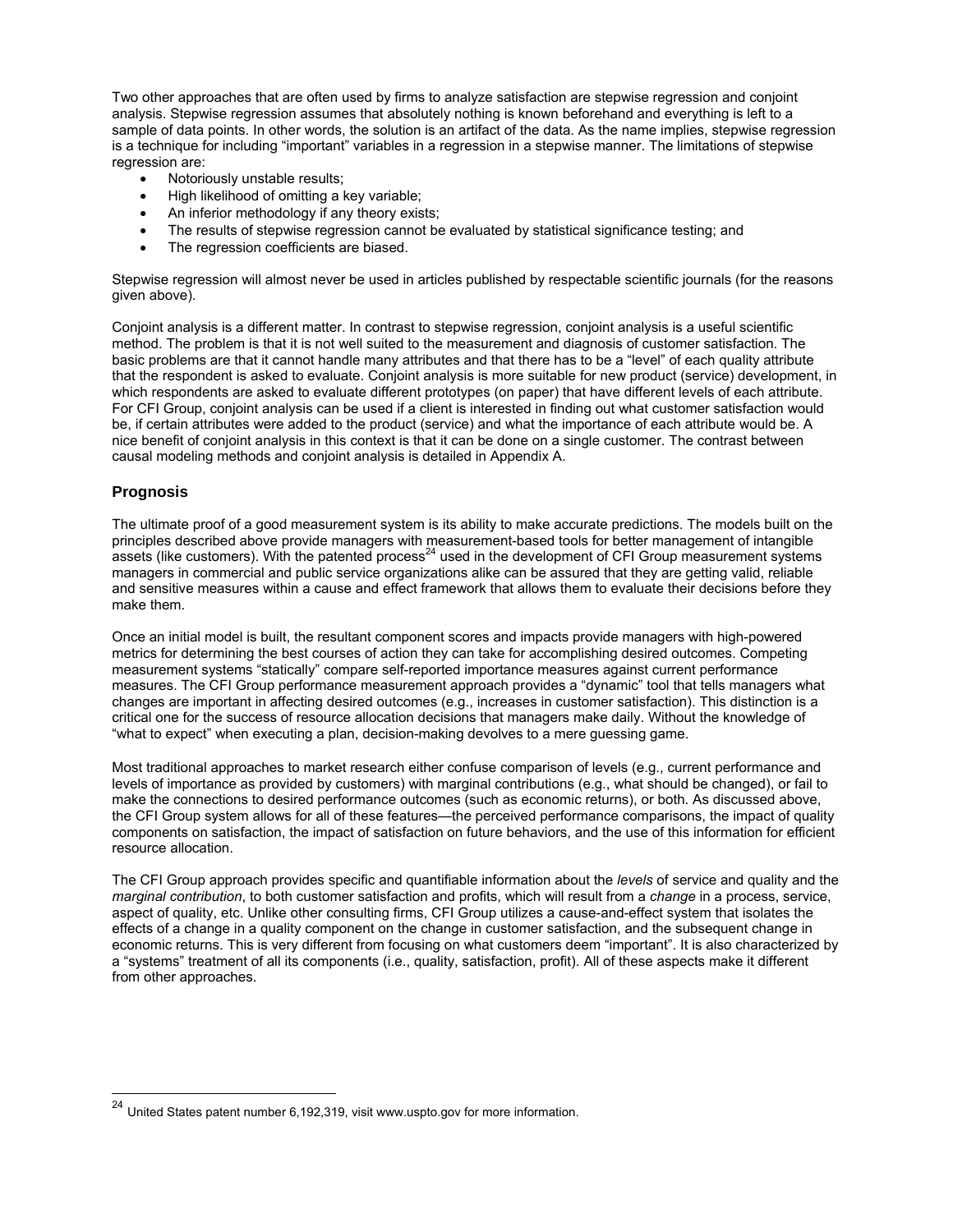# **Summary Table**

The following table provides a basic summary of the key points made in the foregoing discussion about the characteristics of the ACSI technology and the resulting benefits for users.

|                 | Elements of ACSI Technology Implementation                                                                                                                                                                                                                                                                  |                                                                                                                                                                                                                                                                                                                                    |                                                                                                                                                                                                                                                                                         |  |
|-----------------|-------------------------------------------------------------------------------------------------------------------------------------------------------------------------------------------------------------------------------------------------------------------------------------------------------------|------------------------------------------------------------------------------------------------------------------------------------------------------------------------------------------------------------------------------------------------------------------------------------------------------------------------------------|-----------------------------------------------------------------------------------------------------------------------------------------------------------------------------------------------------------------------------------------------------------------------------------------|--|
|                 | Measurement                                                                                                                                                                                                                                                                                                 | Diagnosis                                                                                                                                                                                                                                                                                                                          | Prognosis                                                                                                                                                                                                                                                                               |  |
| Objective       | $\checkmark$<br>Reliable (precision)<br>✓<br>Valid<br>Sensitive (power to<br>✓<br>detect change)                                                                                                                                                                                                            | Impact or Key Driver<br>✓<br>Analysis ("To improve<br>customer satisfaction<br>what matters the<br>most?")                                                                                                                                                                                                                         | <b>Change Prediction</b><br>$\checkmark$<br>("How do changes in<br>experiences effect<br>changes in<br>satisfaction and<br>retention?")                                                                                                                                                 |  |
| Characteristics | "Voice of the<br>✓<br>customer" (VOC)<br>based<br>✓<br>Multiple measures<br>optimally weighted<br>based on strength of<br>relationships in<br>measurement network<br>$\checkmark$<br>Reduced<br>measurement error<br>✓<br>Reduced confidence<br>intervals<br>✓<br>Uses unstandardized<br>performance scores | Calculated within the<br>✓<br>context of a complex<br>cause and effect<br>network<br>✓<br>Based on<br>unstandardized slopes<br>not correlation<br>Optimized with regard<br>✓<br>to key management<br>objectives (i.e. CS or<br>behaviors)<br>✓<br>Control of multi-<br>collinearity provides<br>more reliable impact<br>estimation | "What if" predictive<br>$\checkmark$<br>tool<br>Quantifies the effects<br>✓<br>of changes across<br>multiple nodes<br>(experience to<br>evaluation to intention)<br>✓<br>Future effects are<br>comparative across<br>time, location or<br>segment given<br>planned investment<br>levels |  |
| <b>Benefits</b> | Accurate<br>✓<br>✓<br>Meaningful-tied<br>directly to customer<br>experience<br>Comprehensive-<br>✓<br>incorporates all<br>aspects of customer<br>experiences<br>✓<br>Understandable-<br>simple scoring method<br>Comparable-by<br>✓<br>using unstandardized<br>scores                                       | Prioritizes<br>✓<br>improvement efforts<br>Provides impacts that<br>✓<br>are additive in nature<br>and comparable<br>across groups<br>Allows for more<br>✓<br>efficient allocation of<br>resources based on<br>the economic concept<br>of marginality                                                                              | Focuses on the<br>✓<br>"dynamic"<br>quantification of<br>change<br>$\checkmark$<br>Increased ability to<br>envision future change<br>in key performance<br>outcomes                                                                                                                     |  |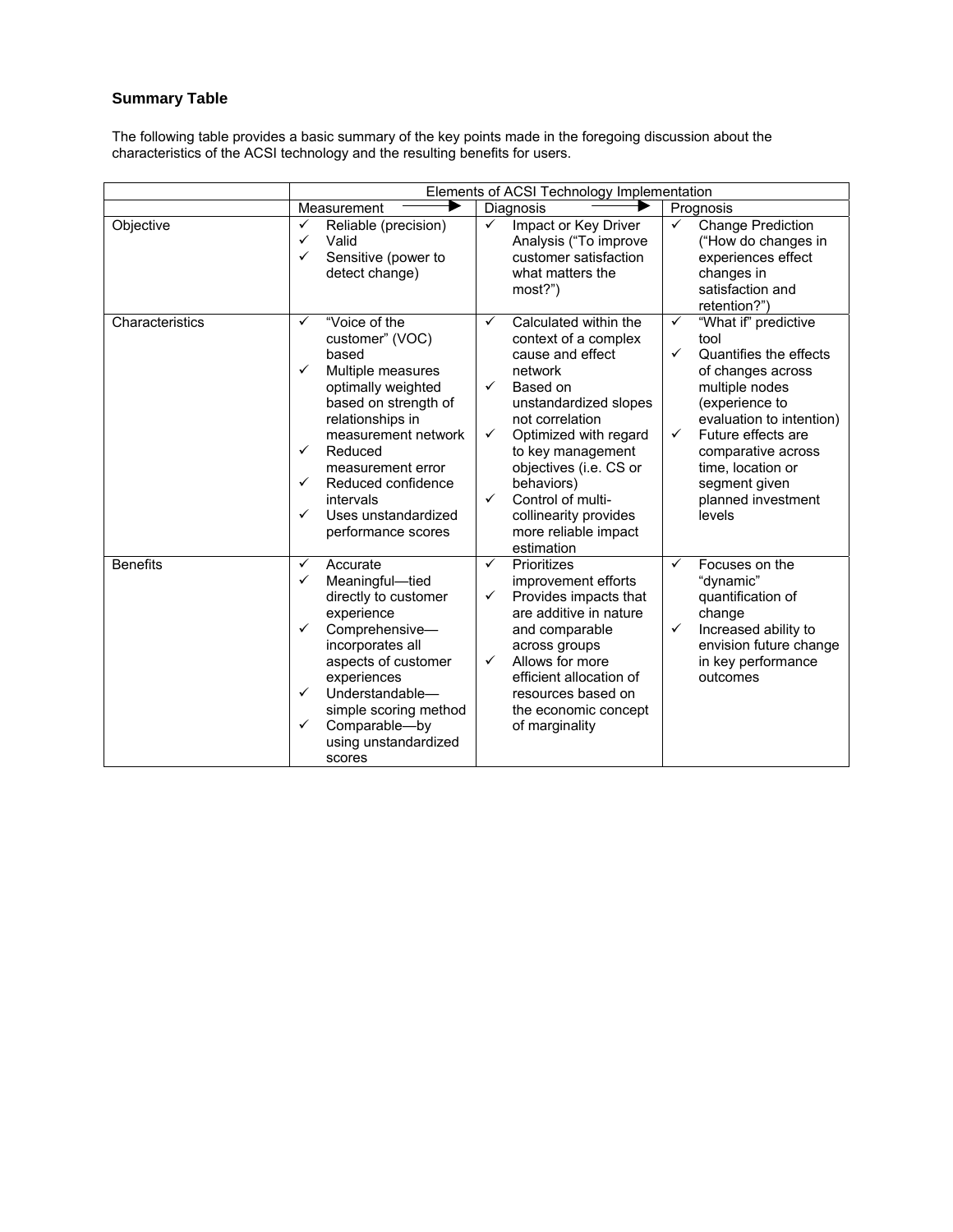## **Competitive Comparisons**

The following table provides a comparison of the ACSI technology as implemented by CFI Group with three classes of competitors—*Primitive*, *Naïve*, and *Pseudo-Sophisticated*.

*Primitive* competitors are research suppliers that compete largely on the basis of price, supplying survey information that uses "canned" questionnaires. They may be able to provide results quickly, but the results lack any diagnostic or prognostic capability. They appeal to buyers of consumer research who are unconcerned with information quality and may be looking to meet an organization requirement that customers be surveyed. However the usefulness and incorporation of the results into decision-making is rudimentary.

| Comparative                                                              | <b>The ACSI</b>                                                                                               | <b>Types of Competitors</b>                                                                                     |                                                                                                                                      |                                                                                                                                                 |
|--------------------------------------------------------------------------|---------------------------------------------------------------------------------------------------------------|-----------------------------------------------------------------------------------------------------------------|--------------------------------------------------------------------------------------------------------------------------------------|-------------------------------------------------------------------------------------------------------------------------------------------------|
| <b>Criteria</b>                                                          | Technology/<br><b>CFI Group</b>                                                                               | Primitive-"Price<br>Based"                                                                                      | Naïve-"Simple<br><b>Minded Solutions"</b>                                                                                            | Pseudo-<br>Sophisticated-<br>"Faulty Science"                                                                                                   |
| <b>Measurement</b>                                                       |                                                                                                               |                                                                                                                 |                                                                                                                                      |                                                                                                                                                 |
| >Uses VOC<br>qualitative methods                                         | Yes-all<br>measures used<br>by CFI are based<br>on VOC methods                                                | No-use "canned" un-<br>customized surveys<br>based on researcher<br>judgment                                    | No-use "canned" un-<br>customized surveys<br>based on researcher<br>judgment                                                         | Maybe-some may<br>use qualitative<br>methods                                                                                                    |
| >Customized<br>measures to insure<br>validity                            | Yes-customized<br>measures are<br>recommended to<br>insure validity                                           | No-repetitively use<br>the same set of<br>questions for all<br>clients-validity is<br>likely low                | No-repetitively use<br>the same set of<br>questions for all<br>clients-validity is likely<br>low                                     | Some-usually use<br>canned surveys to<br>save time                                                                                              |
| >Use multiple item<br>scales to minimize<br>measurement error            | Yes---three to five<br>items necessary<br>to insure high<br>reliability<br>standards                          | No-use single item<br>nominal or categorical<br>measures-reliability<br>very low, large<br>confidence intervals | No-use single item<br>nominal, categorical or<br>5 point Likert scaled<br>measures-low<br>reliability, large<br>confidence intervals | Some-tighter<br>confidence intervals<br>but still 30% bigger<br>than CFI method                                                                 |
| >Optimal weighting<br>for deriving scores                                | Yes-weights<br>based on cause<br>and effect<br>network between<br>components                                  | No-Only report item<br>scores-usually as<br>percentages or<br>proportions (i.e., "top-<br>box")                 | No-Only report item<br>scores as proportions<br>or means                                                                             | No-usually<br>compute averages,<br>sums or factor<br>scores                                                                                     |
| Sample sizes<br>required                                                 | Small $\leq 150 - 200$                                                                                        | Very large-samples<br>based on number of<br>cells that need to be<br>filled in a cross-tab<br>table             | Large-needed to get<br>any kind of estimation<br>precision                                                                           | Large-needed to<br>get any kind of<br>estimation precision                                                                                      |
| <b>Driver/Impact Identification</b>                                      |                                                                                                               |                                                                                                                 |                                                                                                                                      |                                                                                                                                                 |
| >Cause and Effect<br>Network with<br>impacts based on<br>based on slopes | <b>Yes</b>                                                                                                    | NA-no cause and<br>effect networks are<br>used                                                                  | No-use correlations,<br>difference gaps or<br>stated importance;<br>some may use simple<br>regression                                | <b>Quasi-Usually</b><br>stepwise regression;<br>or in some cases<br>factor regression                                                           |
| >Control of<br>Multicollinearity                                         | Yes-proprietary<br>PLS regression<br>based method for<br>allocating the<br>"halo" in per-<br>ceptual measures | NA-no estimates<br>provided                                                                                     | No-usually ignore the<br>existence of multi-<br>collinearity                                                                         | <b>Mostly No-some</b><br>may factor analyze<br>predictors to control<br>inter-correlations<br>before using in a<br>multiple regression<br>model |
| >Unstandardized<br>estimates                                             | <b>Yes</b>                                                                                                    | NA-no estimates<br>provided                                                                                     | <b>No</b>                                                                                                                            | <b>No</b>                                                                                                                                       |
| <b>Other</b>                                                             |                                                                                                               |                                                                                                                 |                                                                                                                                      |                                                                                                                                                 |
| Proprietary<br>patented analysis<br>system                               | Yes-United<br>States patent<br>number 6,192,319                                                               |                                                                                                                 | No-not available; all analyses use software packages that are<br>purchased from third party vendors (e.g., SPSS, SAS)                |                                                                                                                                                 |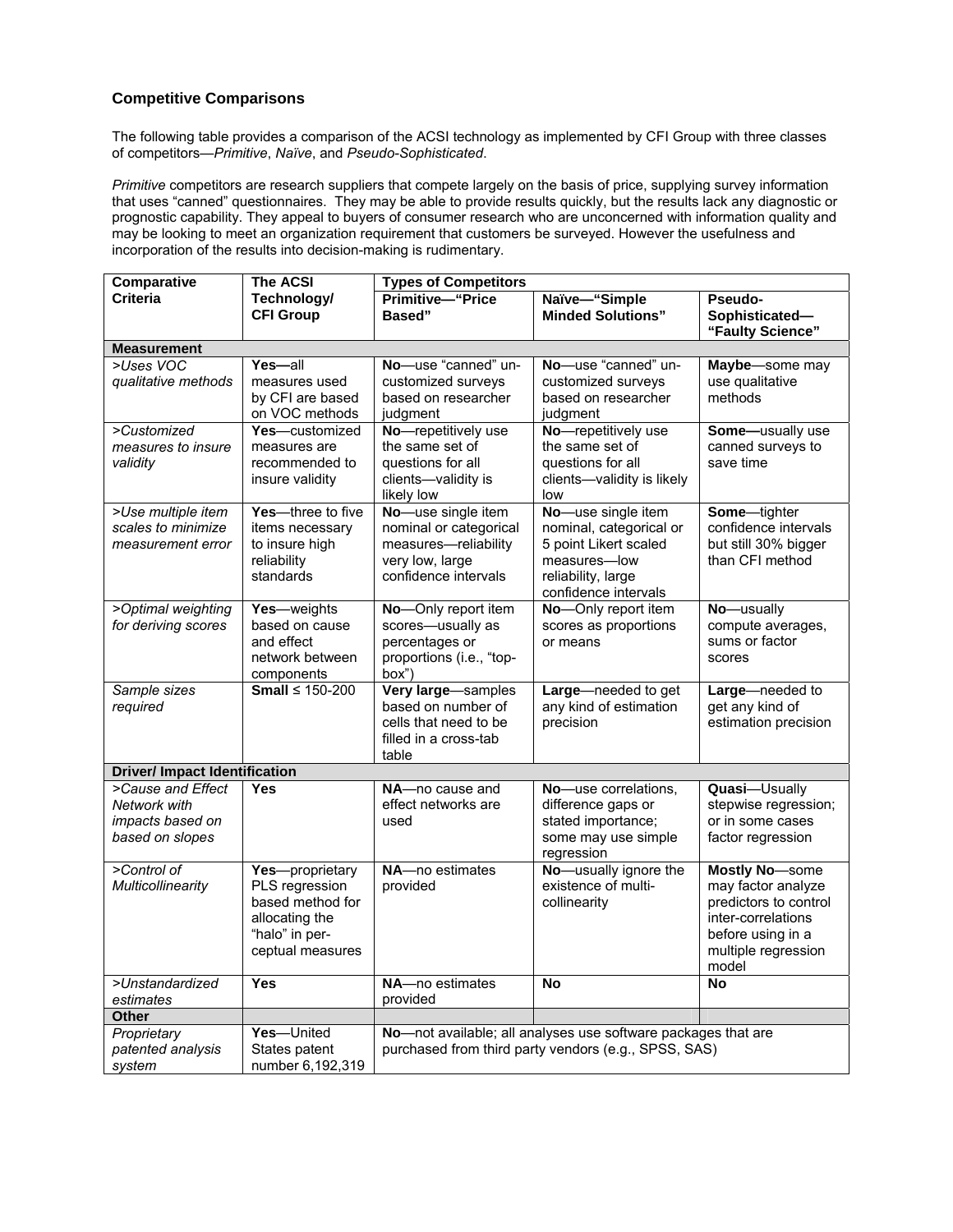*Naïve* suppliers will often use similar data sources and measures as those of *Primitive* research suppliers but add some intuitively appealing analytic paraphernalia—such as performance importance matrices, difference gap analysis, etc. Unfortunately most of these so-called analytic approaches actually increase error and provide a muddled picture of reality rather than clarifying it. In addition, their ubiquitous use of a "stated performance" measurement methodology needlessly increases questionnaire length with no additional diagnostic value. They may appeal to users of research who are looking for more sophistication from their measurement suppliers than can be provided by *Primitive* suppliers. Unfortunately, such users are being hoodwinked by glib answers and simplistic solutions to complex questions of human behavior. *Naïve* suppliers are very dependent upon the inability of their customers to discriminate between what they are peddling and the kind of sound methods espoused by CFI Group.

*Pseudo-Sophisticated* suppliers may provide upgraded measurement and diagnostic capabilities. They do this by the "piece-meal" application of multiple measurement approaches along with limited use of multivariate statistical techniques often found in common statistical packages. These kinds of suppliers add a veneer of science to the types of measurement services provided by *Primitive* and *Naïve* suppliers.

What is often unknown to most users of the services supplied by these vendors is that the common sequential use of multivariate methods (such as using factor analysis or cluster analysis to create component scores which are then used in a multivariate regression procedure) essentially magnifies the weaknesses of both methods and creates interpretational problems that are not easily overcome. For instance, if the factor scores of a three factor solution to a data reduction problem that explains 50 % of the variance in the data used, are then regressed against a fourth variable achieving an R<sup>2</sup> (variance explained) value of 0.5, then what does the analysis tell the user? Never mind what the regression coefficients mean. Unfortunately many *Pseudo-Sophisticated* venders are not sufficiently cognizant of these weaknesses to adequately educate their customers about the frailties in the seemingly scientific methods they advocate. As indicated earlier in this document, users of this kind of analytic product run the danger of being seriously misled in their decision-making.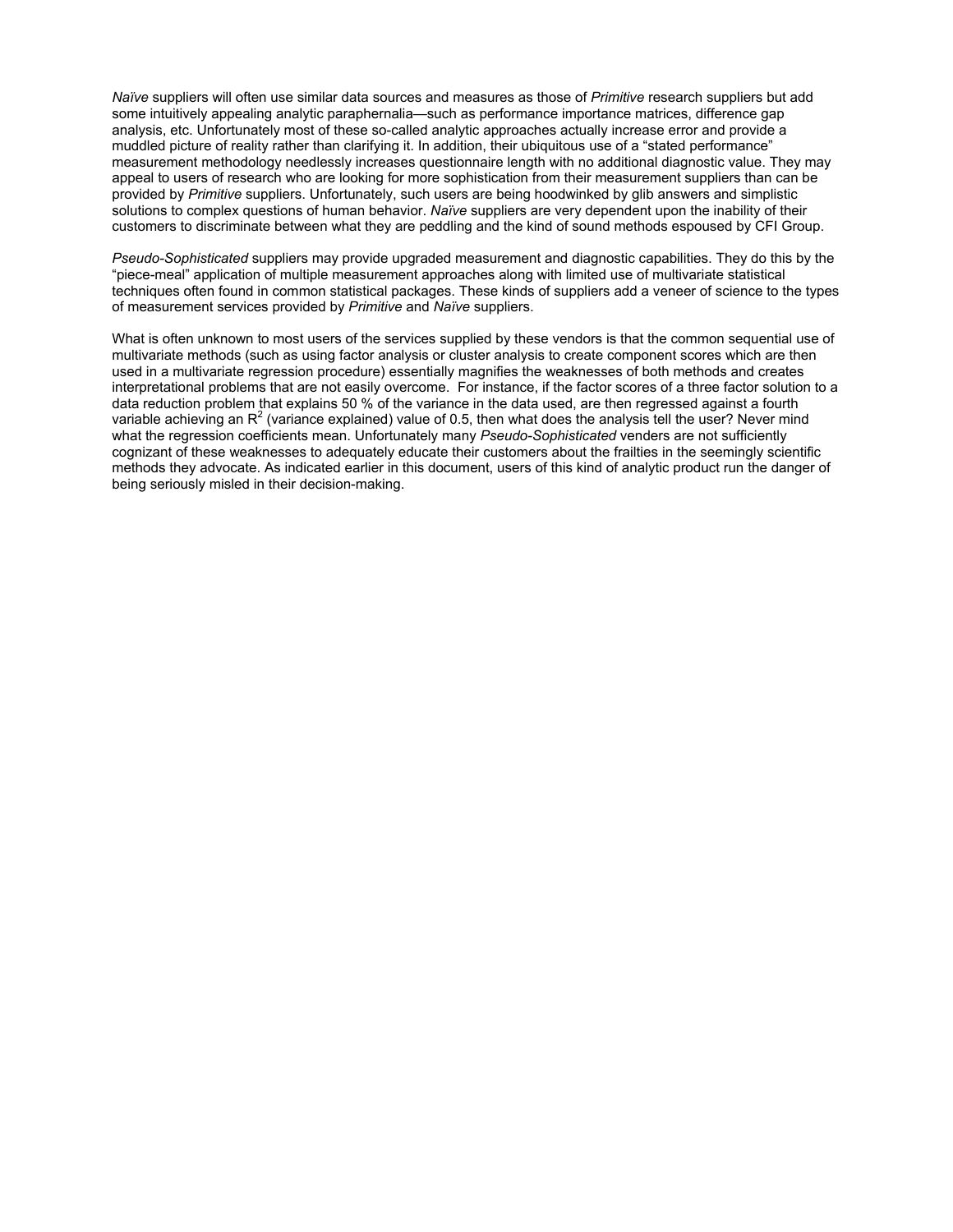# **Results—How do CFI Group Clients Benefit from the ACSI Technology?**

In this section examples of the how the CFI Group/ ACSI technology was applied to U.S. Government agencies are reviewed.

Internal Revenue Service (IRS):

Before working with CFI Group, the IRS suffered from:

- Disgruntled employees
- Dissatisfied taxpayers
- Declining, low ACSI Scores



This situation resulted in a 1997 Senate hearing that labeled the IRS as a "tax agency out of control". This finding was supported by witnesses and commentators making statements such as the following:

*"As only one taxpayer representative out of thousands across the country, I have seen dozens of taxpayers severely damaged and even made homeless by the IRS collection division."* (*Anonymous Witness #1, IRS Employee* 

*Senate IRS Hearings 1997)*

*"The long list of IRS horribles included arbitrary collection decisions, sale of taxpayer lien property far below value, and the cavalier mistreatment of taxpayers."* (Bob Zelnick, ABC Good Morning America, September 26, 1997)

CFI Group began working with the IRS in 1999. An initial assignment discovered that the satisfaction levels for taxpayers filing on-line (eFilers) were 30 points higher than those taxpayers submitting paper returns (see first chart below). As a consequence of this finding, the IRS instituted a strategy of encouraging filers to use the on-line submission process. The result was a steady improvement in overall IRS customer satisfaction scores (see second chart below). These findings demonstrate the power of the strategic guidance provided by CFI Group to improve decision-making and subsequent customer satisfaction.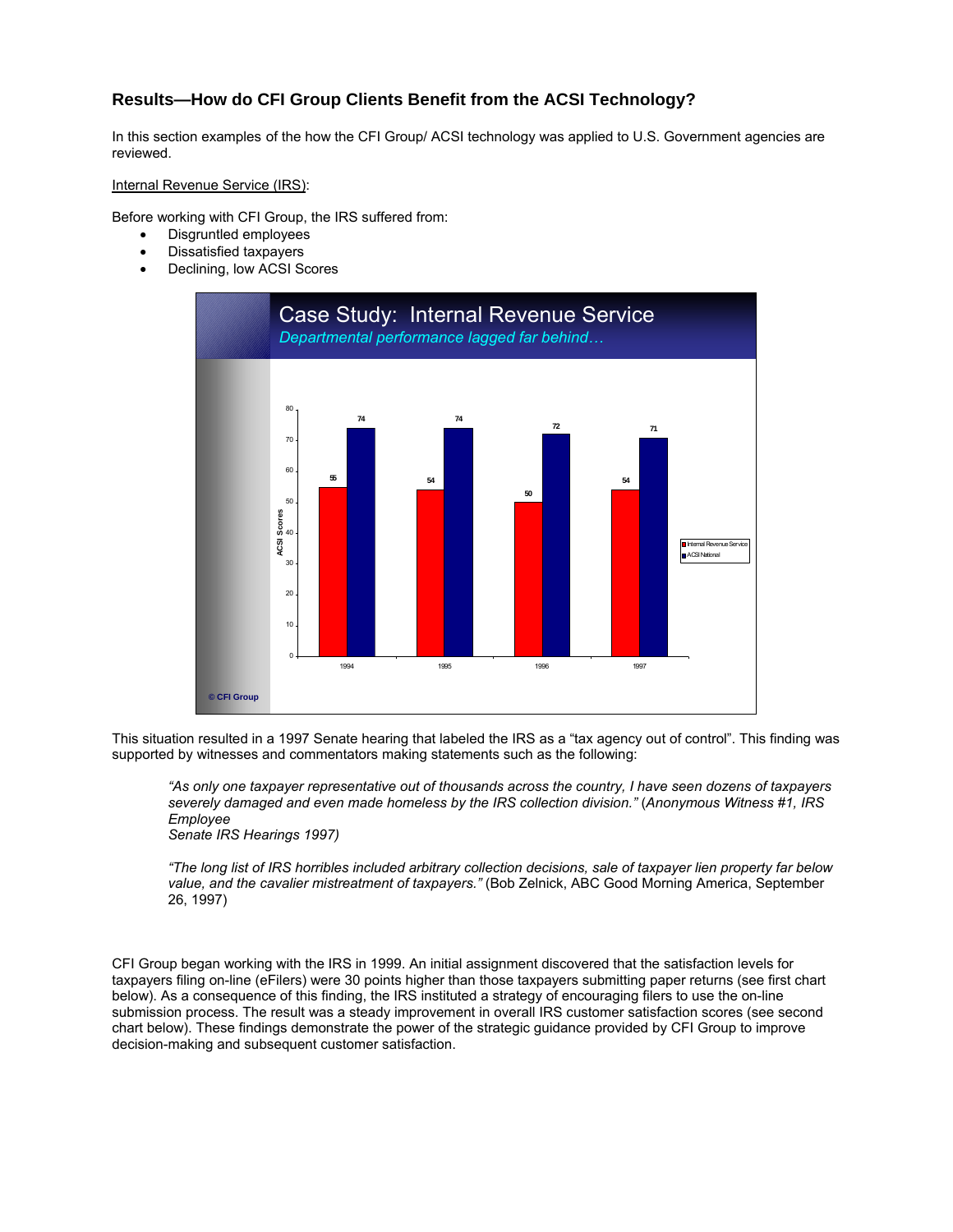

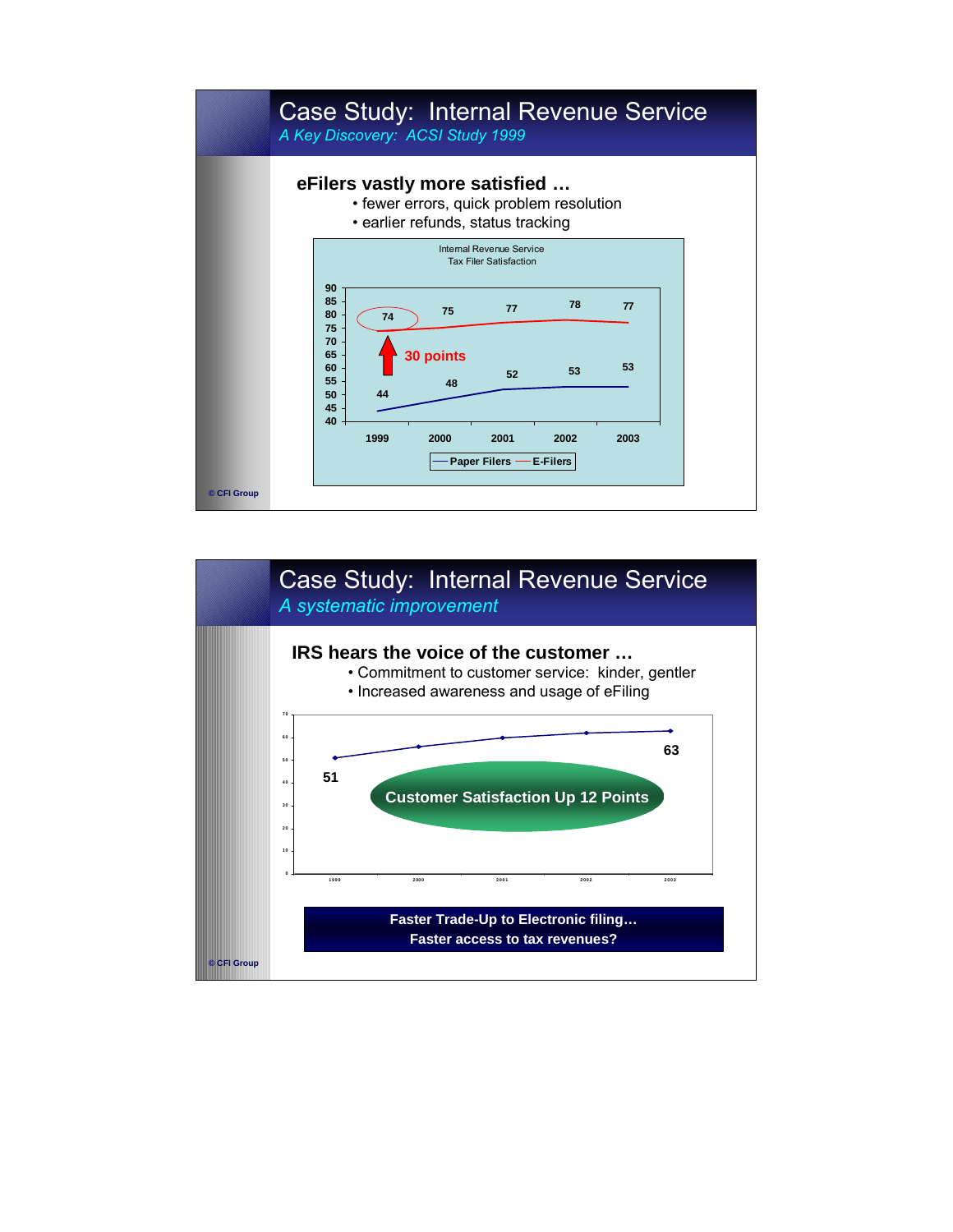#### Federal Aviation Agency (FAA):

When CFI Group began working with the FAA, Satisfaction had been low, typical for an agency with largely regulatory/punitive function. CFI Group developed a model that measured three specific drivers of satisfaction:

- Quality of air traffic services
- The pilot certification process
- FAA policies, standards and regulations

The "Policies, standards and regulations" area was identified as the lowest scoring driver but with and the greatest impact on pilot satisfaction with the FAA. It was determined that pilots perceived "policies, standards and regulations" as poorly written and difficult to understand, thus failing to contribute to airline safety as well as they should.

As a result of CFI Group analysis and modelling insights, the FAA engaged in a significant overhaul of its policies, standards and regulations, doing much rewriting using plain language.

Subsequent measurements showed that pilot satisfaction with FAA increased 14%, a very large improvement in ACSI terms for a relatively short span of time.



For more case study examples visit the CFI Group website http://www.cfigroup.com/expertise/case\_studies.htm .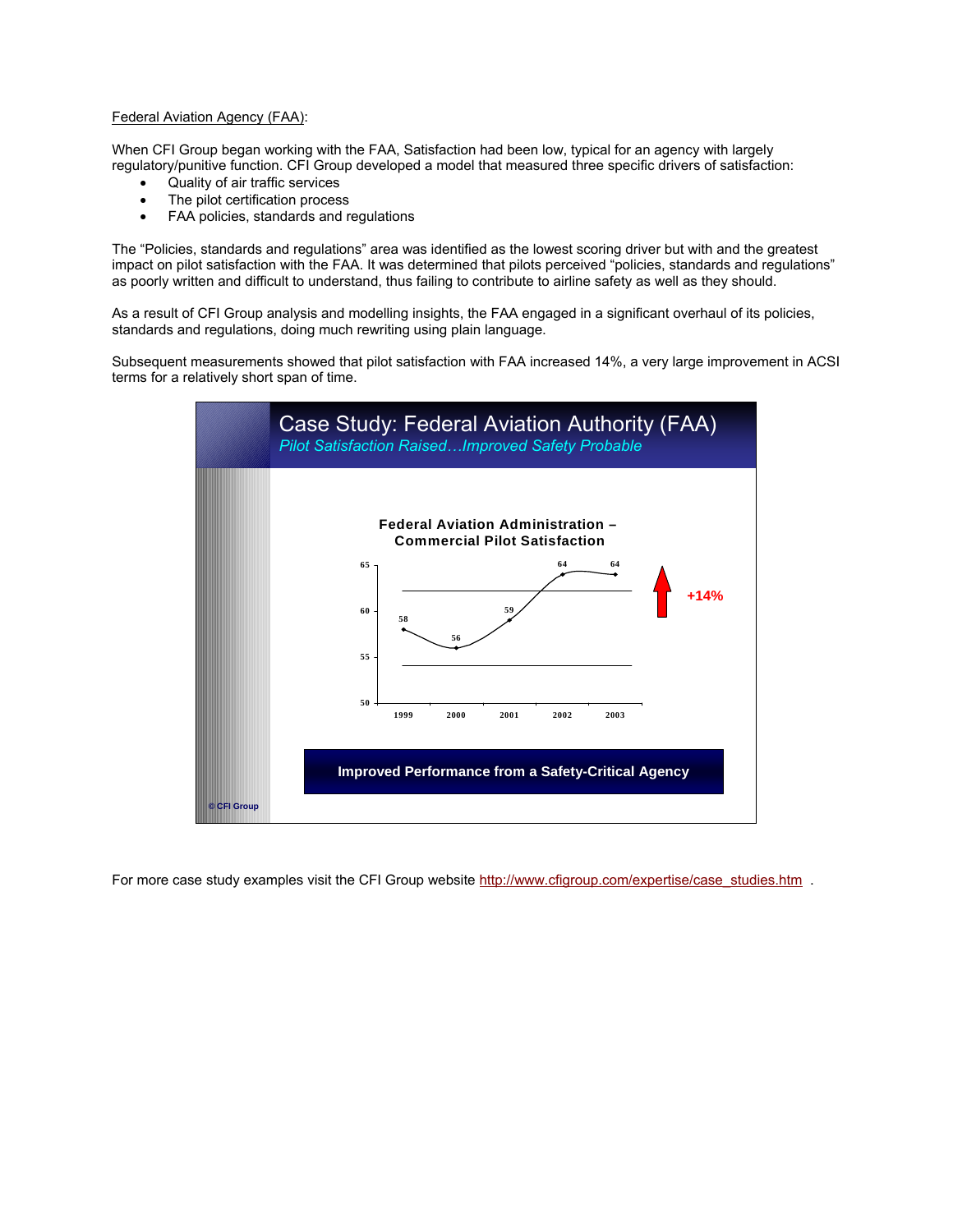# **Appendix A: A Technical Summary of the CFI Group Analytic System**

CFI Group's process takes place in four stages to ensure maximum reliability, validity and inclusion of essential issues:

- 1) Secondary Research
- 2) Management Interviews
- 3) "Voice of the Customer" (VOC) Investigations
- 4) Quantitative Analysis

#### **1) Secondary Research**

Some firms might argue against the necessity of this stage, stating that vast quantities of such research had already been performed, oftentimes yielding no more information than they had had before. However, one reason firms often do not benefit from such research is that its focus tends to be scattered. One study might look at concepts of customer loyalty, while another looks at current attitudes of store personnel, and still another asks customers to focus on aspects of in-store shopping. Our purpose in performing secondary research is to build upon and *synthesize* prior research thereby gaining the maximum information available from it.

#### **2) Management Interviews**

 $\overline{a}$ 

Interviewing management personnel across relevant areas of businesses is also critical to synthesizing useful information, which might otherwise remain isolated. These interviews aid in:

- Understanding a heterogeneous customer base;
- Identifying current business issues viewed as relevant by management personnel;
- Developing a substantive knowledge of the competitive environment;
- Designing the qualitative interview guidelines for in-depth interviews with customers; and
- Determining how performance measures will be represented in the subsequent model

#### **3) "Voice of the Customer" (VOC) Investigations**

The need to talk with customers to uncover issues salient to them has become increasingly obvious over the past several years. What has not become obvious, however, are the techniques needed to uncover such issues accurately and in-depth. CFI Group's system utilizes qualitative one-on-one customer interviews specifically designed to cover both issues identified as relevant by management personnel and to allow customers to voice their opinions, concerns and desires which might otherwise be left unknown to management.

While management would likely be able to predict a large percentage of the components and issues salient to customer satisfaction, there is still a reasonable amount of information to be gained from customers, which would go unsaid if customer interview structures were too rigid.

Further, management personnel might also be unaware of the language that customers tend to use (i.e., voice of the customer) when discussing such issues or, quite importantly, all the *aspects* of a particular issue, even if correctly identified by management, relevant to the customer. CFI Group's qualitative system applies a combination of current social-psychological techniques whose power and scope exceed common research methods utilized by other firms. CFI Group's system employs the following techniques:<sup>25</sup>

One-on-one interviews: While focus groups can be useful in certain cases, typically what happens in such settings is that one or two strong voices emerge only to be followed by the rest of the group. The resulting information is highly biased and skewed toward the more vocal customers in the group. Although interviewers often try to avoid such biases by requiring focus group attendees to talk "in turn", they may still miss subtle (and not-so-subtle) pressures, which come from group meetings. Valuable information may be lost in such settings where the interview is highly structured.

Open ended, semi-structured interview approach: This approach allows us to ask customers about issues mentioned in secondary research and management interviews, while still leaving the opportunity for each customer to discuss "top-of-mind" issues during the course of the interview, thereby identifying salient factors which might otherwise go undetected.

Metaphors and narrative accounts: By giving customers the opportunity to tell stories and use metaphors to describe the various experiences they have had, we also encourage the identification of new and valuable information. Given innovative social-psychological research techniques, and a more conversational style interview, customers can relax and converse as they might with a friend during the interview. A skilled interviewer can keep a respondent focused on the relevant topics while still allowing them to recall experiences regarding which could be very useful to management

<sup>25</sup> Griffin, Abbie and John Hauser, "The Voice of the Customer," *Marketing Science*, winter, 1993, 12,1,1.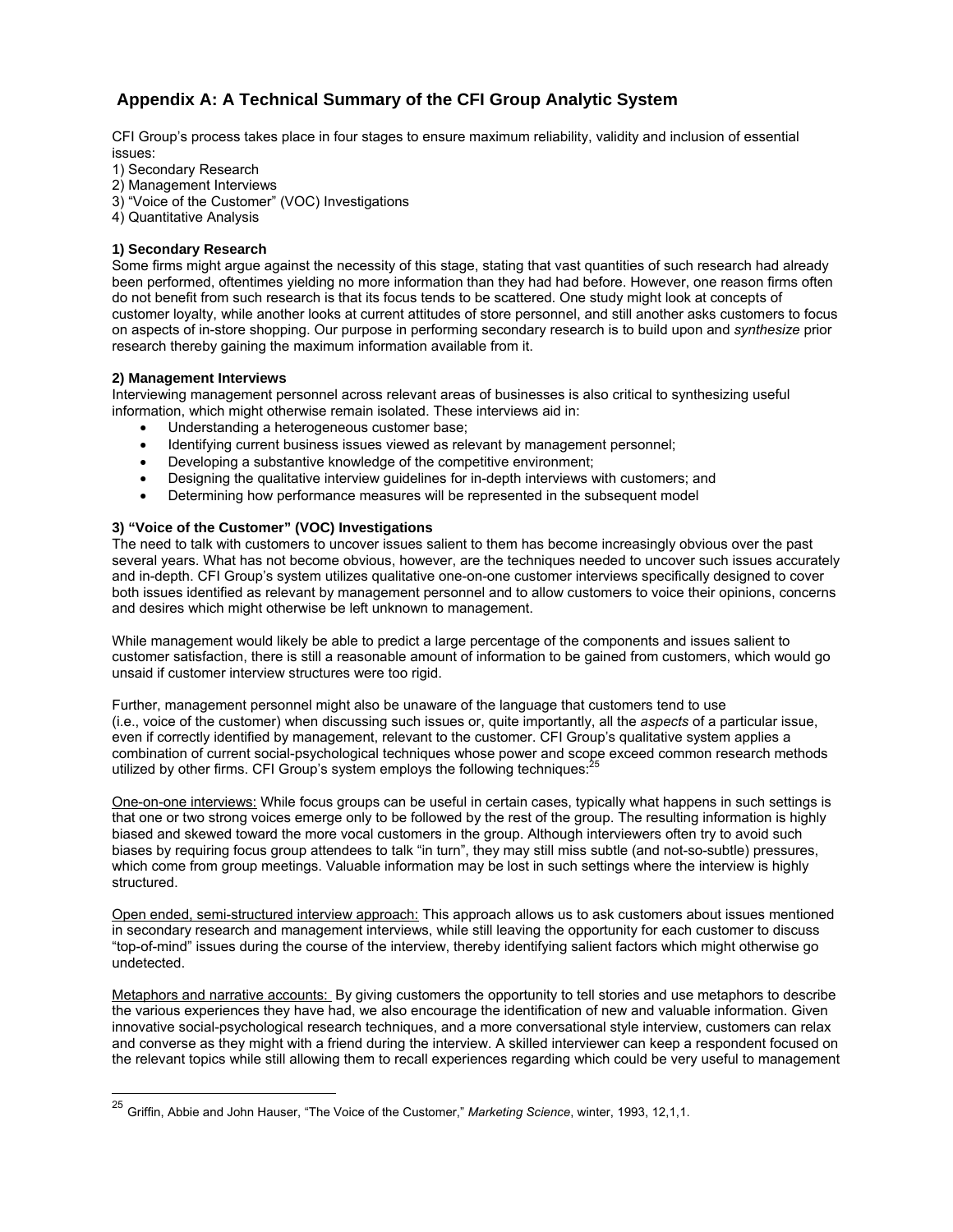and other personnel. Similarly, simply asking someone "why" they like or dislike some aspect of a product, will not get at the real ways in which people think about things and make purchase decisions. CFI Group's qualitative system utilizes techniques which help customers to identify and discuss issues relevant to their purchasing behaviors, unlike most other consulting firms where customers are asked only to confirm or rank pre-identified and ultimately incomplete factors relevant to decision making.

Customer interviews performed by CFI Group are recorded and transcribed verbatim ensuring maximum reliability and validity in performing the analysis. Qualitative research techniques are then applied to the subsequent analysis of each transcript as well as the transcripts as a group. Unlike other firms who rely on "frequency of response" coding to identify relevant factors (thereby only increasing interviewer created bias), CFI Group's system relies on a "narrow lens approach" – a social-psychological analysis process which allows us to identify and categorize salient factors and re-group all relevant information into a subsequent model, thereby maximizing the information gained from the interviews.

CFI Group's qualitative analysis allows a specification of a preliminary model of customer satisfaction, and makes certain that attributes of each component are preserved utilizing the language of the customer. The subsequently developed questionnaire is based on the voice of the customer and helps ensure that the information gathered with it is valid.

#### **4) Quantitative Analysis**

Ultimately, the power and precision of the preliminary model is proven in the quantitative phase of CFI Group's system which is built upon three distinct points:

- A. Estimating Importance, Utility, and Impact
- B. Estimating Derived Importance
- C. Causal Models: comparing covariance structure analysis (e.g., LISREL) and latent variable partial least squares (e.g., Wold's LV-PLS system), the two major approaches to causal models.

The objective is to identify those quality dimensions whose improvement offers the greatest returns, as measured in customer satisfaction, retention rate (and potentially related measures of individual behavior, such as spending level) and corporate financial performance. *That is, if the level of performance on a quality attribute improves by a given amount, how much will satisfaction (and, subsequently customer retention or financial performance) improve?* In evaluating a methodology, the most important criterion is whether a method can quantify the return-on-quality.

#### *A. Estimating Importance, Utility, and Impact*

#### **Table A1: Four Approaches to Estimating Importance, Utility and Impact of Quality Improvements**

| <b>Class of Methods</b>                  | <b>Quantifies Change</b> |
|------------------------------------------|--------------------------|
| <b>Explicit Self Reported Importance</b> | No                       |
| Derived Self-Reported Importance         | No                       |
| <b>Conjoint Methods</b>                  | Yes                      |
| Derived Importance Methods               | Yes                      |

In methods assessing *Explicit Self-reported Importance*, respondents directly state or rate the importance of an attribute. If respondents are asked to "Rate the importance of price on a scale from 1 to 5," attributes can only be compared in terms of their mean importance ratings. Methods of *Derived Self-Reported Importance* ask respondents to compare attributes in terms of their importance. If the question is, "Which is more important to you, price or on-time delivery?" a rank order or a derived importance scale can be calculated. Constant sum scales can also be used in this way. However, none of these approaches simultaneously calibrates the relationship from performance on a quality attribute to a consequent change in satisfaction, retention or financial performance. The best they can do is indicate on an attribute by attribute basis how important each attribute might be for satisfying the customer. But this assumes that each attribute importance measure is perfect and without error. Plus it would have to be repeated for any additional dependent variables separately extending the questionnaire length and increasing respondent fatigue. Thus, there is no way to compare the returns from quality improvements and set priorities using these methods. This is one of the main reasons that few if any consultants advocate a stated importance measurement framework.

*Conjoint Methods* ask respondents to rate or choose between alternative profiles of products or services. The products/services are described in terms of levels of objective quality. From a pattern of preferences, we can derive *part-worths* or *utilities* of different levels of an attribute (for example, the utility of a "professional and polite employee"

 $\overline{a}$ <sup>26</sup> Allen, Derek and Tanniru Rao, *Analysis of Customer Satisfaction Data*, ASQ Quality Press 2000, p.70.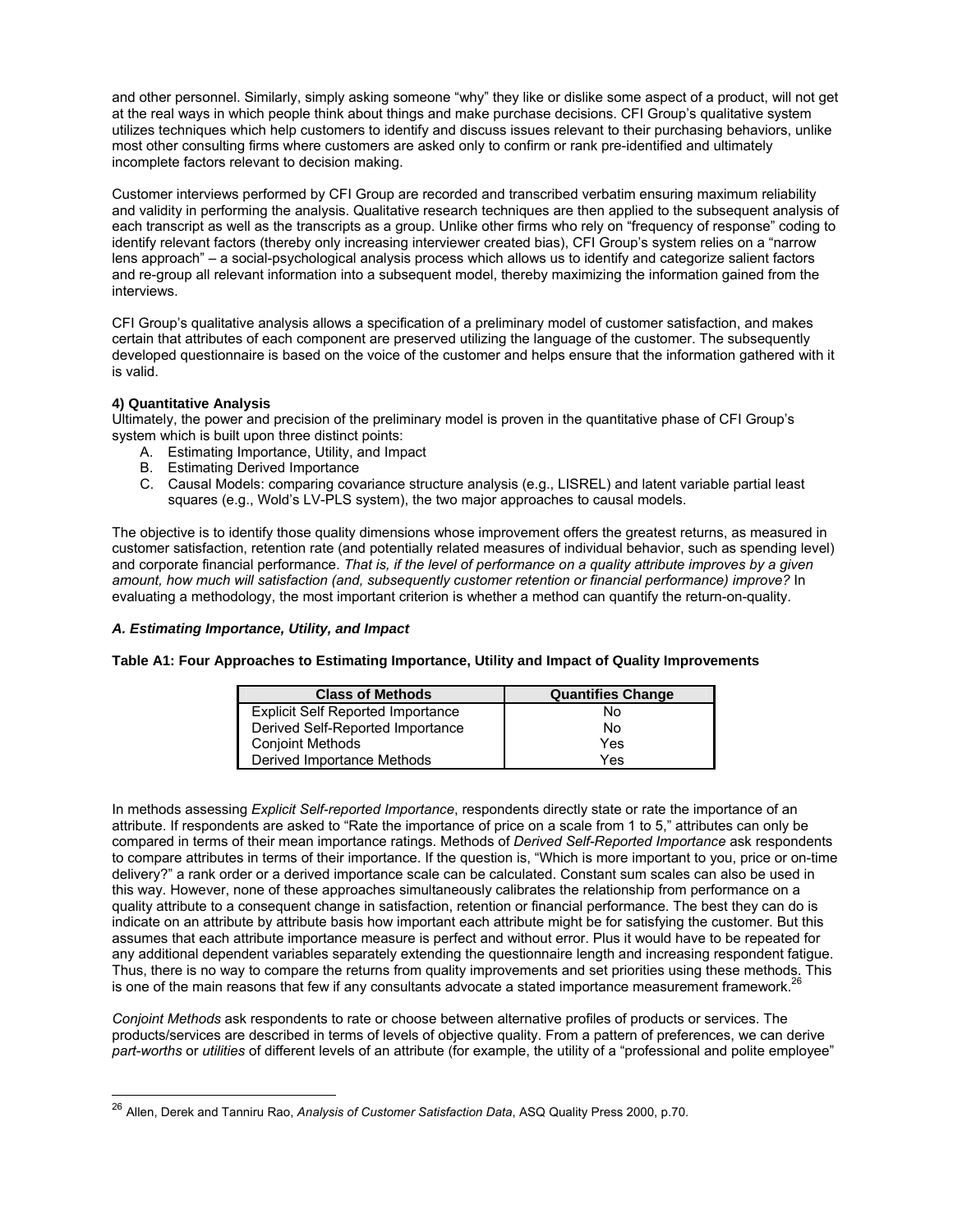versus "warm, friendly and polite employees"). Conjoint analysis is thus able to quantify the relationship between the level of an attribute and the level of preference.

Conjoint methods, it should be noted, create a model of the individual. As a result, the ability to generalize *part-worths*  to the population depends on the sampling method. A conjoint study of 30 respondents selected by a non-probability sampling method, such as convenience sampling or quota methods cannot be generalized to the population. Confidence intervals on the aggregate *part-worths* depend on sample size and method.

#### **Table A2: Approaches to Estimating Impacts Conjoint Methods? Derived Importance Methods?**

|                               | <b>Conioint Methods</b> | <b>Derived Importance Methods</b> |
|-------------------------------|-------------------------|-----------------------------------|
| Individual Level Model        | Yes                     | No                                |
| <b>Population Level Model</b> | No                      | Yes                               |

The length of a conjoint questionnaire increases exponentially with the number of attributes and the number of levels to each attribute. There are some techniques for reducing the burden on the respondent, but in general the questionnaires are quite lengthy. Conjoint methods work best on product attributes with discrete concrete levels, such as colors or package designs. Conjoint is much more difficult when attributes are more subjective, such as the Employee Courtesy example, which does not identify a clear, discernible difference between "professional and polite" and "warm, friendly and polite." Conjoint methods cannot be recommended for determining impacts.

*Derived Importance Methods* estimate the impact of improvement directly from the relationship between a quality factor and the level of Satisfaction. For example, the level of Satisfaction can be regressed against the levels of attributes. The regression coefficient, or impact, quantifies the relationship between Satisfaction and the level of an attribute. For example, a change of x units on an attribute results in a change of y units in Satisfaction.

The advantages and disadvantages of different methods of determining derived importance will be discussed later. For now, derived importance should be considered as a model of the population rather than the individual. That is, derived importance indicates the return from improving the level of an attribute for the *population* rather than for an individual respondent. In contrast, conjoint measures utility at the individual level and then infer population utilities using sampling statistics.

#### *B. Estimating Derived Importance*

 $\overline{a}$ 

Methods such as correlation or simple regression, examine the relationship between two variables. It is assumed that the system is not affected by any variables other than the two selected for analysis. In virtually all cases, this is an unreasonable assumption. The correlation coefficient says nothing about impact. Two variables can have the same correlation with satisfaction, but different effects because the slope of the relationship differs. This is the difference between correlation and regression.

*Multiple regressions* analyze the relationship between multiple variables, such as quality issues, and a single dependent variable. Basic to multiple regression is that each independent variable, each quality issue, measures a different thing. Multiple regression as well as simple regression and correlation assume that all independent variables are measured perfectly without error. Again, this is an unrealistic assumption. Error in measurement typically amounts to 30% in survey data. This error is often much greater than the sampling error. (Andrews).

 $^{27}$  Frank M. Andrews (1984), Construct Validity and Error Components of Survey Measures: "A Statistical Modeling Approach", *Public Opinion Quarterly*, p.404-442.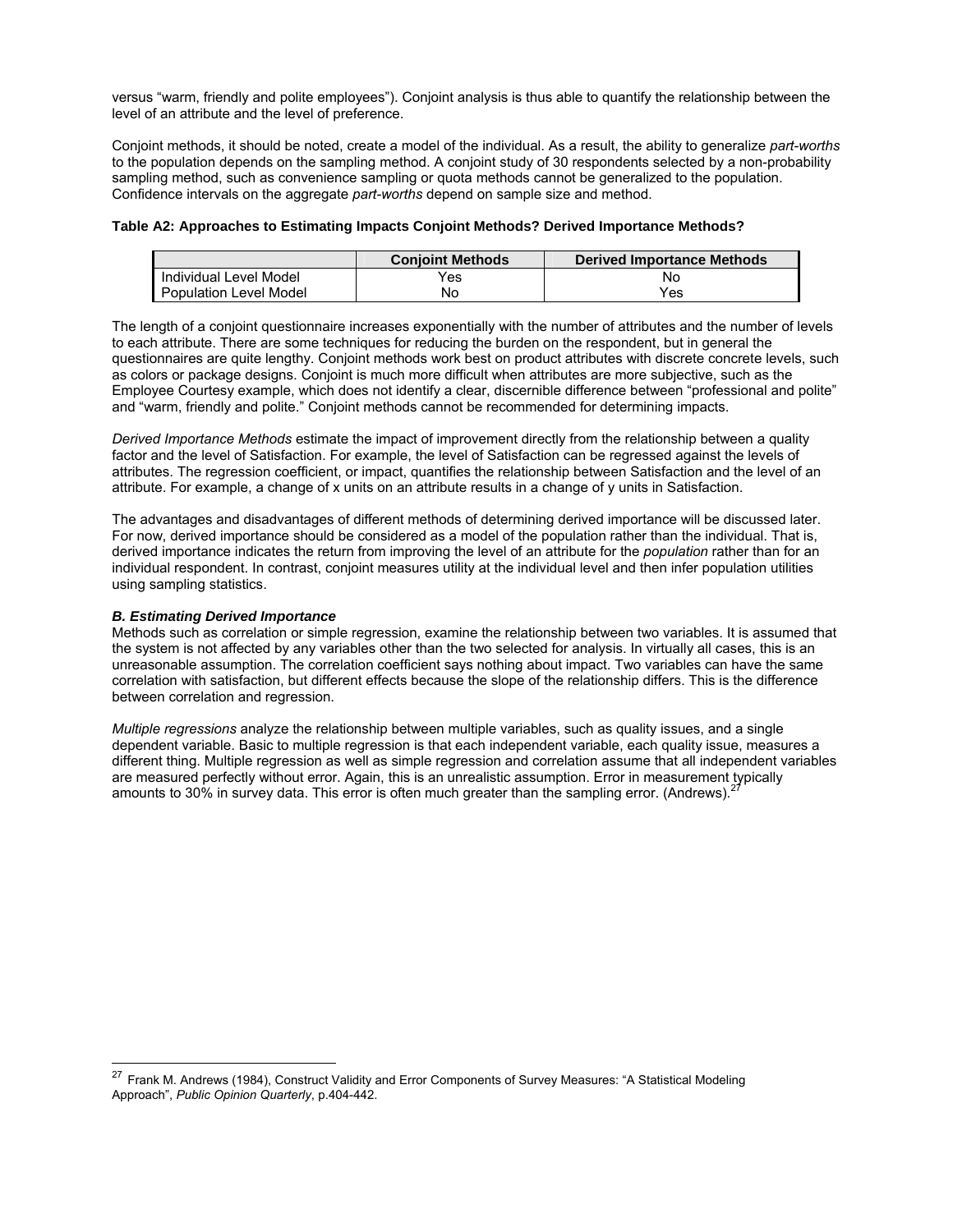**Table A3: Single Equation Systems vs. Causal Models Bivariate Methods? Single Equation Systems? Causal Models?** 

|                                              | <b>Bivariate</b><br><b>Methods</b> | <b>Single Equation</b><br><b>Systems</b> | Causal<br><b>Models</b> |
|----------------------------------------------|------------------------------------|------------------------------------------|-------------------------|
| Measurement Model<br>(Multiple measures)     | No                                 | No                                       | Yes                     |
| <b>Multiple Constructs</b>                   | No                                 | No                                       | Yes                     |
| Multiple Objectives<br>(Dependent variables) | No                                 | Some                                     | Yes                     |
| <b>Complex Systems</b>                       | No                                 | No                                       | Yes                     |

Measurement error introduces bias and inconsistency in the estimation of importance. That is, the estimates of importance are incorrect in the sense that the expected value of the regression estimate does not equal the true importance (bias). And the regression estimates do not converge to the correct values with larger samples (inconsistency). The amount of bias and inconsistency varies in proportion to the amount of error.

Another serious problem is that many quality variables are highly related with one another (multicollinearity). This causes estimates of impacts to be imprecise with multiple regression. It should be noted that the close association between variables is a result of the nature of satisfaction. A firm's customers tend to rate the firm high or low on everything due to a strong *halo* effect. The problem of multicollinearity renders multiple regression results essentially useless. Lastly, multiple regression allows only one dependent variable, (i.e., one objective such as Satisfaction or Retention, but not both). Thus, multiple regression is inappropriate with multiple objectives and complex systems.

#### *C. Causal Models*

Causal models have all the features necessary to estimate impact. Causal models accept multiple measures to control measurement error, allow multiple objectives, and allow complex, multi-level systems of relationships. The two major approaches to causal models are covariance structure models, typified by LISREL and predictivecausal systems typified by LV-PLS. The differences between LV-PLS and LISREL are summarized below in Tables 4 and 5. The CFI Group uses a further development of the LV-PLS approach. With LV-PLS, weights and impacts are estimated to predict key variables. That is, LV-PLS will maximize our ability to predict Satisfaction or Retention. In contrast, LISREL attempts to account for covariance and maximizes the fit to the covariance matrix among all variables. Consequently, correlations between all variables are treated as equally important. The CFI Group impact is the expected (average) change on an individual score given a five-point change in a quality or experience component. Because this is the mean prediction, the prediction applies to the aggregate as well.

LISREL produces an estimate of an effect, which is meant to represent the causal effect of an unobservable variable onto another unobservable variable. However, because the unobservable variables in LISREL are *unobserved*, their scales are arbitrary. That is, a scale and origin must be assigned to each unobservable. Usually, the origin is set at zero and one of the measures of each unobservable is given a weight of one – all results are then calibrated relative to the assignments.

An alternative is to assume the unobservable variables are standardized, (i.e., have mean zero and unit variance). This is generally possible for dependent variables, but not for independent variables. The arbitrary nature of the scale assignments means that it is difficult to interpret or compare effects. That is, a unit on one unobservable may not be the same as a unit on another and hence, the effects cannot be compared directly. For example, if the dependent unobservable variables are standardized, then a change of one unit on independent variable one will produce x% change in standard deviations on the dependent variable. Similarly, a change of one unit on a different independent variable would have a different y% change in standard deviations on the dependent variable. However, comparing these x% and y% impacts is difficult since the scales of the independent variable may differ. Of course, without comparing results, it is impossible to prioritize improvements.

LV-PLS relies upon Ordinary Least Squares for estimation. OLS makes no distributional assumptions. Statistical testing in LV-PLS is accomplished via jack-knifing and blindfolding. These methods are empirical and based upon case level data. In particular, these techniques do not require distributional assumptions.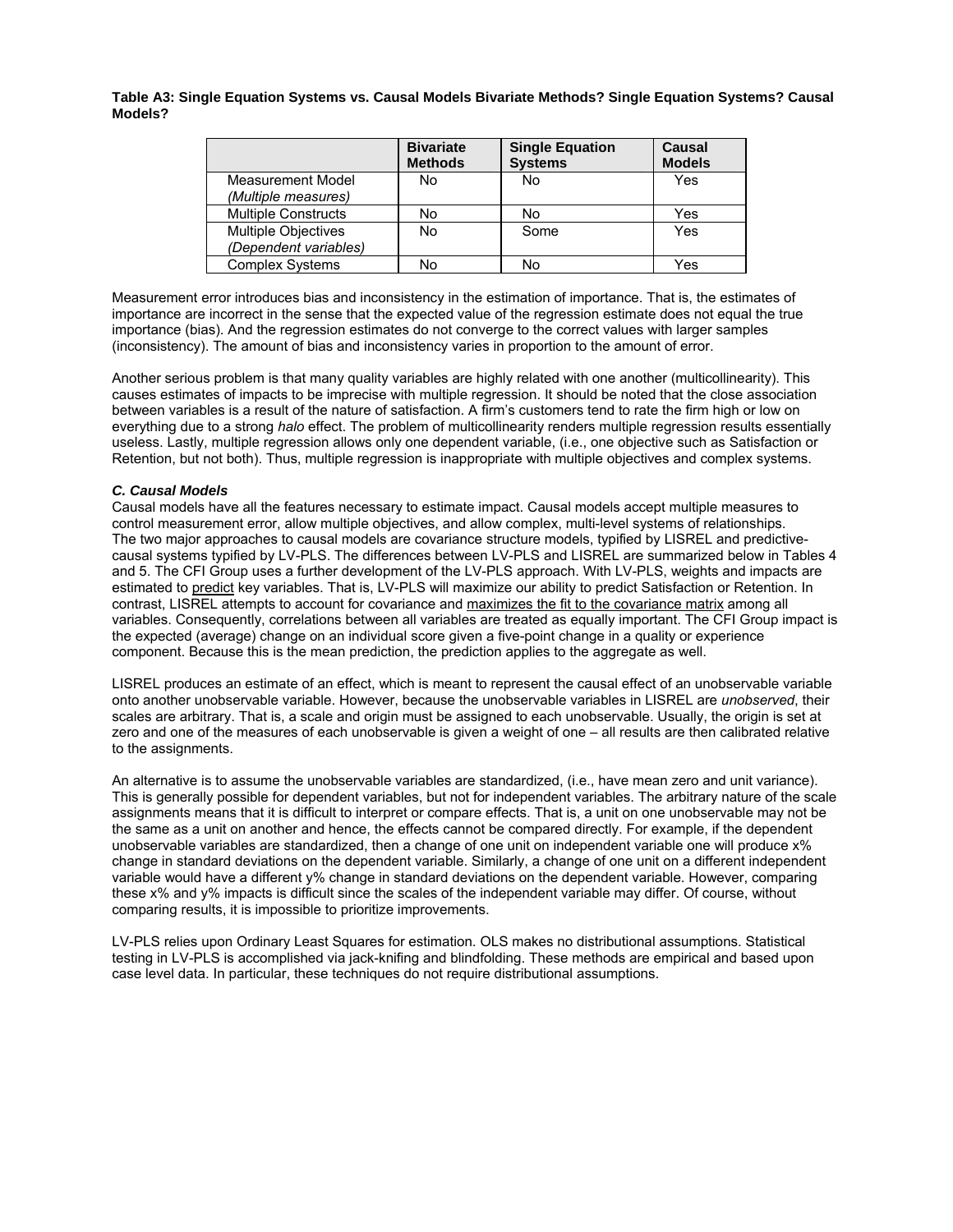# **Table A4: PLS vs. LISREL – Managerial Issues**

| <b>Managerial Issues</b>                                                                                                     | <b>PLS</b>                                                                                                                              | <b>LISREL</b>                                                                                                                                                 |
|------------------------------------------------------------------------------------------------------------------------------|-----------------------------------------------------------------------------------------------------------------------------------------|---------------------------------------------------------------------------------------------------------------------------------------------------------------|
| Purpose<br>Which objective is more<br>meaningful for managers - better<br>prediction or best fit to<br>covariance structure? | Minimize prediction error.                                                                                                              | Maximize fit to covariance matrix.                                                                                                                            |
| Priority given to key objectives                                                                                             | Yes, to dependent variables                                                                                                             | No, all variables treated equally                                                                                                                             |
| <b>Component Level Scores</b><br>available for benchmarking and<br>tracking                                                  | Yes                                                                                                                                     | No, component scores cannot be.<br>calculated, because scores are<br>indeterminate.                                                                           |
| Case level scores for further<br>analysis, such as segmentation,<br>descriptive, ANOVA                                       | Yes                                                                                                                                     | No, case scores are<br>indeterminate.                                                                                                                         |
| Indices                                                                                                                      | Can measure one construct<br>or form a composite, such as<br>Overall Quality.                                                           | Measures within a component<br>must measure one and only one<br>construct. This is restrictive when<br>one wants to construct a<br>managerially useful index. |
| Sample Size                                                                                                                  | 200 is typical but can be less<br>(PLS fits each part of the<br>model separately. Thereby<br>reducing the number of<br>cases required.) | 500+ (fits entire model at one time<br>thereby requiring more cases).                                                                                         |

## **Table A5: PLS vs. LISREL: Statistical Issues**

| <b>Statistical Issues</b>                                      | <b>PLS</b>                                                                                                                                                                                                                                            | <b>LISREL</b>                                                                                                                                                                                                    |
|----------------------------------------------------------------|-------------------------------------------------------------------------------------------------------------------------------------------------------------------------------------------------------------------------------------------------------|------------------------------------------------------------------------------------------------------------------------------------------------------------------------------------------------------------------|
| <b>Estimation Method</b>                                       | Least Squares                                                                                                                                                                                                                                         | Typically, maximum likelihood                                                                                                                                                                                    |
| Assumptions                                                    | Assumes linear conditional<br>expectation between independent<br>and dependent variables (x is a<br>cause of y, expected residual is<br>zero, the residual is uncorrelated<br>with the conditional variable, and<br>linear measurement relationships. | Assumes linear relationships<br>among constructs and linear<br>measurement relationships. In<br>addition, typically assumes<br>multivariate normal (or related<br>distribution) and independent<br>observations. |
| Minimum specification<br>requirements                          | Must specify all predictors of a<br>dependent variable and group<br>manifest variables into components.                                                                                                                                               | Must specify all predictors of a<br>dependent variable and group<br>manifest variables into<br>components. In addition, must<br>specify all other relationships<br>among all variables and<br>constructs.        |
| Feasibility of use for<br>analysis of complex<br>relationships | Yes                                                                                                                                                                                                                                                   | Yes                                                                                                                                                                                                              |
| Efficiency of estimates                                        | Predictions are consistent with<br>minimum variance.                                                                                                                                                                                                  | Yes (Parameter estimates are<br>efficient if assumptions are met).                                                                                                                                               |
| Consistency of estimates                                       | Estimates of impacts are consistent.<br>Estimated component scores are<br>consistent at large.                                                                                                                                                        | Yes (If assumptions are met).                                                                                                                                                                                    |
| Identification (can estimate<br>all parameters)                | Not an issue                                                                                                                                                                                                                                          | Can be problematic. To be able to<br>estimate certain parameters, may<br>need to make assumptions about<br>relationships about which we have<br>no knowledge (i.e., the covariance<br>between residuals).        |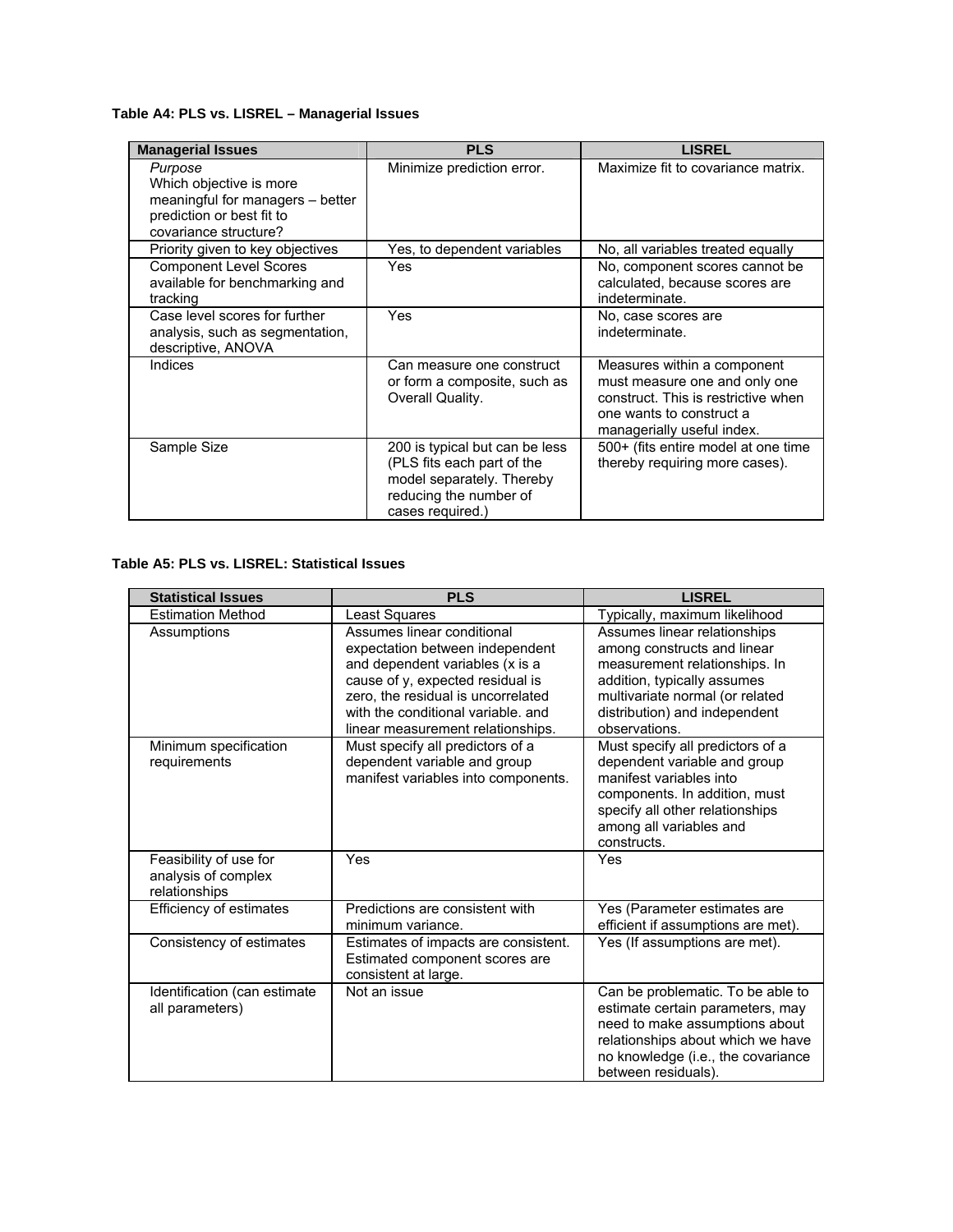LISREL uses several methods to estimate parameters to fit (reproduce) the covariance matrix, including unweighted least squares (ULS), generalized least squares (GLS), and maximum-likelihood (ML). Statistical tests are derived under distributional assumptions and come directly from the fitting functions rather than from case level information. In particular, under the assumption that the observed variables are distributed multivariate normal, GLS and ML provide large sample estimates of the standard errors for statistical testing. Standard errors must be used with care when the assumptions of normality are not met. ULS can be justified without distributional assumptions. However, standard errors and statistical tests are unavailable for ULS.

LV-PLS makes no further assumptions about the distribution of the variables or the error terms. In particular, PLS is insensitive to non-normality of the error terms, heteroscedasticity of the error terms, and autocorrelation of the error terms. Specifically, the LV-PLS estimates are unbiased estimates. LISREL makes many more assumptions, including multivariate normality of the variables. Violations of the assumptions are generally viewed as problematic for LISREL.

In summary, the most important difference between LV-PLS and LISREL is how relationships are established. LV-PLS produces scores both for overall and for individual cases, while LISREL does not. LV-PLS makes no distributional assumptions, while LISREL requires strong distributional assumptions. For these reasons, and for others presented in the following tables, it is not possible to use a covariance structure method such as LISREL for estimating impacts. Further, scores on customer satisfaction and other components cannot be computed from a LISREL approach (they can only be estimated with the introduction of yet another source of error).

The CFI Group system is an advancement of LV-PLS. LV-PLS estimates are consistent at large.<sup>28</sup> That is, as the sample size increases and the number of measures increases, the scores approach their true values. Consequently, close association among related quality variables is an advantage rather than a disadvantage.<sup>29</sup> Moreover, convergence in measurement implies that the estimates of importance are also unbiased and consistent.<sup>30</sup> That is, the expected value of the impact is equal to the true importance (unbiased). And, the estimates of impact converge to the true values as sample size increases (consistent).

Thus the CFI Group system is better able to detect the true association between experience quality and satisfaction, more able to explain satisfaction, and to do so with greater accuracy than alternative methods of analysis. Whereas the basic LV-PLS is more suitable than other methods for the analysis of customer satisfaction data, it is not sufficient. Particularly, it does not handle the problems of multicollinearity and standardization well. The contribution of the CFI Group to the basic LV-PLS method is threefold:

- *It reduces* the multicollinearity by (a) using the qualitative work in model specification and (b) by extracting and isolating any remaining excess collinearity in the quantitative analysis.
- *It retains* the original scale values in analysis (the basic LV-PLS method does not do this).
- *It reduces* necessary sample size by putting the variables in the context of a comprehensive system that is estimated iteratively rather than simultaneously.

In summary, we contend that it is both cost-effective (data collection costs will be lower) and revenue effective to adopt CFI Group's system. It generates better information at lower cost than any other approach. The total cost reduction also implies a shift in the budget such that a proportionally smaller amount is spent on data collection and a larger amount on data analysis. We are eager to discuss these benefits relative to any other system.

 $\overline{a}$ 

 $^{28}$  H. Wold (1982), "Soft Modeling: The Basic Design and Some Extensions," in K.G. Joreskog and H. Wold (Eds.), Systems under Indirect Observation: Causality, Structure, Prediction (Vol. 2, pp. 1-54)., Amsterdam: North Holland<br><sup>29</sup> Claes Fornell, Byong-Duc Rhee and Youjae Yi (1991), "Direct Regression, Reverse Regression and Covaria

Structure Analysis," *Marketing Letters*, Vol. 2, No. 3, p.309-320. <sup>30</sup> Claes Fornell and Jaesung Cha, (1992), "Partial Least Squares," *Handbook of Marketing Research*.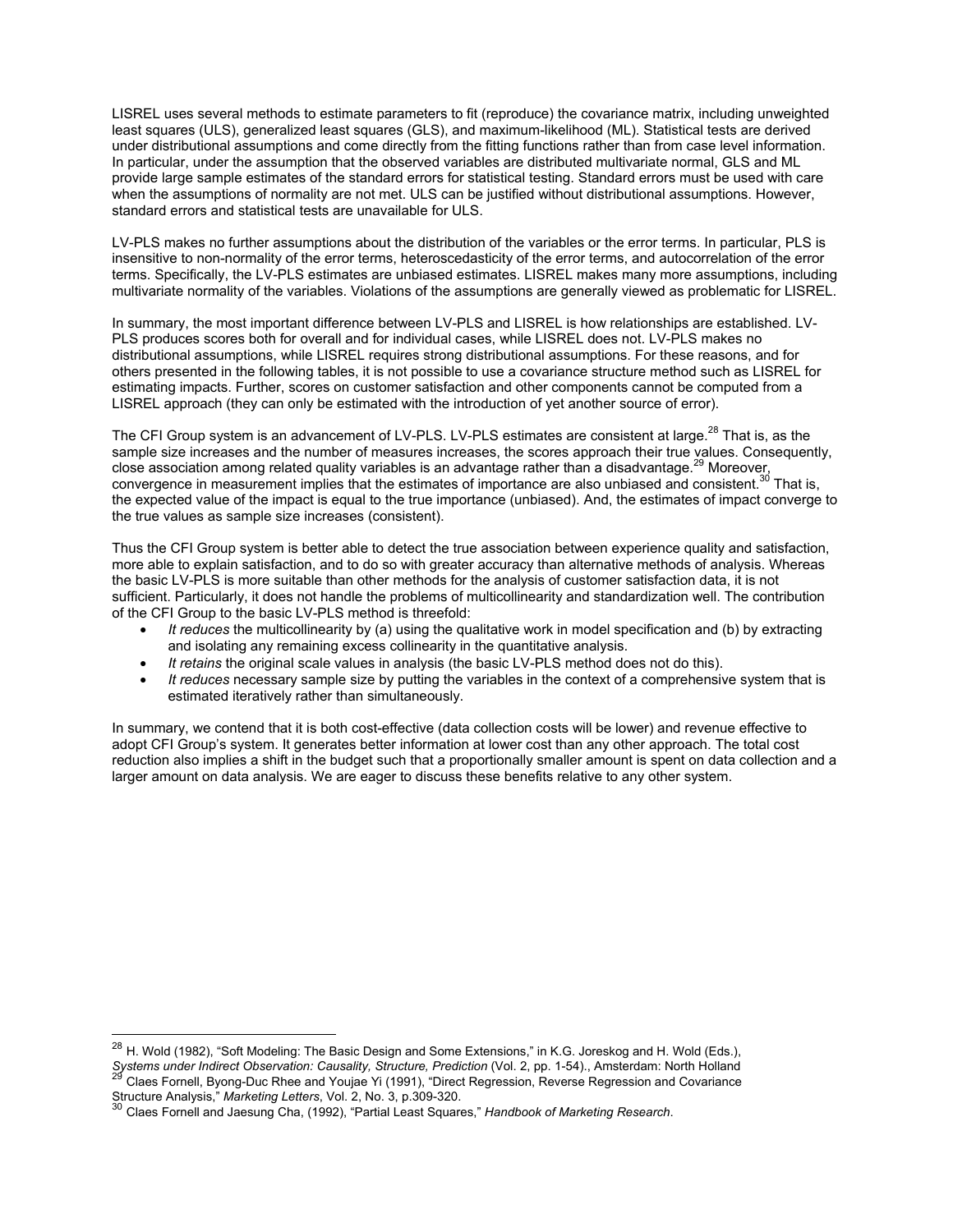# **Appendix B: Use of 10-point Scales**

CFI Group's use of 10-point scales over commonly used 5-point scales is based on a number of statistical and managerial criteria as discussed below.

A common basis for recommending 5-point scales often rests on the assumed inability of people to reliably discriminate more than 5 levels on a scale, where offering more than 5 levels would introduce error into the measurement and offer weaker correlations and lower explanatory power. Research has clearly shown that people can handle more than 5 pieces of information at one time, particularly depending on their experience in a given area and ability. A 10-point scale is within capabilities of most people with little experience, and in areas of professional expertise people are able to and will make much finer distinctions.

Because customer satisfaction data is positively skewed (where customers less frequently use the lower ends of scales), a 5-point scale is really closer to a 3-point scale, and a 10-point scale behaves more like a 7-point scale. Since most customers don't really use the lower ends of scales (values 1 and 2 on a 5-point scale) and mostly use values 3, 4, and 5, a 5-point scale offers little opportunity to differentiate positive responses. This negative skewness introduces error into the measurement process and loss of critical, meaningful information compared with a 10-point scale.

Societal norms and the fact that customers typically "like" companies they do business with tend to limit the number of customers who use the very lower ends of response scales. In most cases, if a customer is so completely dissatisfied as to have the need to use the lower ends of the scale, they will leave and stop doing business with the company. As a result, the 5-point scale effectively turns into a 2- or 3-point scale due to limited response at values 1 and 2.

This "compression effect" also militates against the common assumption that 5-point scales offer a mid-point that can be considered as the "average response", a characteristic not present in 10-point scales. The mid-point argument is only valid if respondents use, or at least contemplate, all points of the scale, and as discussed above, they do not, and responses are consequently negatively skewed.

The use of 10-point scales significantly enhances the information that is transmitted in the surveying process. The increased information content yields:

- Greater precision of results, thereby providing opportunity to reduce sampling costs while maintaining the same precision obtained using 5-point scales – OR – Ability to reduce the number of questions on the questionnaire (which also reduces sampling costs due to reduced questionnaire length) while maintaining the same measurement reliability offered while using 5-point scales.
- Greater ability to link Satisfaction results to internal performance measures or measures of employee satisfaction due to the gains in reliability and precision.

Another critical benefit of the use of 10-point scales is in the increase explanatory (as measured by  $R^2$ ) power gained.

- The gain in R-squared from using the 10-point scale is an important component of accurately identifying the drivers of Satisfaction and predicting the economic returns associated with improving Satisfaction. In addition, for business's which have inherently small populations, use of 10-point scales may make the difference between being able to discern these linkages or not.
- Further, the gain is valuable within the context of linking employee compensation to CSI. Higher correlation (R-squared) within the model ensures that targeted employee actions will be reflected in the CSI measure and will provide less error within the compensation system (i.e. reducing Type I and Type II errors, where employees are not rewarded when CSI really did change or when employees are rewarded and CSI did not really change).

There is one area in which 10-point scales are not appropriate relative to 5-point scales – that is when there is a desire to label each response point within the scale (e.g. 1=poor, 2=not so good, 3=satisfactory, 4=good, 5=outstanding). There are several arguments for not attaching labels to response categories, most notably: 1) added error due to violation of the interval/ratio data assumption, where it can no longer be assumed that the distance between 1 and 2 is the same as the distance between 2 and 3, and so forth, and 2) respondent burden and increased questionnaire length.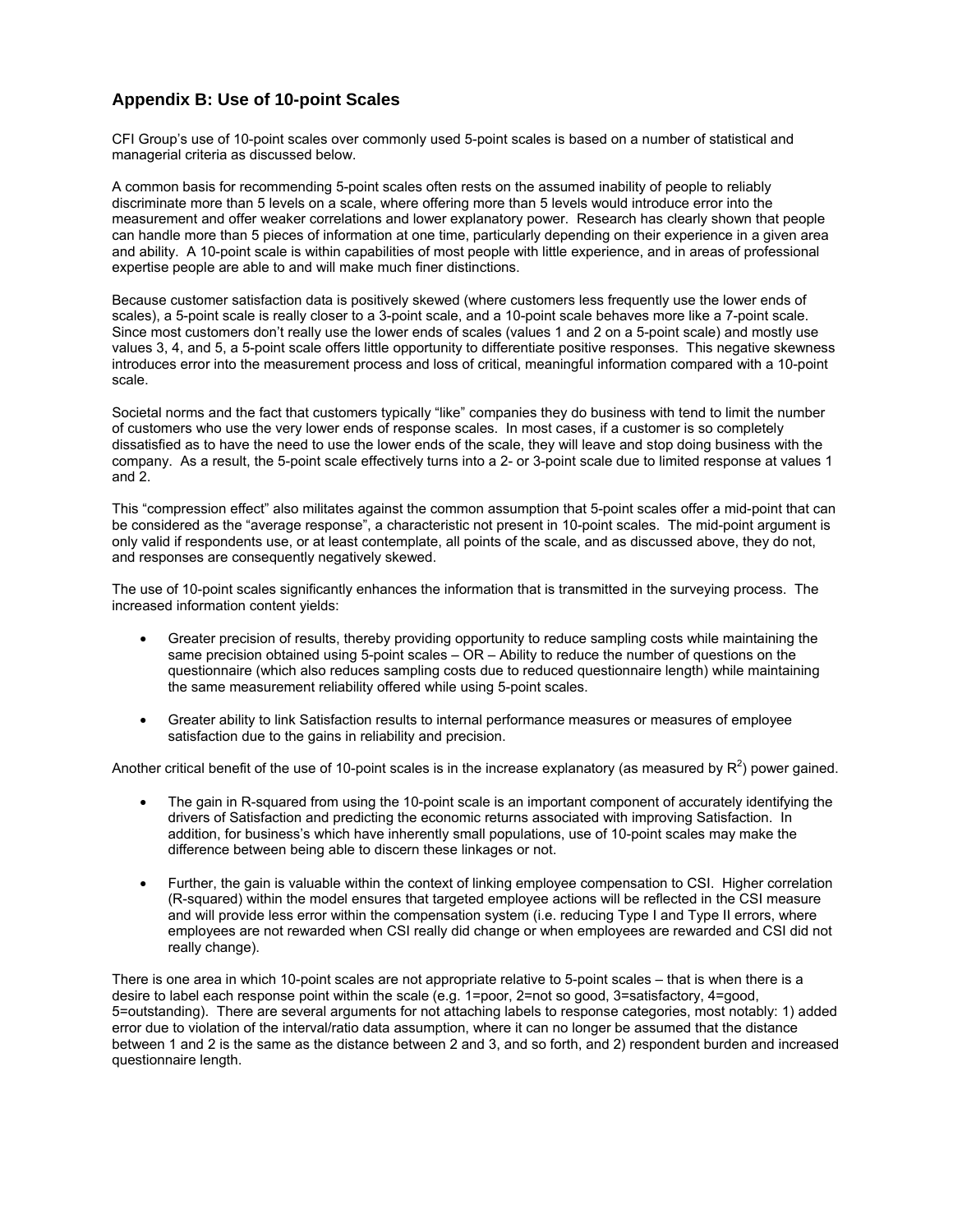## **Criteria for evaluating scales and supporting evidence**

 $\text{Cox}^{31}$  has reported the statistical benefits of 10- vs. 5-point scales.

Information content

As Figure B1 below illustrates, more information is transmitted in 10- vs. 5-point scales – approximately 2.4 bits on a 5-point scale vs. 3.4 bits on a 10-point scale.

#### **Figure B1: Relationship Between the Number of Response Alternatives and Transmitted Information Found by Bendig and Hughes (1953)**



• Explainability and predictability (R-squared) The Figure B2 illustrates the significant added benefit of increasing R-squared, which we have defined as explainability (ability of the quality components to explain changes in Satisfaction) and predictability (ability of Satisfaction to explain changes in performance measures).

Figure B2: Gain in R<sup>2</sup> Obtained by Using a More Refined Scale

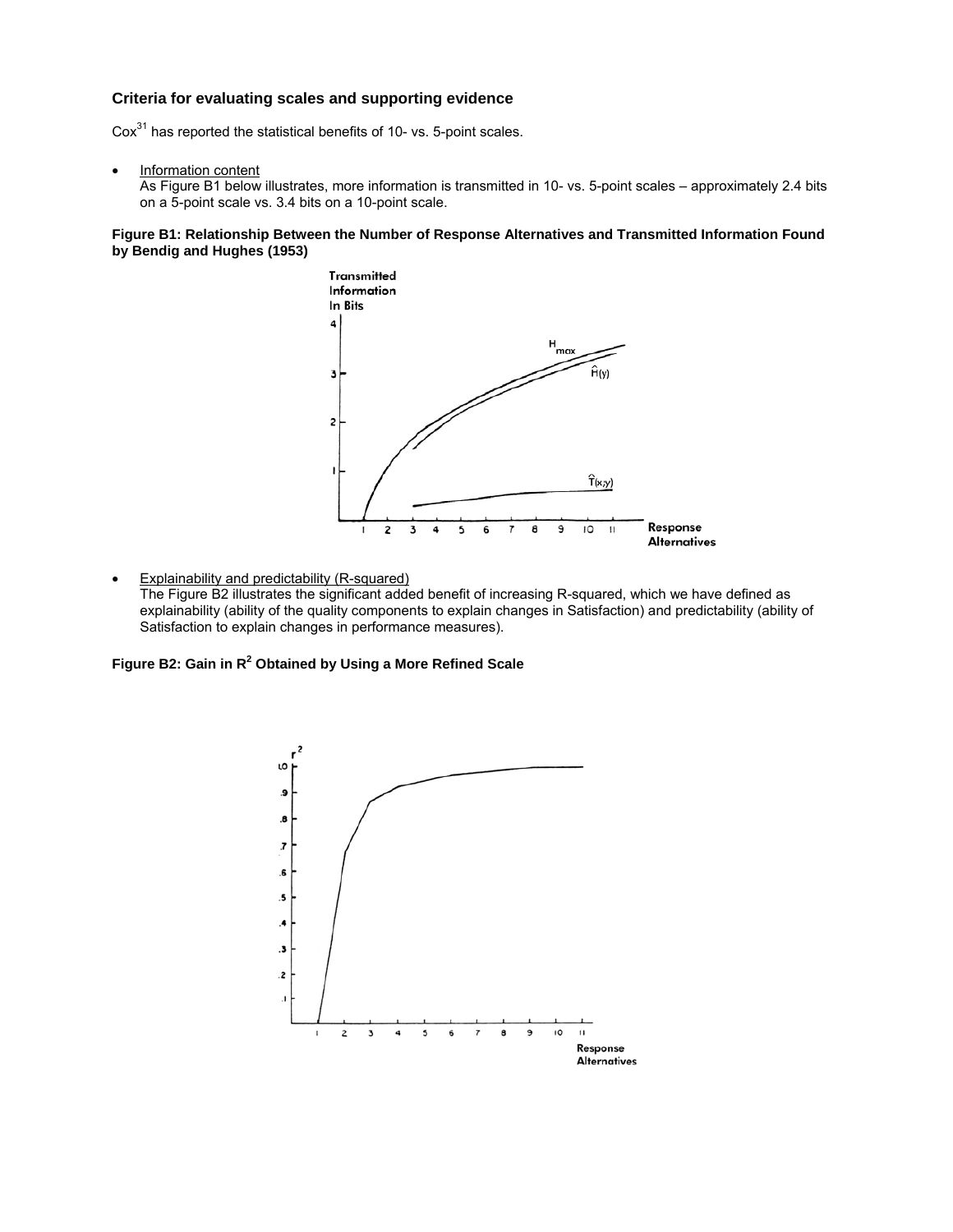As the chart shows, the largest increased returns are achieved when employing 4- or 5-point scales, but 10-point scales continue to strengthen and tighten the relationships of the entire model.

#### • Mean-squared correlations

 $\overline{a}$ 

The Table below provides strong evidence that the use of 10-point scales increases the reliability and accuracy of measures over 5-point scales. Specifically, using correlations as the benchmark level, (where higher correlations are better, indicating greater reliability) three items on a 10-point scale provide comparable reliability (0.785) to 4 items on a 5-point scale (taking the average of 0.759 and 0.813 which is 0.785).

**Table B1: Mean Squared Correlations Between Observed and True Composites by the Number of Items and Response Alternatives Found by Jenkins and Taber (1977)<sup>32</sup>**

|              | <b>Categories</b> |      |      |      |      |      |      |
|--------------|-------------------|------|------|------|------|------|------|
| <b>Items</b> | 2                 | 3    | 5    | 7    | 9    | 10   | 14   |
| 2            | .551              | .657 | .718 | .736 | .744 | .747 | .752 |
| 3            | .604              | .702 | .759 | .776 | .783 | .785 | .790 |
| 5            | .680              | .766 | .813 | .827 | .833 | .835 | .839 |
| 7            | .725              | .804 | .845 | .857 | .863 | .865 | .868 |
| 9            | .756              | .828 | .865 | .876 | .880 | .882 | .885 |
| 10           | .769              | .839 | .874 | .885 | .889 | .890 | .893 |
| 14           | .810              | .868 | .899 | .907 | .911 | .912 | .915 |

More recently, Preston and Colman<sup>33</sup> in a study using ratings of service quality in restaurants and stores found:

- The rating scales that yielded the least reliable scores turned out to be those with the fewest response categories.
- According to the indices of validity and discriminating power examined, the scales with relatively few response categories performed worst.
- No corroboration with the contention that reliability and validity of scores are independent of the number of response categories and that nothing is gained by using scales with more than two or three response categories.
- Statistically, scales with small numbers of response categories yield scores that are generally less valid and less discriminating than those with six or more response categories.
- Scales with 5, 7, and 10 response categories were rated as relatively easy to use. Shorter scales with two, three, or four response categories were rated as relatively quick to use, but they were rated extremely unfavorably on the extent to which they allowed the respondents to express their feelings adequately; according to this criterion, scales with 10, 11 and 101 response categories were much preferred.
- On the whole, taking all three respondent preference ratings into account, scales with two, three, or four response categories were least preferred, and scales with 10, 9, and 7 were most preferred.
- From the multiple indices of reliability, validity, discriminating power, and respondent preferences used in the study, a remarkably consistent set of conclusions emerged.

In general, it was found that scales with two, three, or four response categories yielded scores that were clearly and unambiguously the least reliable, valid, and discriminating. The most reliable scores were those from scales with between 7 and 10 response categories, the most valid and discriminating were from those with nine or more. The results regarding respondent preferences showed that scales with two, three, or four response categories once again generally performed worst and those with 10, 9, or 7 performed best. Taken together, the results reported above suggest that rating scales with 7, 9, or 10 response categories are generally to be preferred.

<sup>31</sup> Cox, Eli P. (1980), "The Optimal Number of Response Alternatives for a Scale: A Review", *Journal of Marketing Research*, XVII

<sup>(</sup>November), 407-422.<br><sup>32</sup>Jenkins, C. Douglas, Jr., and Thomas Taber, "A Monte Carlo Study of Factors Affecting Three Indices of Composite Scale Reliability," *Journal of Applied Psychology*, (August) 1977, 62, 4, 392. 33<br><sup>33</sup> Preston, Carolyn C. and Andrew M. Colman, "Optimal number of response categories in rating scales: reliability, validity,

discriminating power, and respondent preferences," *Acta Psychologica* 104 (2000) 1.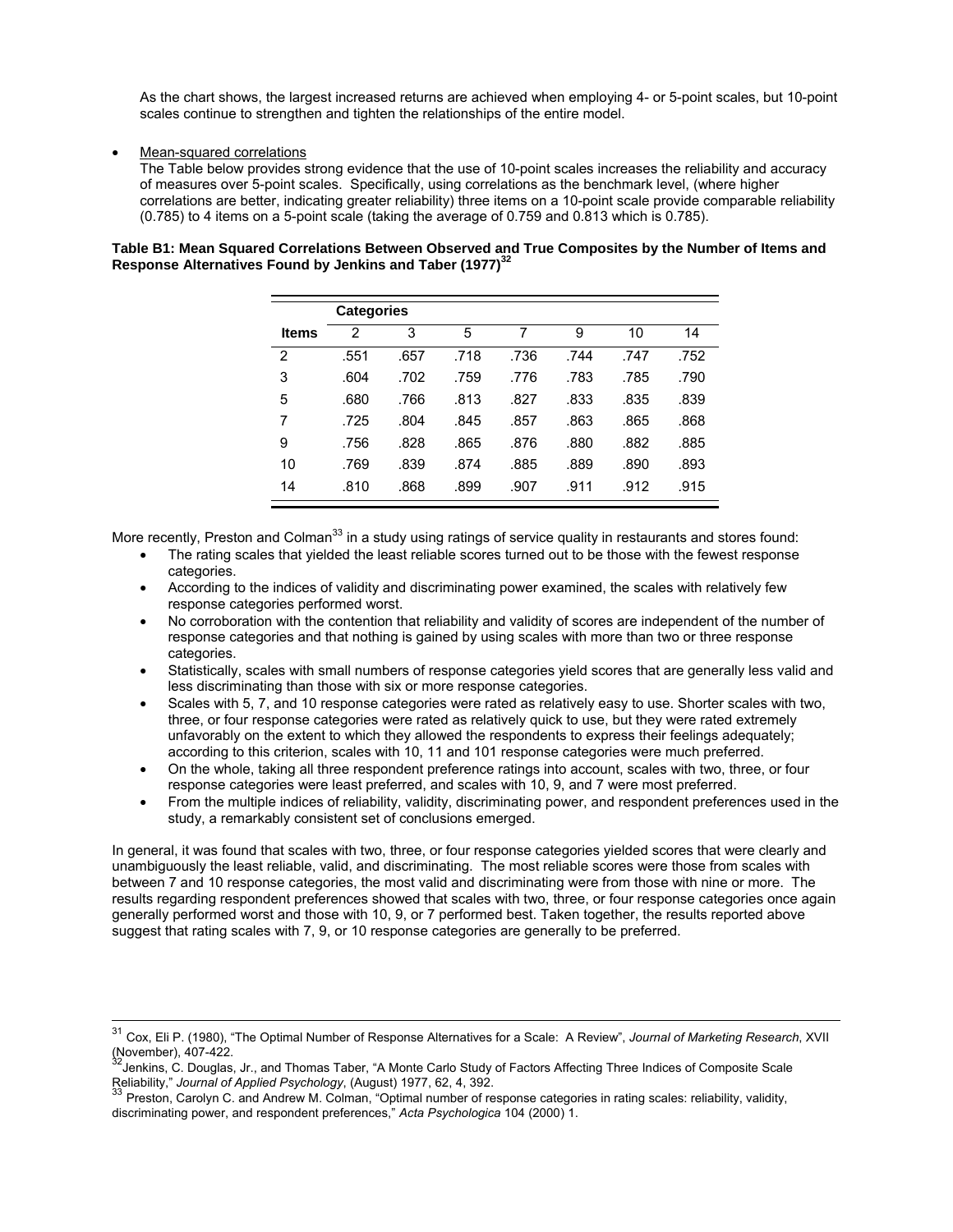## **Appendix C: Why do the ACSI and CFI Group use three measures of Customer Satisfaction?**

Managers must carefully evaluate the multitude of measurement options offered in the marketplace to ensure they secure the most accurate, reliable and valid measurements of customer satisfaction.

To squarely address these concerns, CFI Group has developed measures of satisfaction that blends state-of-the-art customer satisfaction research theory from leading universities with leading-edge statistical technologies. Specifically, CFI Group has used the following three concepts to measure customer satisfaction to explicitly assess the distinct dimensions of customer satisfaction. [The "Kano" Model referred to below is an oft-cited and wellaccepted conceptual model of customer satisfaction.]

- *Overall Satisfaction* This dimension assesses a customer's overall evaluation, quantifying what the Kano model characterizes as evaluation of "Performance" or "Spoken" attributes. [This dimension of satisfaction encompasses those attributes for which customers "reward" high performance and "punish" low performance in their satisfaction ratings.]
- *Meeting Expectations* This dimension provides specific evaluation of what the Kano model characterizes as "Basic" or "Expected" attributes [i.e., those attributes that **must** be present as a condition for a person to be satisfied. A good example is "safety" on airplanes]. It addresses the disconfirmation theory of customer satisfaction, which states that an individual's satisfaction level with a product or service is strongly related to how well their experience either confirms or disconfirms what the customer thought they would experience. [The expectations dimension of satisfaction concerns those attributes where customers punish low performance with lower ratings, but do not necessarily reward performance beyond their minimum requirements for satisfaction.]
- *Being Ideal* This question provides specific evaluation of what the Kano model characterizes as "Surprise" or "Delight" attributes [i.e., those aspects of the product or service that are unexpected and add value for the customer]. The ideal measure accounts for the fact that customers likely refer to a benchmark or standard when evaluating their experiences with a company's product or service. The ideal measure provides a more absolute evaluation of satisfaction and is based on the collection of experiences an individual has had over time and across industries. Of particular importance is that the ideal dimension complements expectations and helps explain loyalty. For example, "ideal" is why individuals don't always eat fast food. Fast food may be "satisfying" and meet "expectations," but may not always be "ideal." [This dimension of satisfaction encompasses people's attitudes toward attributes where low or absent performance is not punished, but high performance is greatly rewarded through high satisfaction ratings.]

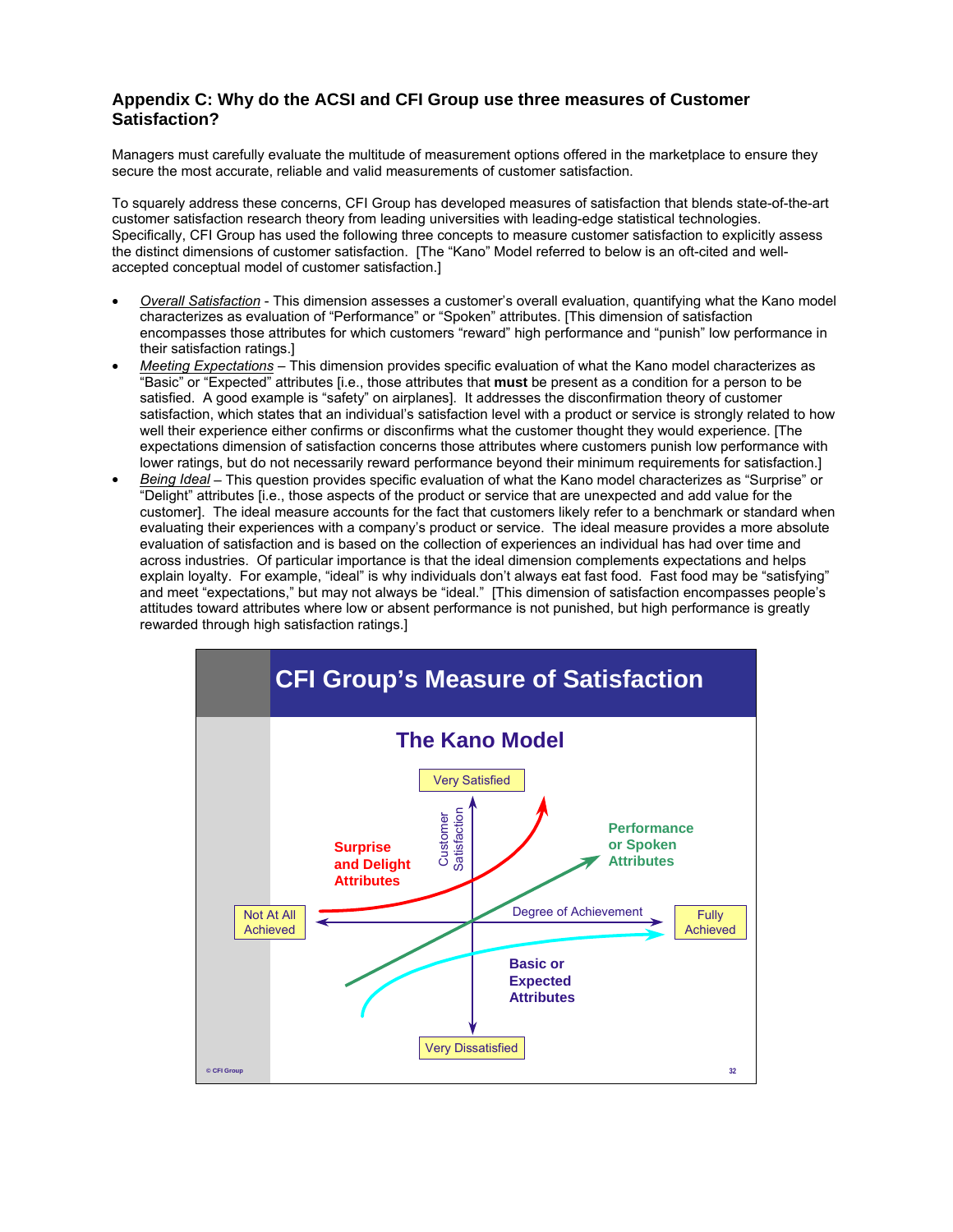Questions based on these three concepts are used to build a composite or multiple-item measure of customer satisfaction which, in addition to its conceptual rigor, offers superior reliability [freedom from measurement error], validity, and precision [of score estimates] over other traditional measures [especially single-item "overall" measures].34 Three questions are necessary to achieve these benefits because, as discussed, satisfaction is made up of multiple dimensions. Asking only one question severely limits measurement coverage of customer satisfaction and subjects the measurement to bias and measurement error.

Another important point is that by consistently employing these three questions, we can validly make comparisons across different items, market segments, companies and even industries (through comparison with scores from the ACSI and soon the "EUCSI", which use the same satisfaction measure). This ability is invaluable to clients seeking a valid and relevant basis upon which to benchmark their customer satisfaction scores.

 $\overline{a}$ 

<sup>34</sup> Ryan, Michael, Tom Buzas, and Venkatram Ramaswamy. 1995. "Making CSM a Power Tool." *Marketing Research* 7(3):11-16.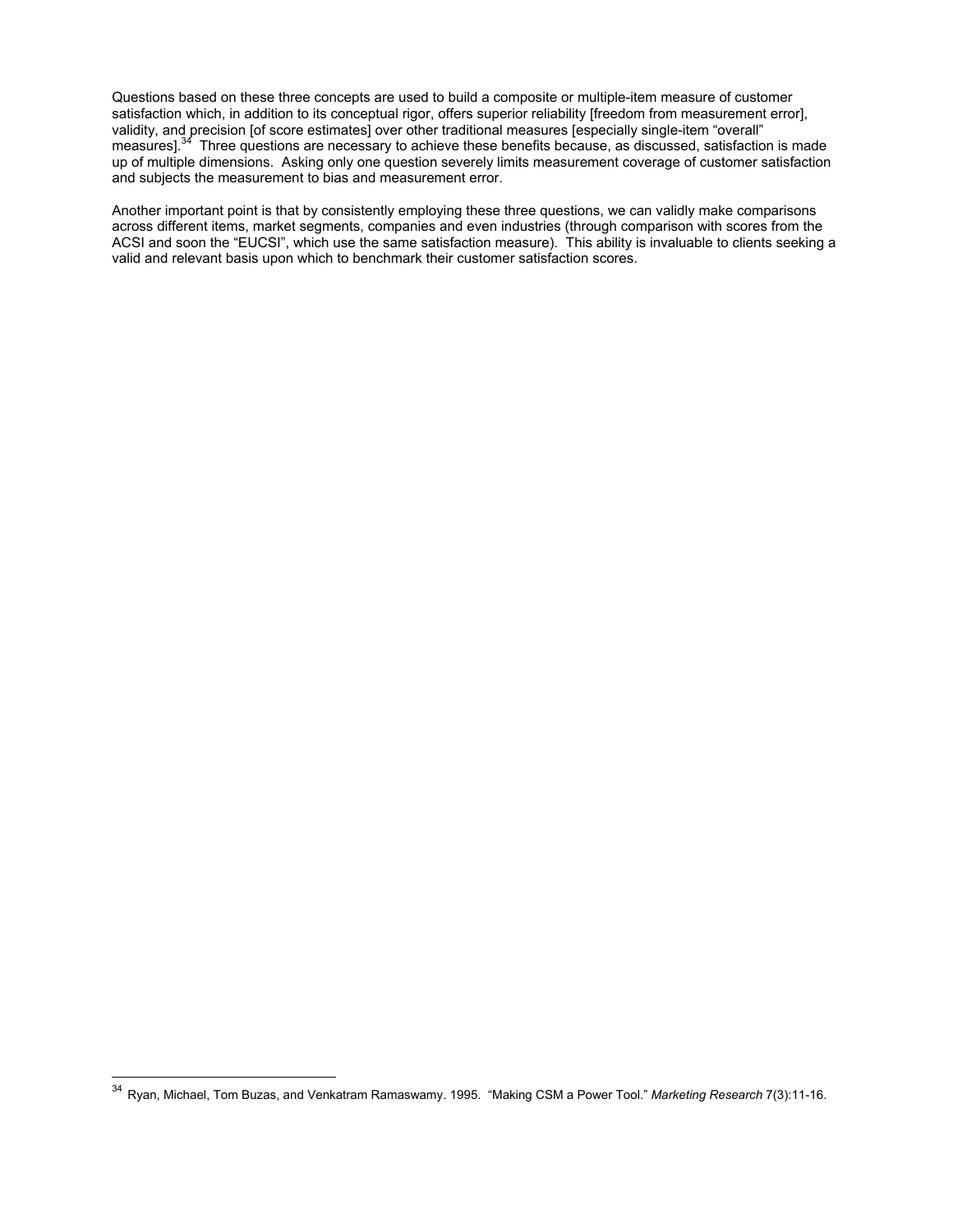## **Appendix D: Single vs. Multiple Items Measures**

How should customer satisfaction, its causes and effects be measured? Is it sufficient to simply ask a customer to rate their satisfaction with a recent experience by checking a yes or no box? If the objective is to simply *screen* respondents for some further activity, then perhaps a dichotomous or other categorical response is acceptable. But if the intention is to gather data for analysis then serious problems will ensue. Single item measures, especially those with limited response categories, possess severe measurement deficiencies that limit their usefulness in advanced statistical analyses of the type usually encountered in consumer satisfaction research.

#### **Differences Between Single and Multiple Item Measures**

In addition to their ubiquitous and common use as *screeners* in many survey research designs, single item measures are often used in two additional ways:

- (a) Those measuring self-reported facts that allow for the *classification* of respondents, such as years of education, age, number of previous jobs and so on; and
- (b) Those purporting to measure attitudinal and behavioral *psychological constructs*, such as satisfaction, recommendation, or purchase intentions.<sup>3</sup>

Measuring the former with a single item is a commonly accepted practice. Errors from this usage occur largely because of response biases, i.e., a respondent may not be totally honest about their income level or age. However the use of single-item measures for psychological constructs is typically discouraged, primarily because they are presumed to have questionable validity, and low levels of reliability. This problem stems from the multifaceted and complex nature of most psychological constructs making it extremely difficult to adequately capture its meaning with a single item. There are exceptions to the norm of using only scales to measure psychological constructs. If the construct being measured is sufficiently narrow or is unambiguous to the respondent (e.g., the measurement of subjective probabilities, such as future behaviors), a single item measure may suffice. But for more complex psychological constructs (especially those based on attitudes) it is usually recommended that scales with multiple items be used.

Nunnally and Bernstein (1994), McIver and Carmines (1981), and Spector (1992) discussed the reasons for using multi-item measures instead of a single item for measuring psychological attributes. They identified the following issues:

- First, individual items have considerable *random measurement error*, i.e. are unreliable. Nunnally and Bernstein (1994) in recommending multiple item scales state, "Measurement error averages out when individual scores are summed to obtain a total score" (p. 67).
- Second, an individual item can only categorize people into a relatively small number of groups. An individual item *cannot discriminate among fine degrees of an attribute*. For example, with a dichotomously scored item one can only distinguish between two levels of the attribute, i.e. they lack precision.
- Third, *individual items lack scope*. McIver and Carmines (1981) say, "It is very unlikely that a single item can fully represent a complex theoretical concept or any specific attribute for that matter" (p. 15). They go on to say; "the most fundamental problem with single item measures is not merely that they tend to be less valid, less accurate, and less reliable than their multi-item equivalents. It is rather, that the social scientist rarely has sufficient information to estimate their measurement properties. "
- Thus their degree of validity, accuracy, and reliability is often unknowable. (p. 15). Blalock (1970) has observed, "With a single measure of each variable, one can remain blissfully unaware of the possibility of measurement [error], but in no sense will this make his inferences more valid" (p. 111).

In summary, classic measurement theory holds that single items are at a relative disadvantage to multi-item measures because more items produce replies that are more consistent and less prone to distortion from sociopsychological biases, and this enables the random error of the measure to be cancelled out. Hence they are more stable over time, more reliable, and more precise than single item measures (see Table D1 for a point by point comparison of the two types of measures).

 $\overline{a}$ 

<sup>&</sup>lt;sup>35</sup> Wanous, John P., Arnon E. Reichers and Michael J. Hudy (1997) "Overall Job Satisfaction: How Good Are Single-Item Measures?" *Journal of Applied Psychology*, Vol. 82, No. 2, 247-252.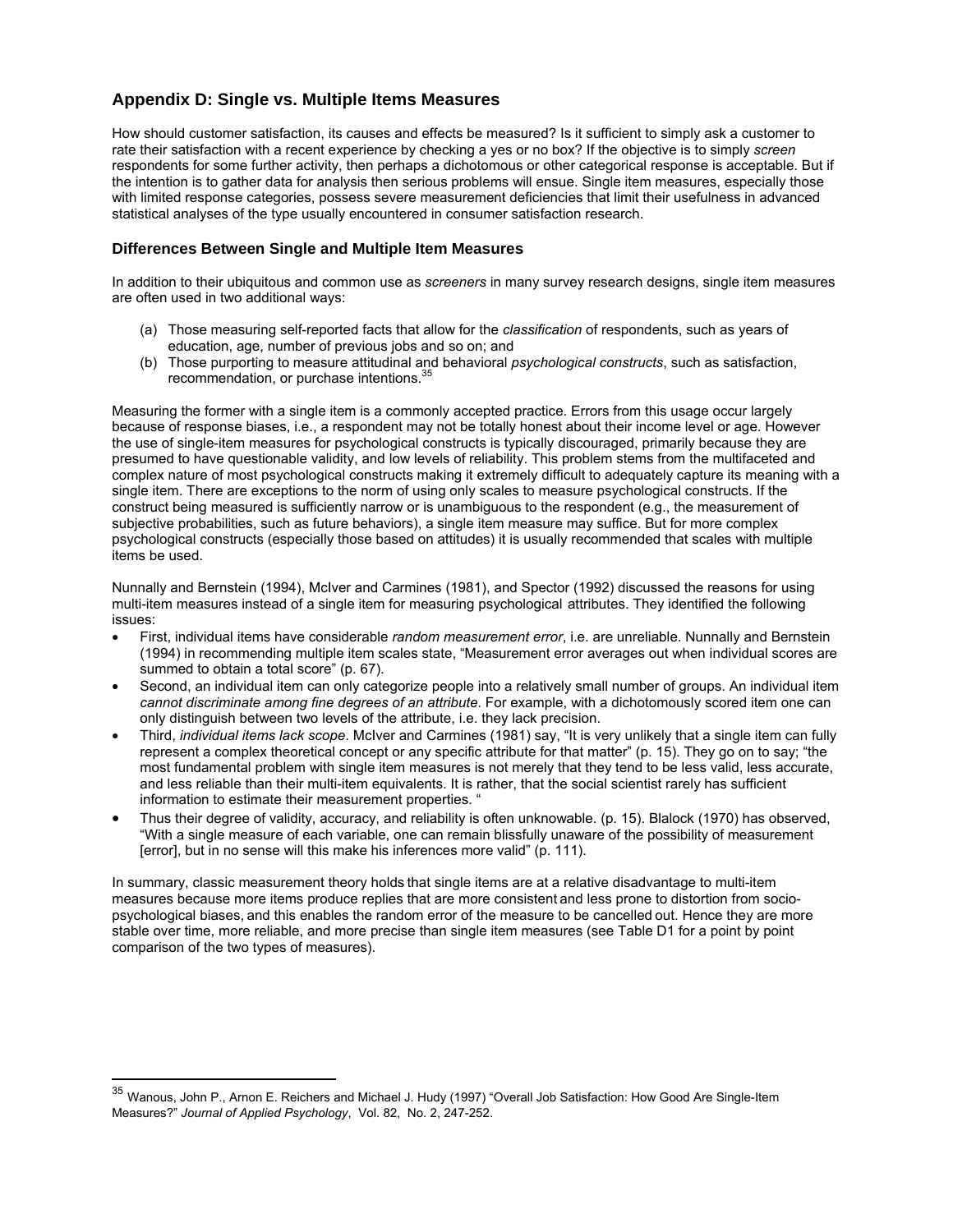### **How Individuals Respond to Questions in a Survey**

Many things can influence how individuals respond to survey questions (e.g., mood, events they encountered that day, etc.). They may choose *yes* to a question one day and say *no* the next day. It is also possible that people give a wrong answer or interpret the question differently over time. Using multiple item measures mitigates the tendency for individuals to be inconsistent. This is because as noted before, a multi-item measure has several questions targeting the same issue, and the final composite score is based on all questions. People are less likely to make the above mistakes to multiple items, and thus the resulting composite score is more consistent over time.

Many measured social characteristics are broad in scope and simply cannot be assessed with a single question. Multi-item measures are necessary to cover more content of the measured characteristic and to fully and completely reflect the construct domain. These issues are best illustrated with an example. To assess people's job satisfaction, a single-item measure could be as follows: I'm not satisfied with my work. (1 = *disagree*, 2 = *slightly disagree*, 3 = *uncertain*, 4 = *slightly agree*, 5 = *agree*) To this single question, people's responses can be inconsistent over time. Depending on their mood or specific things they encountered at work that day, they might respond very differently to this single question. Also, people may make mistakes when reading or responding. For example, they might not notice the word *not* and agree when they really disagree. Thus, this single-item measure about job satisfaction can be notoriously unreliable. Another problem is that people's feelings toward their jobs may not be simple. Job satisfaction is a very broad issue, and it includes many aspects (e.g., satisfaction with the supervisor, satisfaction with coworkers, satisfaction with work content, satisfaction with pay, etc.). Subjects may like certain aspects of their jobs but not others. The single-item measure will oversimplify people's feelings toward their jobs.

A multi-item measure can reduce the above problems. The results from a multi-item measure should be more consistent over time. As mentioned earlier with multiple items, random errors tend to average out. That is, with 10 items, if a respondent makes an error on 1 item, the impact on the overall score is quite minimal. More important, a multi-item measure will allow subjects to describe their feelings about different aspects of their experiences. This will greatly improve the precision and validity of the measure. Therefore, multi-item measures are one of the most important and frequently used tools in social science.

#### **Research Evidence**

There exists a lengthy stream of research findings in various fields exploring the points articulated above—for example:

- In a series of related studies, Nagy (2002), Wanous Reichers and Hudy (1997), Wanous and Hudy (2001) and Dolbier, Webster, McCalister, Mallon and Steinhardt (2005) examined the usefulness of a single-item measure of employee satisfaction. They found support of the use of a single item scale as a substitute for multi-item measures of the same construct. Loo (2002) challenged these findings by arguing for the use of single item measures as surrogates for previously validated multiple-item scales.
- Gardner, Cummings, Dunham and Pierce (1989, 1998) examined the performance of single versus multiple-item measures of "focus of attention at work". They found little difference between the two in terms of validity and common methods bias.
- Desalvo, Fan, McDonell and Fihn (2005) and Desalvo, Fisher, Tran, Bloser, Merrill and Peabody (2006) compared single- and multi-item measures of self-rated health to predict mortality and clinical events. They found that the single item measure of "general self-rated health" demonstrated good reproducibility, reliability and strong concurrent and discriminant scale performance with an established multi-item health status measure. In a similar way, Sloan**,** Aaronson, Cappelleri, Fairclough, and Varricchio (2002) described the strengths and weaknesses of single items and summated scores (from multiple items) as "quality of life" QOL measures. They concluded that no "gold standard" QOL measure can be recommended because no "one size fits all." Single items have the advantage of simplicity at the cost of detail. Multiple-item indices have the advantage of providing a complete profile of QOL component constructs at the cost of increased burden and of asking potentially irrelevant questions. The 2 types of indices are not mutually exclusive and can be used together in a single research study or in the clinical setting.
- Wirtz and Lee (2003) found that a single-item customer satisfaction measure was less reliable and explained less variance than competing six-item and four-item satisfaction measures. Gliem and Gliem (2003) reported similar findings for course evaluations made by students.
- Drolet and Morrison (2001) advocate trading off the higher reliability of fewer multi-item scales against the greater information content of many single-item measures in survey research with customers. While Shamir and Kark (2004) suggest the use of single-item measures as a way to control "common methods bias".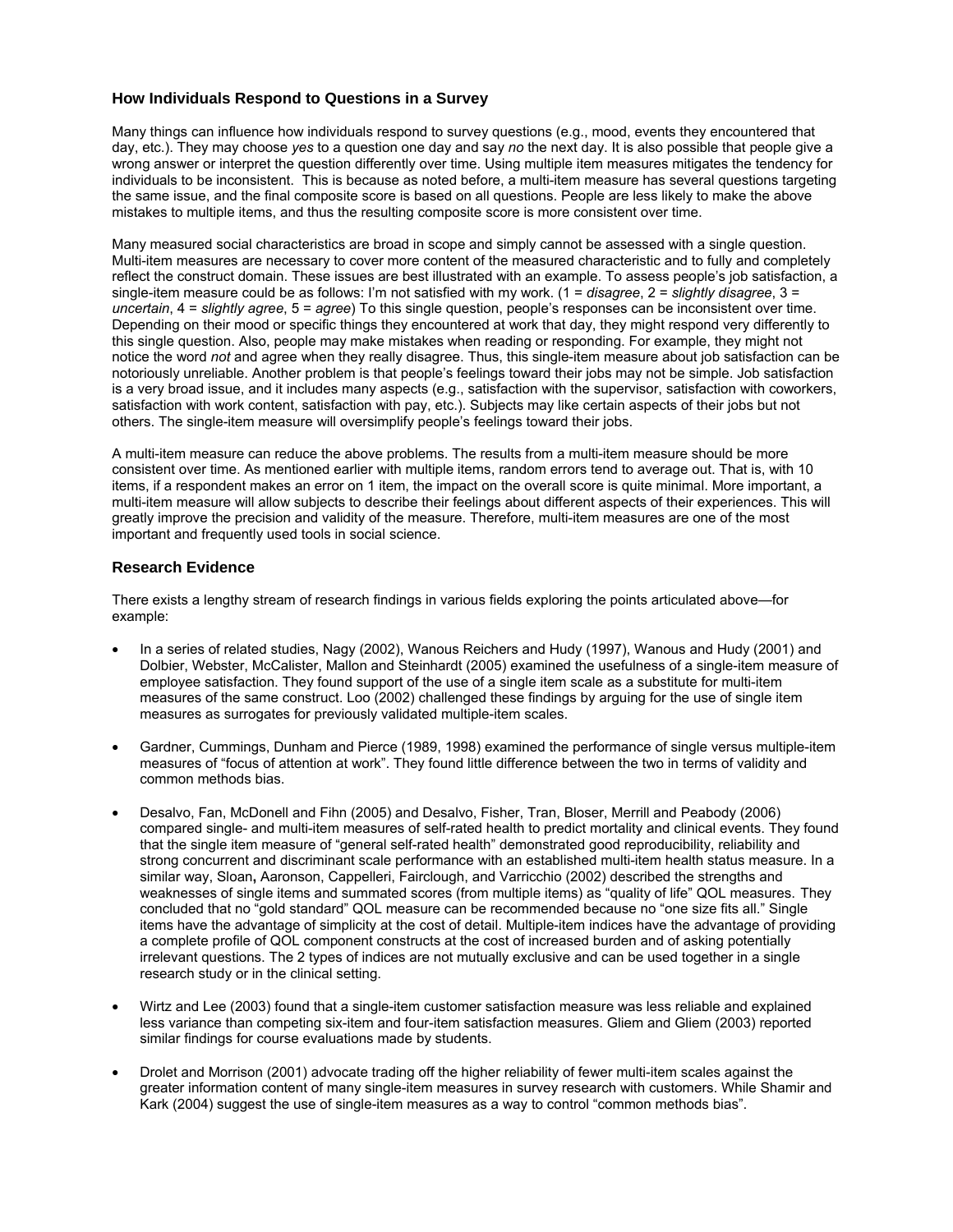Overall the above examples from the literature provide a taste for the research examining the use of single item measures. Table D.1 provides a summary of the key research findings regarding the characteristics, advantages and disadvantages and best uses for each type of scale.

| <b>Points of Comparison</b>                                                                                        | <b>Single Item measures</b>                                                                                                                                                                                                                                                                                                                                            | <b>Multiple Item Measures</b>                                                                                                                                                                                                                                                                                                                                                                                                                               |
|--------------------------------------------------------------------------------------------------------------------|------------------------------------------------------------------------------------------------------------------------------------------------------------------------------------------------------------------------------------------------------------------------------------------------------------------------------------------------------------------------|-------------------------------------------------------------------------------------------------------------------------------------------------------------------------------------------------------------------------------------------------------------------------------------------------------------------------------------------------------------------------------------------------------------------------------------------------------------|
| Validity-ability to capture<br>the true value of construct                                                         | Varies-can be acceptable if correlated<br>with another validated measure of the<br>construct. Without evidence of such<br>convergent validity it is impossible to<br>assess.                                                                                                                                                                                           | Moderate to high potential for a valid<br>measure. Has a greater likelihood of<br>capturing multiple facets of psychological<br>constructs.                                                                                                                                                                                                                                                                                                                 |
| Reliability-ability to be free<br>of random variation;<br>consistency of measurement<br><b>Information Content</b> | Usually low-internal consistency<br>cannot be evaluated, is best assessed<br>by repetitive measures with same<br>respondent.<br>Relatively low-because of limited                                                                                                                                                                                                      | Moderate to high potential for measures to<br>be reliable. Coefficient alpha (the basic<br>reliability metric) can be easily computed.<br>Relatively high because of multi-faceted                                                                                                                                                                                                                                                                          |
|                                                                                                                    | number of scale points typically used<br>(e.g., 1-3, 1-5, etc.).                                                                                                                                                                                                                                                                                                       | nature. Greater specificity is possible due<br>to multiplier effect.                                                                                                                                                                                                                                                                                                                                                                                        |
| Statistical power<br>(sensitivity)-ability to<br>accurately detect changes in<br>its value over time               | Low if scale is dichotomized (e.g., "top-<br>box" or "NPS"), acceptable if 7-10 point<br>intervals are used (e.g., behavioral<br>intention type measures).                                                                                                                                                                                                             | Highest levels of sensitivity possible<br>because the number of distinctions<br>between individuals is higher.                                                                                                                                                                                                                                                                                                                                              |
| Simplicity of administration,<br>analysis, and managerial<br>use                                                   | High in all areas.                                                                                                                                                                                                                                                                                                                                                     | Low because of the need for more<br>questionnaire items and multivariate<br>analytic techniques. Managerial<br>understanding is often stretched.                                                                                                                                                                                                                                                                                                            |
| <b>Summary of Strengths</b>                                                                                        | Easy to administer<br>$\bullet$<br>Can be collected quickly<br>$\bullet$<br>Suitable for very large samples or<br>$\bullet$<br>census studies<br>Useful for screening respondents<br>$\bullet$<br>Good for collecting factual<br>$\bullet$<br>information (e.g., age, income,<br>$etc.$ )<br>Useful for low-level descriptive and<br>$\bullet$<br>comparative analyses | Greater sensitivity to variations<br>$\bullet$<br>between respondents allowing finer<br>distinctions among them<br>Allows for greater coverage of the<br>$\bullet$<br>different aspects of an unobservable<br>construct (e.g., beliefs, attitudes and<br>intentions)<br>Measure reliability can be readily<br>$\bullet$<br>assessed<br>Higher levels of potential construct<br>$\bullet$<br>validity<br>Best for advanced statistical analyses<br>$\bullet$ |
| Summary of Weaknesses                                                                                              | Unsuitable for measuring<br>$\bullet$<br>multifaceted attitudinal constructs<br>Require calibration with multi-item<br>$\bullet$<br>scales to establish validity<br>Reliability can only be established<br>$\bullet$<br>with repeated measures<br>Low sensitivity to variation<br>$\bullet$<br>between respondents                                                     | Require longer questionnaires and<br>$\bullet$<br>more time to collect<br>May require larger sample sizes to<br>$\bullet$<br>meet "degrees of freedom"<br>requirements and to adequately<br>assess validity<br>Potential for "common methods bias".<br>$\bullet$<br>Meaning is often difficult for<br>$\bullet$<br>practitioners and managerial users to<br>understand                                                                                      |

|  | Table D1: Comparison of Single and Multiple Item measures |  |
|--|-----------------------------------------------------------|--|
|  |                                                           |  |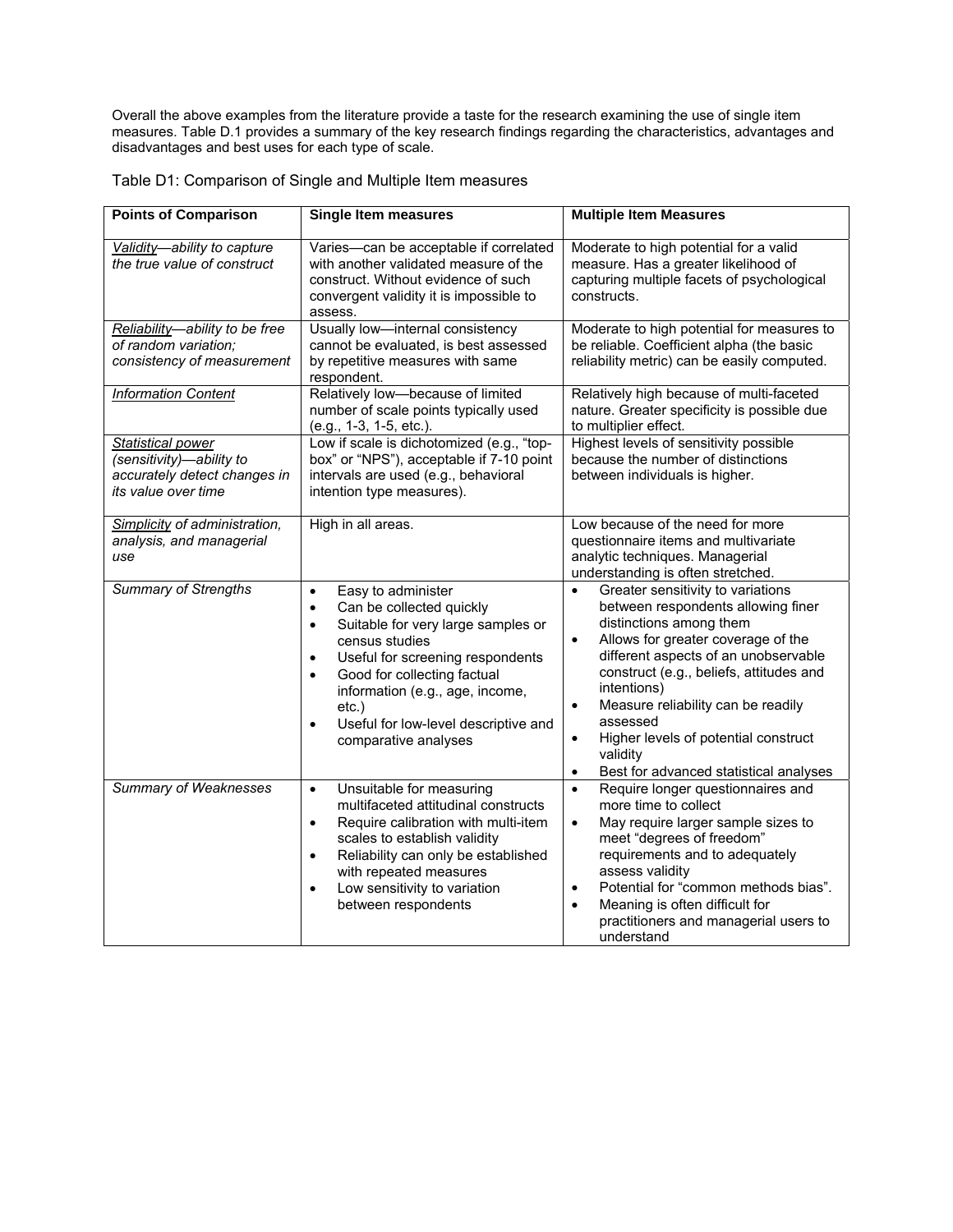## Table D.1 (continue)

| <b>Points of Comparison</b> | <b>Single Item measures</b>                                                                                                                                                                                                                                                                                                                                                  | <b>Multiple Item Measures</b>                                                                                                                                                                                                                    |
|-----------------------------|------------------------------------------------------------------------------------------------------------------------------------------------------------------------------------------------------------------------------------------------------------------------------------------------------------------------------------------------------------------------------|--------------------------------------------------------------------------------------------------------------------------------------------------------------------------------------------------------------------------------------------------|
| <b>Best Uses</b>            | Screening survey respondents for<br>further treatment or survey actions<br>Classifying survey respondents<br>into research relevant groups<br>(usually demographic or<br>behaviorally related)<br>Simplifying previously validated<br>multiple measure constructs by<br>using a single measure shown to<br>be highly correlated with base<br>construct (convergent validity) | Providing accurate measurements of<br>٠<br>psychological constructs and other<br>unobservable concepts<br>Detecting changes in the qualities of<br>psychological constructs<br>Controlling variability arising from<br>random measurement errors |

# **Some Statistical Examples**

The following examples illustrate the statistical properties of a top box measure ( a typical approach to measurement used by many research companies) compared with a single 10-point measure, and multiple-item scale measure of the same concept of "perceived product benefits":

| Example of the differences in precision for three different types<br>of measures for the concept of "Product Benefits". |                               |                                  |                 |                     |  |  |  |  |  |
|-------------------------------------------------------------------------------------------------------------------------|-------------------------------|----------------------------------|-----------------|---------------------|--|--|--|--|--|
|                                                                                                                         |                               |                                  |                 |                     |  |  |  |  |  |
| <b>Points of Comparison</b>                                                                                             |                               | <b>Top Box</b>                   | <b>10 Point</b> | $\overline{7}$ Item |  |  |  |  |  |
| N                                                                                                                       | Valid                         | 698                              | 698             | 708                 |  |  |  |  |  |
|                                                                                                                         | Missing                       | 14                               | 14              | 4                   |  |  |  |  |  |
| Mean                                                                                                                    |                               | 0.285                            | 5.837           | 66.291              |  |  |  |  |  |
| Std. Deviation                                                                                                          |                               | 0.452                            | 3.331           | 24.069              |  |  |  |  |  |
| Minimum                                                                                                                 |                               | 0                                |                 |                     |  |  |  |  |  |
| Maximum                                                                                                                 |                               | 1                                | 10              | 100                 |  |  |  |  |  |
| Std error                                                                                                               |                               | 0.017                            | 0.126           | 0.905               |  |  |  |  |  |
| Std Error as % range                                                                                                    |                               | 1.71%                            | 1.40%           | 0.91%               |  |  |  |  |  |
| 95% CI +/-                                                                                                              |                               | 0.034                            | 0.247           | 1.773               |  |  |  |  |  |
| Low end of CI                                                                                                           |                               | 0.252                            | 5.590           | 64.518              |  |  |  |  |  |
| High end of CI                                                                                                          |                               | 0.319                            | 6.084           | 68.064              |  |  |  |  |  |
| Ability to detect a 5% increase in mean value                                                                           |                               |                                  |                 |                     |  |  |  |  |  |
|                                                                                                                         | Test mean value               | 0.299                            | 6.129           | 69.605              |  |  |  |  |  |
| Critical value                                                                                                          |                               | 0.319                            | 6.084           | 68.064              |  |  |  |  |  |
| Z score for alt mean                                                                                                    |                               | 1.126                            | $-0.355$        | $-1.704$            |  |  |  |  |  |
| Beta                                                                                                                    |                               | 0.8700                           | 0.3613          | 0.0442              |  |  |  |  |  |
| Power (1-beta)                                                                                                          |                               | 0.1300                           | 0.6387          | 0.9558              |  |  |  |  |  |
|                                                                                                                         |                               | Note: Benchmark for Power is 80% |                 |                     |  |  |  |  |  |
|                                                                                                                         | Data Source: Orlando Sentinel |                                  |                 |                     |  |  |  |  |  |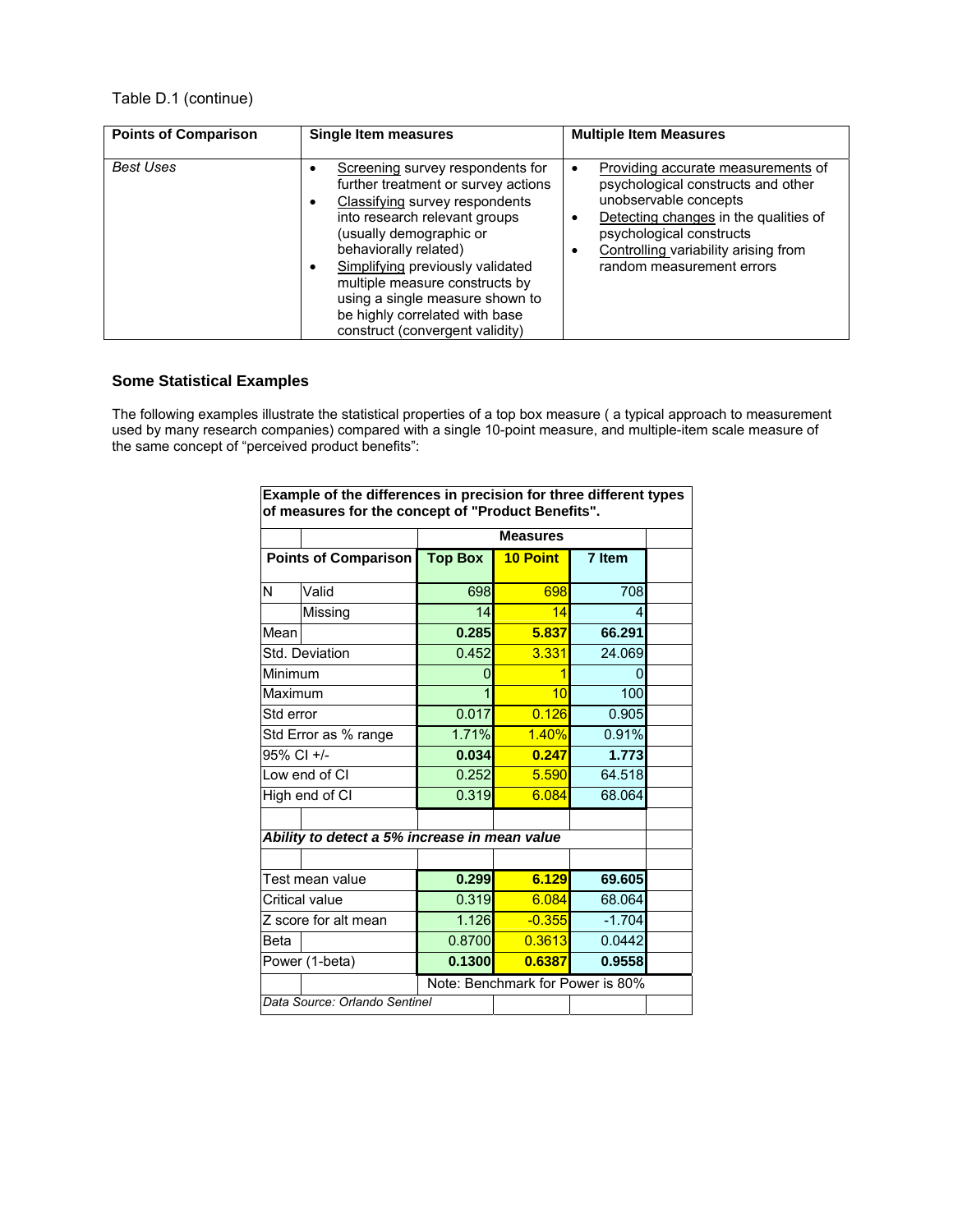In the following example a comparison is made between the statistical properties of the ACSI with those of single item measures of future behaviors.

| Example of the differences in precision for Recommend, NPS<br>and CSI |                               |                        |              |          |  |  |  |  |  |
|-----------------------------------------------------------------------|-------------------------------|------------------------|--------------|----------|--|--|--|--|--|
|                                                                       |                               | <b>Measures</b>        |              |          |  |  |  |  |  |
| <b>Points of Comparison</b>                                           |                               | <b>Recommend</b>       | NPS*         | CSI      |  |  |  |  |  |
| N                                                                     | Valid                         | 697                    | 697          | 711      |  |  |  |  |  |
|                                                                       | Missina                       | 15                     | 15           |          |  |  |  |  |  |
| Mean                                                                  |                               | 7.527                  | 23.5%        | 74.243   |  |  |  |  |  |
| Std. Deviation                                                        |                               | 3.085                  | 0.88         | 22.227   |  |  |  |  |  |
| Minimum                                                               |                               | 1                      | $-1$         | 0        |  |  |  |  |  |
| Maximum                                                               |                               | 10                     |              | 100      |  |  |  |  |  |
| Std error                                                             |                               | 0.117                  | 0.033        | 0.834    |  |  |  |  |  |
| Std Error as % range                                                  |                               | 1.30%                  | 1.67%        | 0.83%    |  |  |  |  |  |
| 95% CI +/-                                                            |                               | 0.229                  | 6.5%         | 1.634    |  |  |  |  |  |
| Low end of CI                                                         |                               | 7.297                  | <b>17.0%</b> | 72.610   |  |  |  |  |  |
| High end of CI                                                        |                               | 7.756                  | 30.1%        | 75.877   |  |  |  |  |  |
|                                                                       |                               |                        |              |          |  |  |  |  |  |
| Ability to detect a 5% increase in mean value                         |                               |                        |              |          |  |  |  |  |  |
|                                                                       |                               |                        |              |          |  |  |  |  |  |
| Test mean value                                                       |                               | 7.903                  | 25%          | 77.956   |  |  |  |  |  |
| Critical value                                                        |                               | 7.756                  | 30%          | 75.877   |  |  |  |  |  |
| Z score for alt mean                                                  |                               | $-1.260$               | 1.607        | $-2.493$ |  |  |  |  |  |
| Beta                                                                  |                               | 0.1038                 | 0.9460       | 0.0063   |  |  |  |  |  |
| Power (1-beta)                                                        |                               | 0.8962                 | 0.0540       | 0.9937   |  |  |  |  |  |
|                                                                       |                               | Note: Benchmark is 80% |              |          |  |  |  |  |  |
|                                                                       | Data Source: Orlando Sentinel |                        |              |          |  |  |  |  |  |

\* Fred Reichheld, "The Ultimate Question," Harvard Business School Press, 2006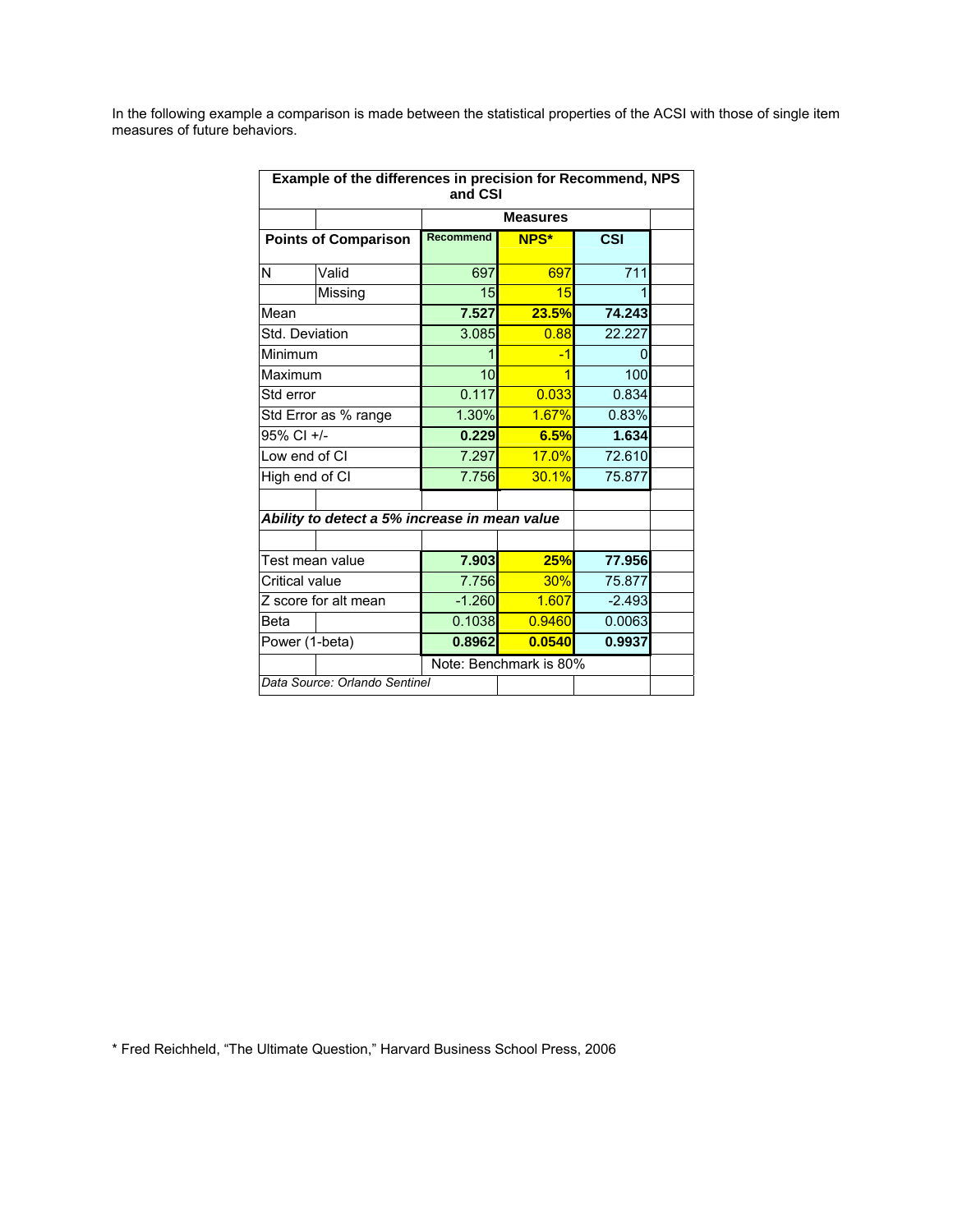## **Bibliography**

Anderson, Eugene, Claes Fornell and Sanal Maznancheryl (2004) "Customer Satisfaction and Shareholder Value," *Journal of Marketing*,(October), Vol. 68, no.4, 172.

Anderson, Eugene W., Claes Fornell and Roland T. Rust (1997), "Customer Satisfaction, Productivity and Profitability: Differences Between Goods and Services," *Marketing Science*, Vol. 16, No. 2, 129-145, Summer.

Andrews, Frank M. (1984), "Construct Validity and Error Components of Survey Measures: A Statistical Modeling Approach", *Public Opinion Quarterly*, p.404-442.

Allen, Derek and Tanniru Rao, *Analysis of Customer Satisfaction Data*, ASQ Quality Press 2000.

Blalock, H.M. Jr. (1970), "Estimating measurement error using multiple indicators and several points in time," *American Sociological Review*, *35* (1), 101-111.

Carmines, E.G., and R.A. Zeller (1979), *Reliability and Validity Assessment*, Thousand Oaks, CA: Sage.

Cox, E. P. (1980) "The optimal number of response alternatives for a scale: a review," *Journal of Marketing Research*, 17, 407.

Desalvo, Karen B., Vincent S. Fan, Mary B. McDonell and Stephan D. Fihn (2005), "Predicting Mortality and Healthcare Utilization with a Single Question," *Health Research and Educational Trust*, 40, 4 (August) 1234-1246.

DeSalvo, K.B., W.P. Fisher, K. Tran, N. Bloser, W. Merrill, and J. Peabody (2006), "Assessing measurement properties of two single-item general health measures," *Quality of Life Research*, 15 (2), March, 191-201.

Dolbier, C.L., J.A. Webster, K.T. McCalister, M.W. Mallon, and M.A. Steinhardt (2005), "Reliability and validity of a single-item measure of job satisfaction," *American Journal of Health Promotion*, 19(3), (Jan-Feb), 194-198.

Drolet, Aimee L. and Donald G. Morrison (2001), "Do We Really Need Multiple-Item Measures in Service Research?," *Journal of Service Research*, 3,3, 196-204.

Falk, R. Frank and Nancy B. Miller, *A Primer for Soft Modeling*, The University of Akron Press, 1992.

Fornell, Claes and Roland Rust (2005) "The effect of customer satisfaction on consumer spending growth,"

Fornell, Claes, Sunil Mithas, Forrest Morgeson, and M. S. Krishnan (2006) "Customer Satisfaction and Stock Prices: High Returns, Low Risk" Journal of Marketing, Vol. 70, No. 1; p. 3.

Fornell, Claes, Paul Damien, Marcin Kacperczyk, and Michel Wedel (2004) "The Empirical Relationship between Buyer Satisfaction and GDP Growth under Parameter and Distributional Uncertainty,"

Fornell, Claes, Michael D. Johnson, Eugene W. Anderson, Jaesung Cha and Barbara Everitt Bryant, (1996), "The American Customer Satisfaction Index: Nature, Purpose and Findings," *Journal of Marketing*, Vol. 60, October, 7-18.

Fornell, Claes and Jaesung Cha, (1994) "Partial Least Squares," Richard Bagozzi (ed)., *Advanced Methods of Marketing*, 52-78.

Fornell, Claes and David F. Larcker (1981) "Evaluating Structural Equation Models with Unobserved Variables and Measurement Error," *Journal of Marketing Research*, (February) , 18, 1, 39.

Fornell, Claes and David F. Larcker (1981) "Structural Equation Models with Unobserved Variables and Measurement Error: Algebra and Statistics," *Journal of Marketing Research*, (August), 18, 3, 382.

Fornell, Claes, B.D. Rhee, and Y. Yi (1991) "Direct Regression, Reverse Regression, and Covariance Structure Analysis," *Marketing Letters*, 20 (3), 309.

Gardner, Donald G., Randall B. Dunham, L.L. Cummings, and Jon L. Pierce (1989), "Focus of Attention at Work: Construct Definition and Empirical Validation," *Journal of Occupational Psychology*, 62, 61-77.

Gardner, Donald G., L.L. Cummings, Randall B. Dunham and Jon L. Pierce (1998), "Single-Item Versus Multiple-Item Measurement Scales: An Empirical Comparison," *Educational and Psychological Measurement*, 58,6, 898-915.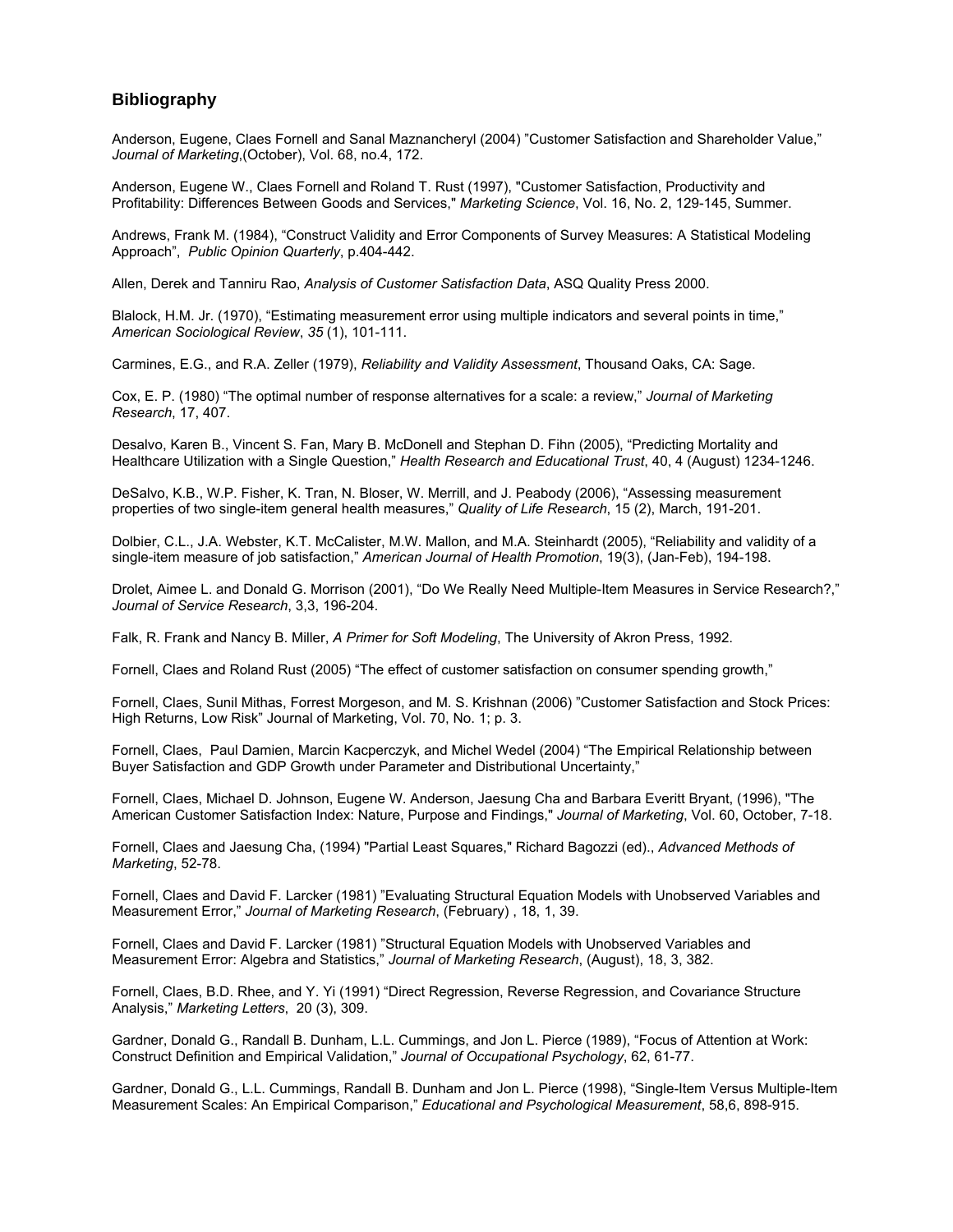Gliem, Joseph A. and Rosemary R. Gliem (2003), "Calculating, Interpreting, and Reporting Cronbach's Alpha Reliability Coefficient for Likert-Type Scales," *2003 Midwest Research to Practice Conference in Adult, Continuing and Community Education*, 82-88.

Gruca, Thomas S., and Lopo L. Rego (2005) "Customer Satisfaction, Cash Flow, and Shareholder Value," *Journal of Marketing,*(July) Vol.69, 115-130.

Haladyna, T. M. (1994). *Developing and Validating Multiple-Choice Test Items.* Hillsdale, NJ: Lawrence Erlbaum.

Hauser, John R, Simester, Duncan I, Wernerfelt, Birger (1996) "Internal customers and internal suppliers," *Journal of Marketing Research,* (August), Vol. 33, Iss. 3; p. 268

Lohmoeller, Jan-Bernd (1989) *Latent variable Path Modeling with Partial Least Squares*, New York: Springer-Verlag.

Loo, Robert (2002), "A caveat on using single-item versus multiple-item scales," *Journal of Managerial Psychology*, Vol. 17, No. 1. 68-75.

Louviere, Jordan J. and Towhidul Islam (2004) "A Comparison of Importance Weights/Measures Derived from Choice-Based Conjoint, Constant Sum Scales and Best-Worst Scaling," *Centre for the Study of Choice (CenSoC)* University of Technology, Sydney, Working Paper No. 04-003.

McIver, J. P., & Carmines, E. G. (1981). *Unidimensional Scaling*. Thousand Oaks, CA: Sage.

Morgan, Neil and Lopo Rego (2006) "The Value of Different Customer satisfaction and Loyalty Metrics in Predicting Business Performance," *Marketing Science*.

Nagy, Mark S. (2002), "Using a single-item approach to measure facet job satisfaction," *Journal of Occupational and Organizational Psychology*, 75, 77-86

Nunnally, J. C. (1978). *Psychometric theory* (2nd ed.). New York: McGraw-Hill.

Nunnally, J. C., & Bernstein, I. H. (1994). *Psychometric theory* (3rd ed.). New York: McGraw-Hill.

Peterson, Robert A. and William R. Wilson (1992), "Measuring Customer Satisfaction: Fact and Artifact," *Journal of Academy of Marketing Science*, 20 (Winter), 61-71

Preston, Carolyn C. and Andrew M. Colman (2000) "Optimal number of response categories in rating scales: reliability, validity, discriminating power, and respondent preferences," *Acta Psychologica* 104, 1.

Ryan, Michael J., Thomas Buzas and Venkatram Ramaswamy (1995), "Making Customer Satisfaction Measurement a Power Tool," *Marketing Research*, Vol. 7, No. 3, Summer, 11-16.

Schott, G. R. and W. Bellin (2001), "An Examination of the Validity of Positive and Negative Items on a Single-Scale Instrument," *Evaluation and Research in Education*, Vol. 15, No. 2, 84-94.

Shamir, Boas and Ronit Kark (2004), "A single-item graphic scale for the measurement of organizational identity," *Journal of Occupational and Organizational Psychology*, 77, 115-123.

Sloan, Jeff A., Neil Aaronson, Joseph Cappelleri, Dioane Fairclough, and Claudette Varricchio (2002), "Assessing the Clinical Significance of Single Items Relative to Summated Scores," *Symposium on Quality of Life in Cancer Patients, Mayo Clinic Proceedings*, 77, 479-487.

Spector, P. (1992), *Summated Rating Scale Construction,* Thousand Oaks, CA: Sage.

Verlegh, Peeter W.J., Hendrik N.J. Schifferstein, Dick R. Wittink (2002), "Range and Number-of-Levels Effects in Derived and Stated Measures of Attribute Importance," *Marketing Letters;* (February) 13.

Wanous, John P., Arnon E. Reichers and Michael J. Hudy (1997) "Overall Job Satisfaction: How Good Are Single-Item Measures?" *Journal of Applied Psychology*, Vol. 82, No. 2, 247-252.

Wanous, John P., and Michael J. Hudy (2001), "Single-Item Reliability: A Replication and Extension," *Organizational Research Methods*, Vol. 4,No. 4, (October), 361-375